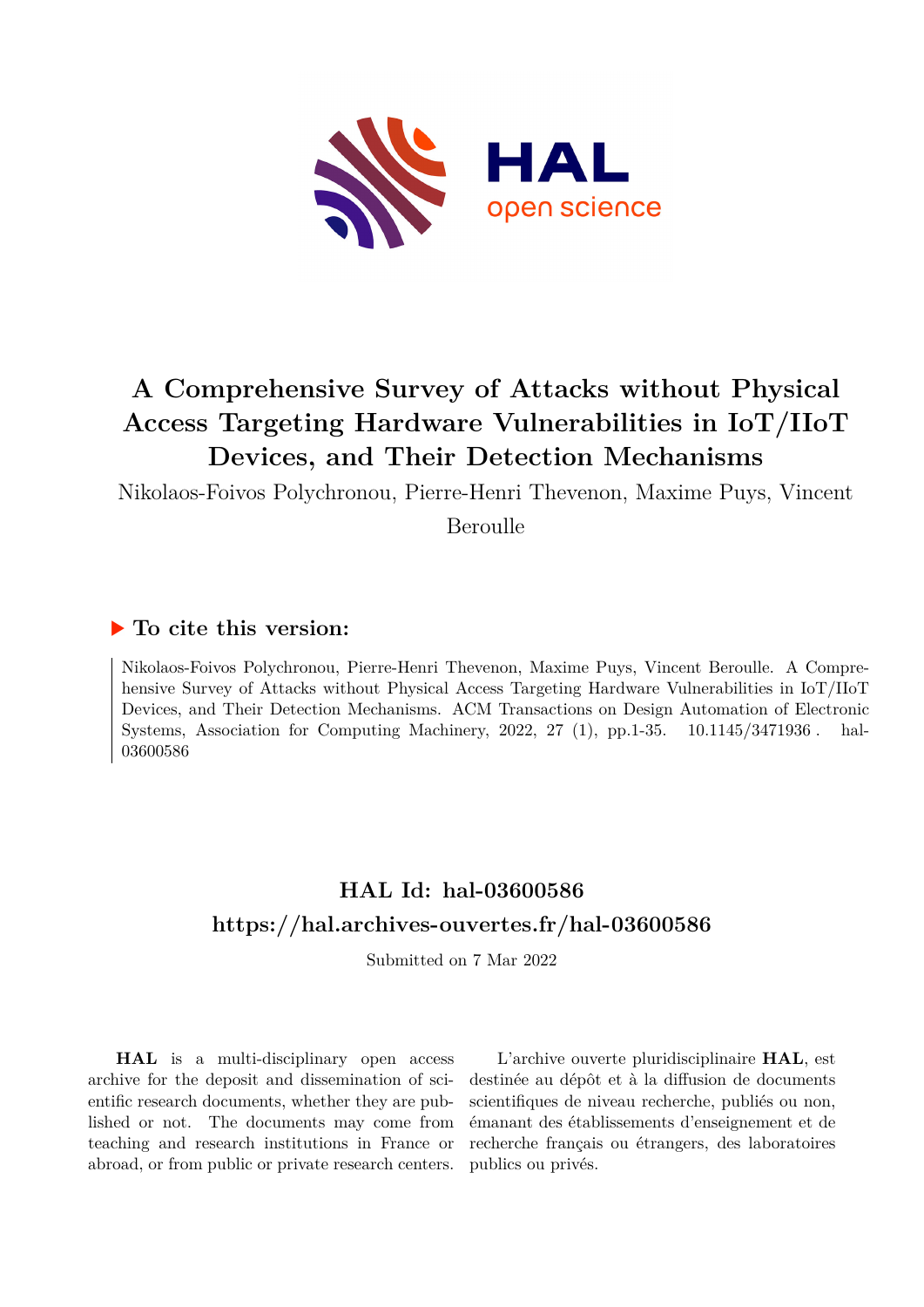NIKOLAOS-FOIVOS POLYCHRONOU, Univ. Grenoble Alpes, CEA, LETI, DSYS, FRANCE PIERRE-HENRI THEVENON, Univ. Grenoble Alpes, CEA, LETI, DSYS, FRANCE MAXIME PUYS, Univ. Grenoble Alpes, CEA, LETI, DSYS, FRANCE VINCENT BEROULLE, Univ. Grenoble Alpes, Grenoble INP, LCIS, FRANCE

With the advances in the field of the Internet of Things (IoT) and Industrial IoT (IIoT), these devices are increasingly used in daily life or industry. To reduce costs related to the time required to develop these devices, security features are usually not considered. This situation creates a major security concern. Many solutions have been proposed to protect IoT/IIoT against various attacks most of which are based on attacks involving physical access. However, a new class of attacks has emerged targeting hardware vulnerabilities in the micro-architecture that do not require physical access. We present attacks based on micro-architectural hardware vulnerabilities and the side effects they produce in the system. In addition, we present security mechanisms that can be implemented to address some of these attacks. Most of the security mechanisms target a small set of attack vectors, or a single specific attack vector. As many attack vectors exist, solutions must be found to protect against a wide variety of threats. This survey aims to inform designers about the side effects related to attacks and detection mechanisms that have been described in the literature. For this purpose, we present two tables listing and classifying the side effects and detection mechanisms based on the given criteria.

CCS Concepts: • Security and privacy  $\rightarrow$  Intrusion detection systems; Embedded systems security; Hardware security implementation; Side-channel analysis and countermeasures; Intrusion detection systems; Embedded systems security; Hardware security implementation.

Additional Key Words and Phrases: IoT, IIoT, security, attacks, hardware vulnerabilities, side effects, detection, detection mechanisms

Authors' addresses: Nikolaos-Foivos POLYCHRONOU, nikolaos.polychronou@cea.fr, Univ. Grenoble Alpes, CEA, LETI, DSYS, 17 Avenue des Martyrs, F-38000, Grenoble, Isere, FRANCE; Pierre-Henri THEVENON, Pierre-henri.THEVENON@cea.fr, Univ. Grenoble Alpes, CEA, LETI, DSYS, 17 Avenue des Martyrs, F-38000, Grenoble, Isere, FRANCE; Maxime PUYS, Maxime.PUYS@cea.fr, Univ. Grenoble Alpes, CEA, LETI, DSYS, 17 Avenue des Martyrs, F-38000, Grenoble, Isere, FRANCE; Vincent BEROULLE, vincent.beroulle@ lcis.grenoble-inp.fr, Univ. Grenoble Alpes, Grenoble INP, LCIS, 50 Rue Barthélémy de Laffemas, Valence, Drome, FRANCE, 26000.

Permission to make digital or hard copies of all or part of this work for personal or classroom use is granted without fee provided that copies are not made or distributed for profit or commercial advantage and that copies bear this notice and the full citation on the first page. Copyrights for components of this work owned by others than ACM must be honored. Abstracting with credit is permitted. To copy otherwise, or republish, to post on servers or to redistribute to lists, requires prior specific permission and/or a fee. Request permissions from permissions@acm.org.

○c 2021 Association for Computing Machinery. 1084-4309/2021/1-ART1 \$15.00 <https://doi.org/10.1145/3471936>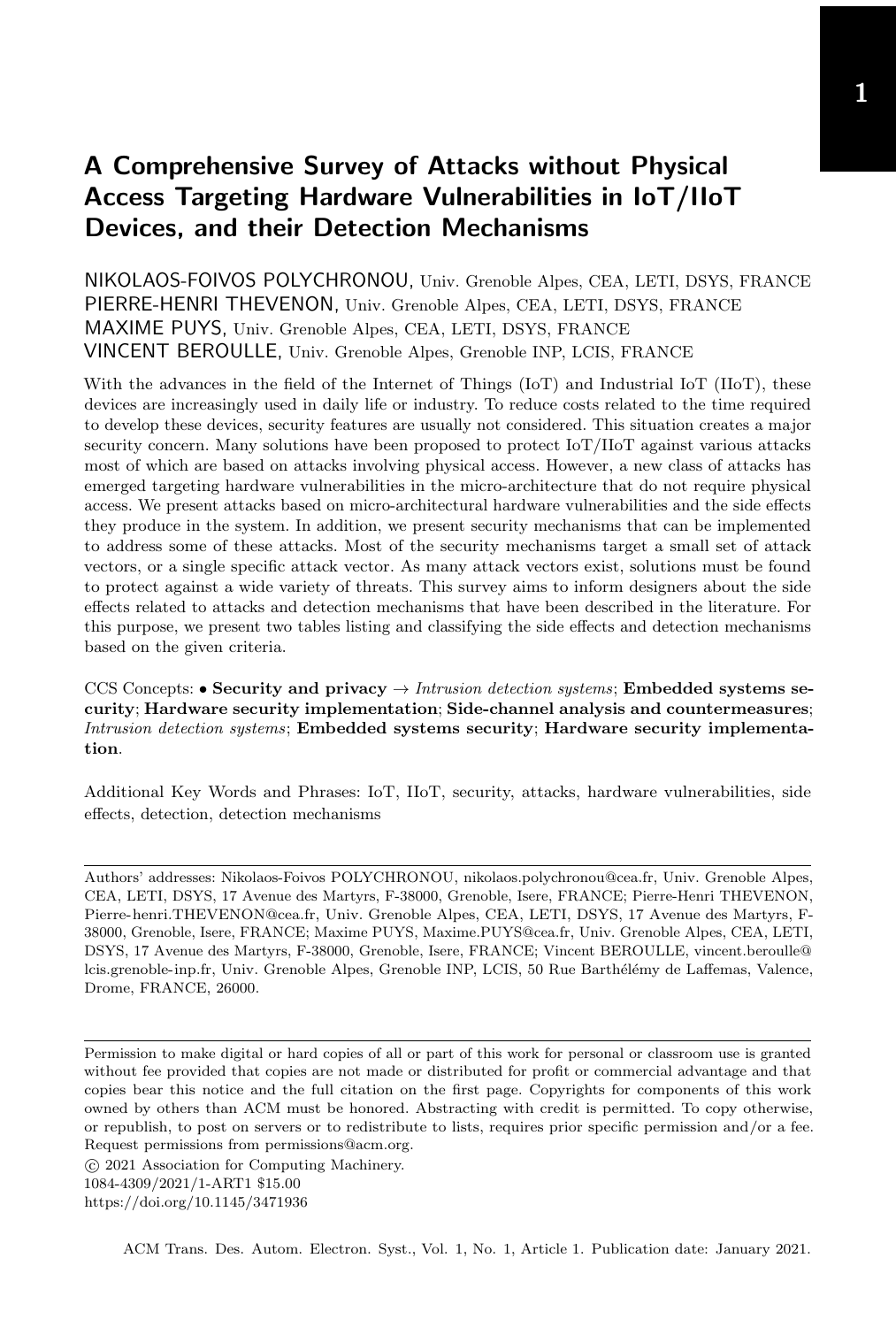#### 1:2 Nikolaos-Foivos POLYCHRONOU, Pierre-Henri THEVENON, Maxime PUYS, and Vincent BEROULLE

#### ACM Reference Format:

Nikolaos-Foivos POLYCHRONOU, Pierre-Henri THEVENON, Maxime PUYS, and Vincent BEROULLE. 2021. A Comprehensive Survey of Attacks without Physical Access Targeting Hardware Vulnerabilities in IoT/IIoT Devices, and their Detection Mechanisms. ACM Trans. Des. Autom. Electron. Syst. 1, 1, Article 1 (January 2021), 39 pages.<https://doi.org/10.1145/3471936>

## 1 INTRODUCTION

Internet of Things (IoT) and Industrial IoT (IIoT) devices are becoming increasingly popular and now represent a significant part of the computational devices market. IoT and IIoT range from simple to more complex devices. Their primary principle is the interaction with the user or environment and the exchange of data mainly through a communication interface. IoT and IIoT can be invasive in individual lives or the industrial environment. They also handle a large amount of information and data that they either process, store, or transmit through a network. A high percentage of this information is sensitive to the user or the industry. For example, a voice controller handles user requests and consequently processes patterns corresponding to their habits or daily life. A smart lock may store the entry passwords to an individual's house. An actuator or automated machine programmed to produce/design a product of some security concern. Due to their popularity and the amount of sensitive information they can potentially handle, IoT and IIoT are the object of increasing attention from attackers. Attackers take advantage of the lack of security features in IoT/IIoT to penetrate the system and undertake their malicious activity. Attack campaigns such as Stuxnet [20] and Mirai [47] demonstrated the high risk of cyber-attacks. These campaigns led designers to place more emphasis on security for IoT/IIoT.

In today's systems two main classes of vulnerabilities are found: software and hardware vulnerabilities. Software vulnerabilities are flaws or defects in the software code that allow attackers to exploit the Operating System (OS), or applications in the system, to gain some privileges. In contrast, hardware vulnerabilities are flaws present in the hardware system. For example, the Rowhammer [91] attack exploits faults generated in the Dynamic Random Access Memory (DRAM) due to repeated access to the same memory locations over a short period of time. Hardware vulnerabilities allow attackers to directly exploit interactions with the system's electronic components, without the need for a software vulnerability, and regardless of the OS.

Traditionally, hardware attacks are used to extract information through leakages such as computing time, power consumption, electromagnetic radiation, or injection of faults into the hardware. Thus, if attackers have physical access to the device, they can employ methods such as laser injection fault attacks [18, 89], the Joint Test Action Group (JTAG) interface [59, 80] or voltage/clock glitch attacks [11, 48] to attack the system.

Due to the complex architectures of modern systems, the attack surface has increased. A new class of Software Attacks Targeting Hardware Vulnerabilities (SATHV) in the various units of the system has emerged. The units targeted include the memory (e.g., cache, DRAM), debugging interfaces, power, and frequency management modules or solutions used to optimize the computation time such as the out-of-order and speculative execution. In contrast with the usual hardware attacks mentioned earlier, which require physical access, SATHV attacks can be performed remotely. If attackers do not have physical access to the targeted device, they must access it using communication interfaces such as WiFi or Bluetooth. They can then perform a remote access attack such as clock/voltage fault attacks [78, 90] or a JavaScript Cache side-channel attack (Cache SCA) [34, 70]. Cache SCA [57], Rowhammer [91], Spectre [46] and Meltdown [56] correspond to some of the most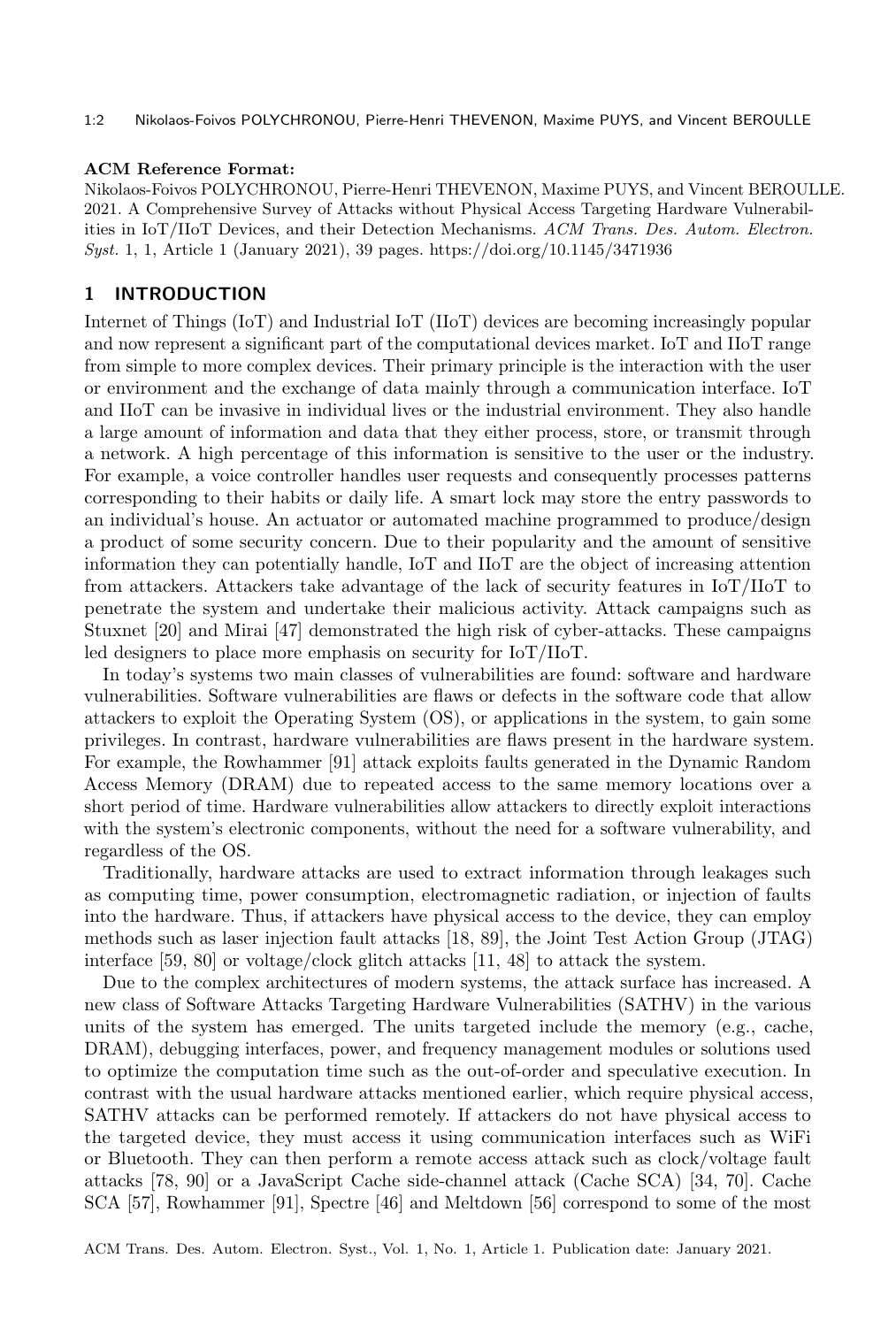serious non-invasive attacks to have occurred that rely on hardware vulnerabilities. This new class of attack poses a severe threat to the security of modern devices, and specific countermeasures must consequently be deployed.

It is common to develop patches to resolve problems related to software vulnerabilities following their detection. In contrast, hardware vulnerabilities tend to be less extensively researched than software vulnerabilities. This distinction could be justified by the fact that security researchers have more limited access to deployed system architectures. Typically, software tools (e.g., anti-virus, firewalls, anti-malware) can ensure the system is safe from attacks involving injection of malicious code taking advantage of software vulnerabilities. Anti-virus software compares information obtained from the system with known malware information stored in databases. Firewalls filter information coming from the internet. Antimalware systems work like anti-viruses, but using different methods like signature check, heuristics, sandboxing. However, although these security features may be able to detect the software part of an attack, they cannot always detect hardware-related vulnerabilities [52, 68]. Thus, if the attacker induces a fault in the hardware, these software tools often have no access to this information [52].

To make the system safe with respect to hardware attacks, several physical protections have been developed. Such as active shields protecting against invasive probing attacks [24], fault-tolerant redundant hardware systems [10] to prevent fault attacks, dual coil [40] or light sensors [12] to protect against electromagnetic attacks. Because of the extensive research into physical protections, we consider that they are already implemented in systems which are physically accessible to prevent physical attacks. Based on this assumption, this survey does not include attacks like electromagnetic emission analysis, power consumption analysis, leakage power analysis, fault attacks like electromagnetic, clock, voltage, temperature glitches, laser attacks, cold boot, bus probing, etc.

In contrast to physical attacks, it is more challenging to secure the system against SATHV. Both hardware and software detection mechanisms have been proposed in the literature to address SATHV. As previously mentioned, a software implementation of a detection mechanism frequently has no access to hardware information and it raises the load of the processor. As a result, hardware-implemented detection mechanisms are favored. These mechanisms have the advantage of not degrading the system performance as much as a software implementation, and can directly access hardware information that could allow attacks to be detected.

The information that both software and hardware detection mechanisms rely on to detect the attacks are the side effects of SATHV. The term side effects, which will be used throughout the survey, includes all the signals, configurations, and modifications of the system that change their nominal value or area of values due to the execution of SATHV alongside legitimate software. The side effect selection is critical to determine the detection capability of a detection mechanism.

Threat model. In our threat model, we make the following assumptions. Assumption 1 is that the attackers have no physical access to the targeted system. In general, the industrial environment provides limited access to systems, and consumer IoT are stored within the user's home. Moreover, when IoT devices can become a target of their own users, we consider physical protections to exist. Examples of such protections include an integrated secure element or detection of attempts to dismantle the device. Above, we mentioned some of the physical protections that can be used to protect the system against physical attacks. Assumption 2 is that the attackers in our threat model had access to the system. During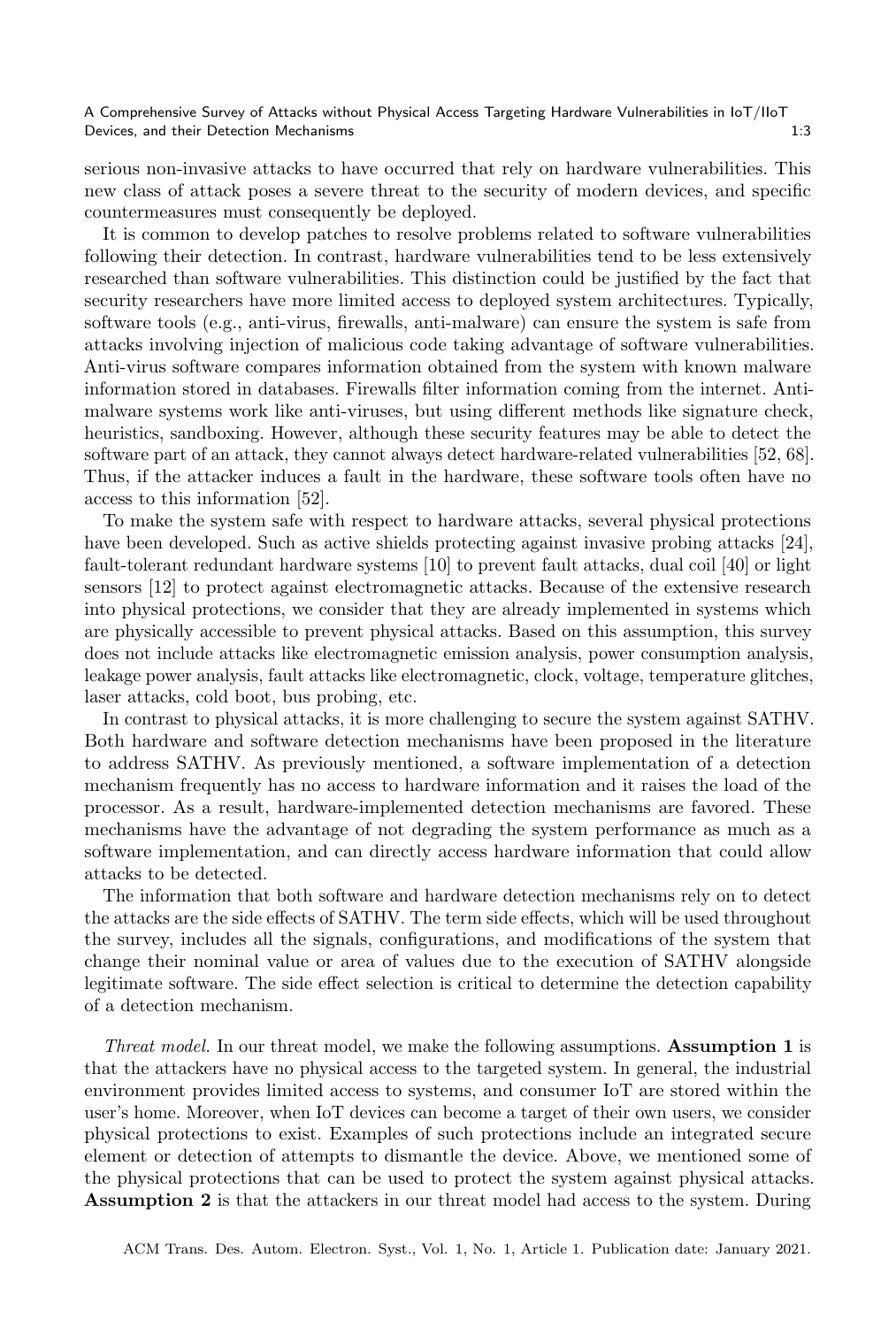#### 1:4 Nikolaos-Foivos POLYCHRONOU, Pierre-Henri THEVENON, Maxime PUYS, and Vincent BEROULLE

this access, they introduced or implemented a piece of malicious code on the system. This could be achieved for example by loading a corrupted application, or introducing a bug into the application code, or the OS. Furthermore, network interfaces e.g., WiFi, Bluetooth, Ethernet, can be used to gain access. Assumption 3 is that devices equipped with an OS are targeted. Some examples of OS in our threat model are Linux, embedded Linux, and Android. We will not consider devices like micro-controllers, as we are only interested in devices with more complex microprocessor architectures such as smartphones. The attackers' aim is to gain additional levels of privilege or to extract sensitive information from the system. Assumption 4 is that the attacker may already have privileges. Privilege escalation can be achieved due to an OS bug. OS bugs are frequently discovered and allow attackers to gain access to the - normally protected - system information. The attacks studied could be considered malware and are based on software code targeting a hardware vulnerability in the system microarchitecture.

Problematic. As more SATHV appear each year, this type of attack needs to be counteracted. One way to do this is by mitigating the attacks, and another way is by monitoring the system to detect them. Because mitigation does not resolve the problem, monitoring, detection, and reaction represent a more definitive solution. To help designers take SATHV into account, they must be aware of most of the existing SATHV and the hardware vulnerabilities they target. In addition, detection mechanisms addressing SATHV described in the literature should be presented.

Because SATHV can induce a fault in the hardware, they can bypass all the security checks present in the OS. In addition, software-implemented mechanisms only have access to a limited amount of information on hardware side effects which could reveal the attacks. Furthermore, the hardware side effects access to software are architecture-independent. As mentioned above, software solutions introduce large performance overheads, as both detection mechanisms and running applications requiring access to the Central Processing Unit (CPU). The attack may detect the detection mechanism, and in response hide its malicious behavior [65]. This is possible as the attack and the detection mechanism share system resources. Finally, depending on the application, some software detection mechanisms might be unacceptable. For all these reasons, software solutions to SATHV are limited. However, hardware implementations also have limitations. For example, the cost of the added design time, extra features in the system design, and the difficulty updating hardware after its production counteracts the benefits of this type of approach. In addition, most of the detection mechanisms implemented in the literature are focused on the detection of specific attacks. For example [21] detects only three variants of Cache CSA, [3] detects only Meltdown, and [55] detects only Rowhammer and Spectre. The aforementioned solutions have no general fair cost strategy to detect a large set of attacks, and the mechanisms require update depending on the application and the platform. This raises severe problems as new attacks appear every year and a large database of attack vectors exists. Detection mechanisms limited to specific attacks which cannot be upgraded in the future to include new attacks will not be adopted by vendors.

During an attack of the system, numerous side effects appear. Detection mechanisms rely on these side effects to detect the attack. It is thus important to create a collection of attack side effects, but also to list the side effects used by the detection mechanisms described in the literature. This database could serve as a tool for security designers, who want to find out what is used in current detection mechanisms that might be useful for modification or inclusion in their own mechanisms.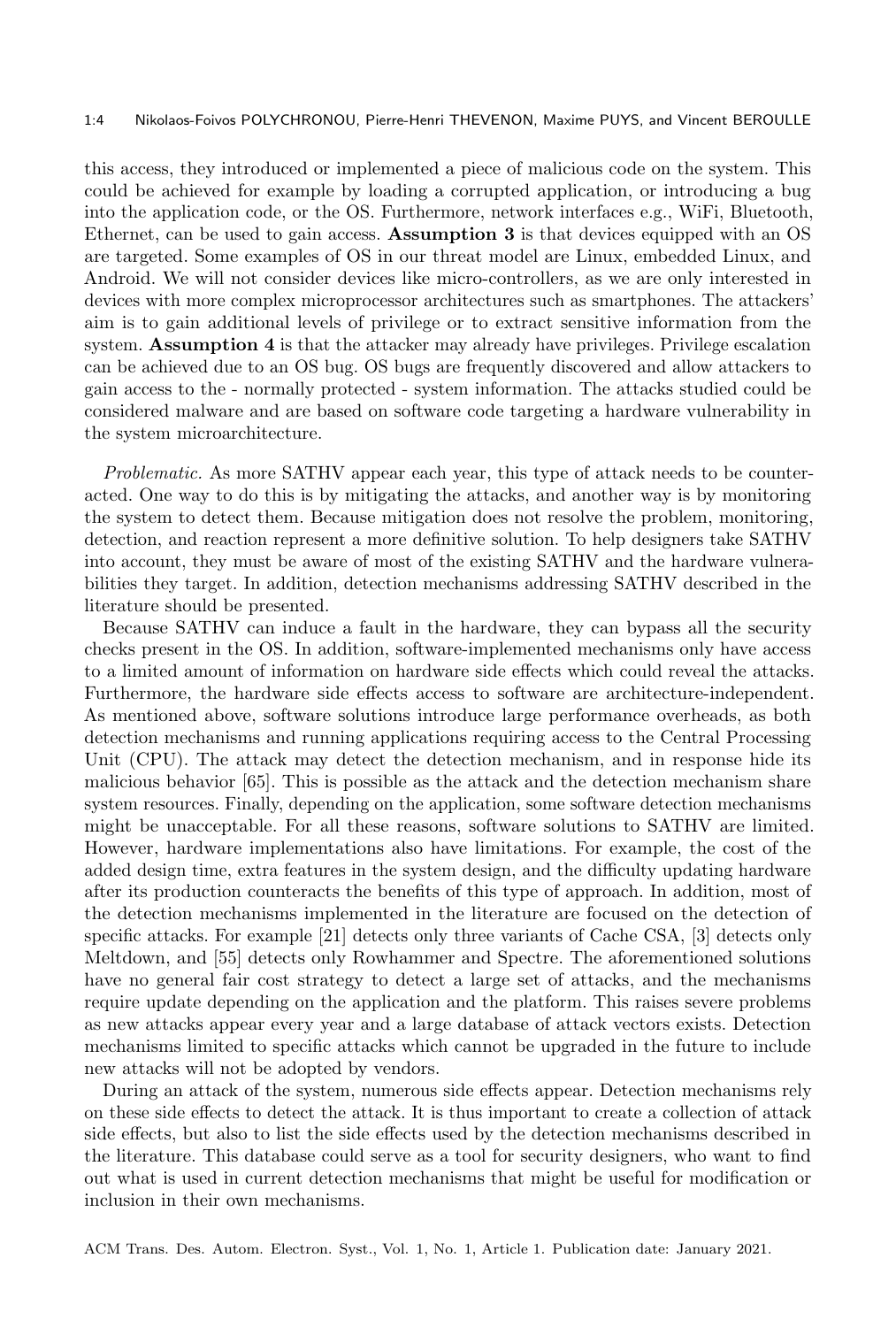Related work. Many surveys of security and privacy in embedded systems, and more specifically in IoT and IIoT have been published. Here, we will initially present and categorize existing surveys. We will predominantly focus on surveys dealing with attacks on IoT/IIoT systems and security mechanisms. Most of the surveys conducted previously present mitigation techniques. However, as indicated above, mitigation techniques target specific attacks and can only limit the impact or make the attack more difficult to implement without resolving the issue.

In 2019, Ehret et al. [27] presented a survey of hardware security techniques targeting low-power System on Chip (SoC) designs. The techniques presented mostly mitigate attacks without detecting them, and require the attacker to try harder. The authors classified the techniques based on which attacks each technique could mitigate. In another study published in 2019, Lokhande et al. [58] presented attacks targeting hardware architecture to bypass OS security. The authors discussed the operations performed at the hardware level and the different exploits that rely on faults in these operations. The surveys focused on a limited set of attacks and ultimately the authors questioned the impact on system security. Also in 2019, Szefer [88] presented the key features of the processor micro-architectural functional units, which make covert and side channel attacks possible. After presenting several covert and side channel attacks, Szefer et al. present some software and hardware defenses. The defenses presented focused only on mitigating the attacks, not on their detection. In 2020, Sengupta et al. [83] presented attacks to the different system layers, e.g., physical, network, software, data. These authors also presented countermeasures for each layer, thus producing a taxonomy of the security research in IoT and IIoT. In a similar survey also published in 2020, Kwong et al. [50] attempted to present a comprehensive review of all major security attacks faced by the IoT industry and the existing mitigation techniques. The authors discuss the potential benefits and shortcomings of the different techniques by analyzing their pros and cons. However, the survey only dealt with software attacks and remained relatively general, not going deep into the source of the vulnerabilities. Finally, another comprehensive survey from 2020 was published by Akram et al. [2]. This survey only related to cache side-channel attacks (cache SCA) and how they could be detected. The survey covered a broad range of detection mechanisms for cache SCA, and presented a taxonomy of these mechanisms.

Contributions. The key contributions of the survey presented in this article, compared to the previously published surveys in the area of IoT/IIoT, are as follows: it is the first survey to list most of the SATHV, alongside their targeted hardware vulnerabilities, and their side effects. The side effects are also classified based on a set of proposed criteria. Detection mechanisms implemented in modern devices, considering the previously mentioned threat model are listed, and the mechanisms studied are finally classified according to a specified set of criteria.

This survey thus provides an insight into SATHV and the hardware vulnerabilities targeted. We further discuss the side effects of each attack, which correspond to the footprints of each attack. These attack footprints can be used to implement detection mechanisms to monitor for the side effects and thus detect attacks. As previously mentioned, the goal is to address multiple threats simultaneously. We present a taxonomy of the side effects, from which the reader can determine whether attacks cause similar side effects, have some correlation, or are completely different.

Finally, hardware mechanisms based on detection of side effects described in the literature are presented. These mechanisms attempt to address the security issues targeted by the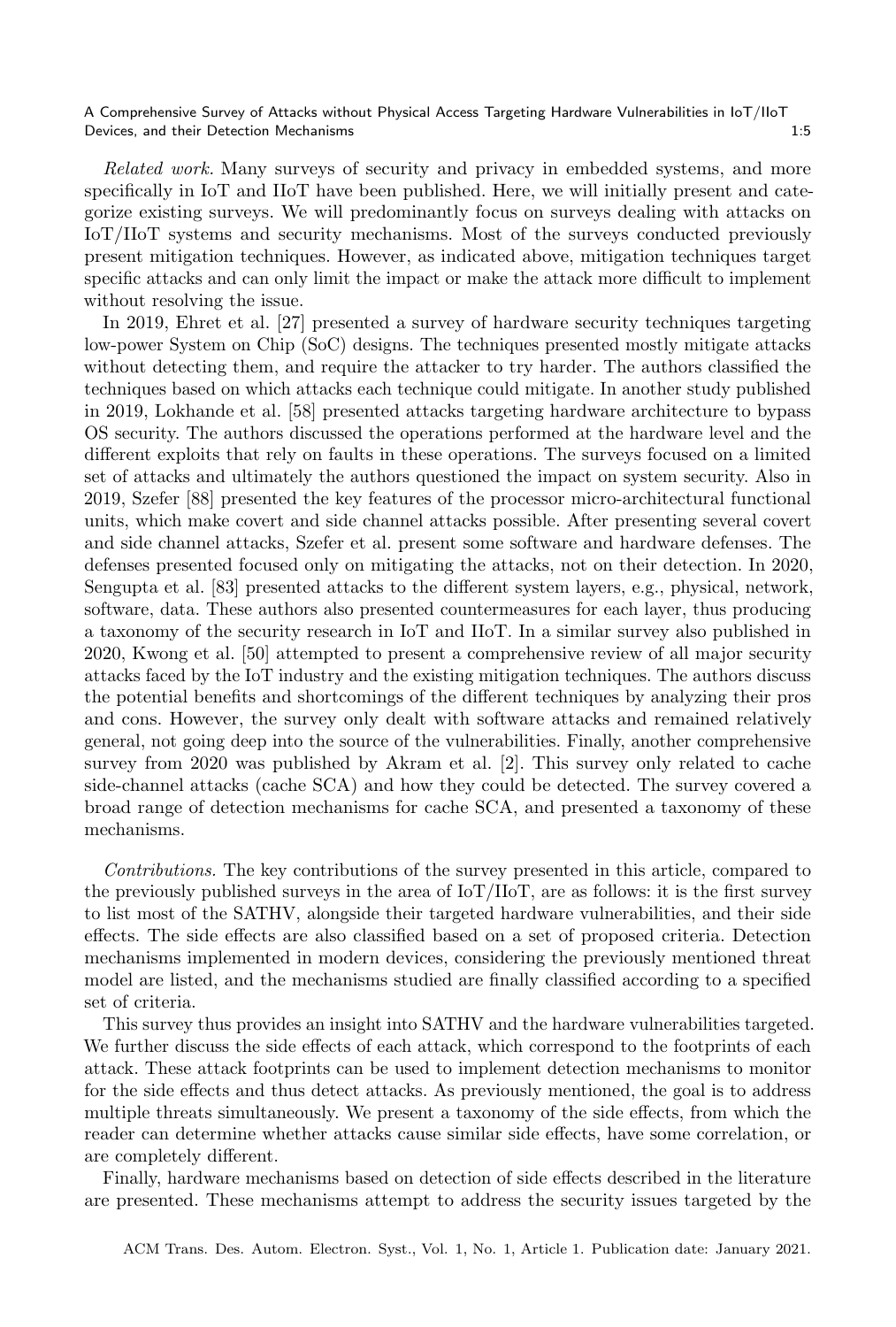#### 1:6 Nikolaos-Foivos POLYCHRONOU, Pierre-Henri THEVENON, Maxime PUYS, and Vincent BEROULLE

attacks included in our threat model. These mechanisms are classified according to the criteria we define and describe. We have focused our survey on detection mechanisms, as we want to react instantaneously to find and delete the malware. In most cases, mitigation techniques (countermeasures or mechanisms to slow the attack) are specific to one attack and cannot completely protect against all attacks. In contrast, detection mechanisms could be used to deal with multiple attacks and eliminate threats. We believe design detection mechanisms addressing all attacks are needed because systems have become too complex to address the increasing demands, for example, on memory and speed. The increase in system complexity in turn augments the number of possible attacks. Attackers can use more than one attack to intrude the system, potentially bypassing detection mechanisms implemented for a specific attack or attack variant. A detection mechanism addressing a variety of attacks is therefore desirable. Designers of detection mechanisms can refer to our table and list of detection mechanisms to extract information that will help with their goal.

To the best of our knowledge, this is the first survey describing software attacks targeting hardware vulnerabilities in the context of micro-architecture and presenting relevant detection mechanisms. The goal of this article is to help security designers to obtain information on the detection mechanisms that have been implemented, and the side effects through which to detect attacks. Because detection mechanisms implemented in the literature focus on specific attacks rather than a set of multiple attacks, this survey should help designers make their system more secure following their vulnerability analysis. With this knowledge, and the annotated lists of side effects and detection mechanisms presented in this survey, security designers could benefit by designing their detection mechanisms depending on the limitations of their application and their system.

In summary, our key contributions are:

- ∙ Presentation of software attacks targeting hardware vulnerabilities in the system micro-architecture and listing their side effects.
- ∙ Presentation of registers and signals to help extract information to detect SATHV attacks.
- ∙ Introduction of a set of criteria by which to classify the side effects of the attacks.
- ∙ Discussion of detection mechanisms addressing the attacks presented. Detection mechanism designers could benefit by acquiring information on the limitations and advantages of the current detection mechanisms. Subsequently, they could use this knowledge to improve these implementations through modifications, or use the implementation idea to create a more complex and capable mechanism to detect a broader range of attacks.
- ∙ Classification of the detection mechanisms according to a set of criteria. The criteria will help detection mechanism designers to choose the most appropriate and cost-effective mechanisms for their platform and applications, and based on their vulnerability analysis.

Outline. The remainder of the paper is structured as follows. In section 2, we present SATHV targeting IoT and IIoT systems. The attacks presented target hardware vulnerabilities in the system architecture, and the methods used to exploit these vulnerabilities are implemented in software. We also list the side effects of these attacks. In section 3, we go into more technical detail for each of the side effects listed for each attack. The side effects of the attacks are summarized in a table. In section 4 we provide a set of classification criteria for the side effects presented in section 3. In section 5, we discuss detection mechanisms described in the literature, which address the security issues associated with the attacks presented. We define some classification criteria and propose a taxonomy table for the detection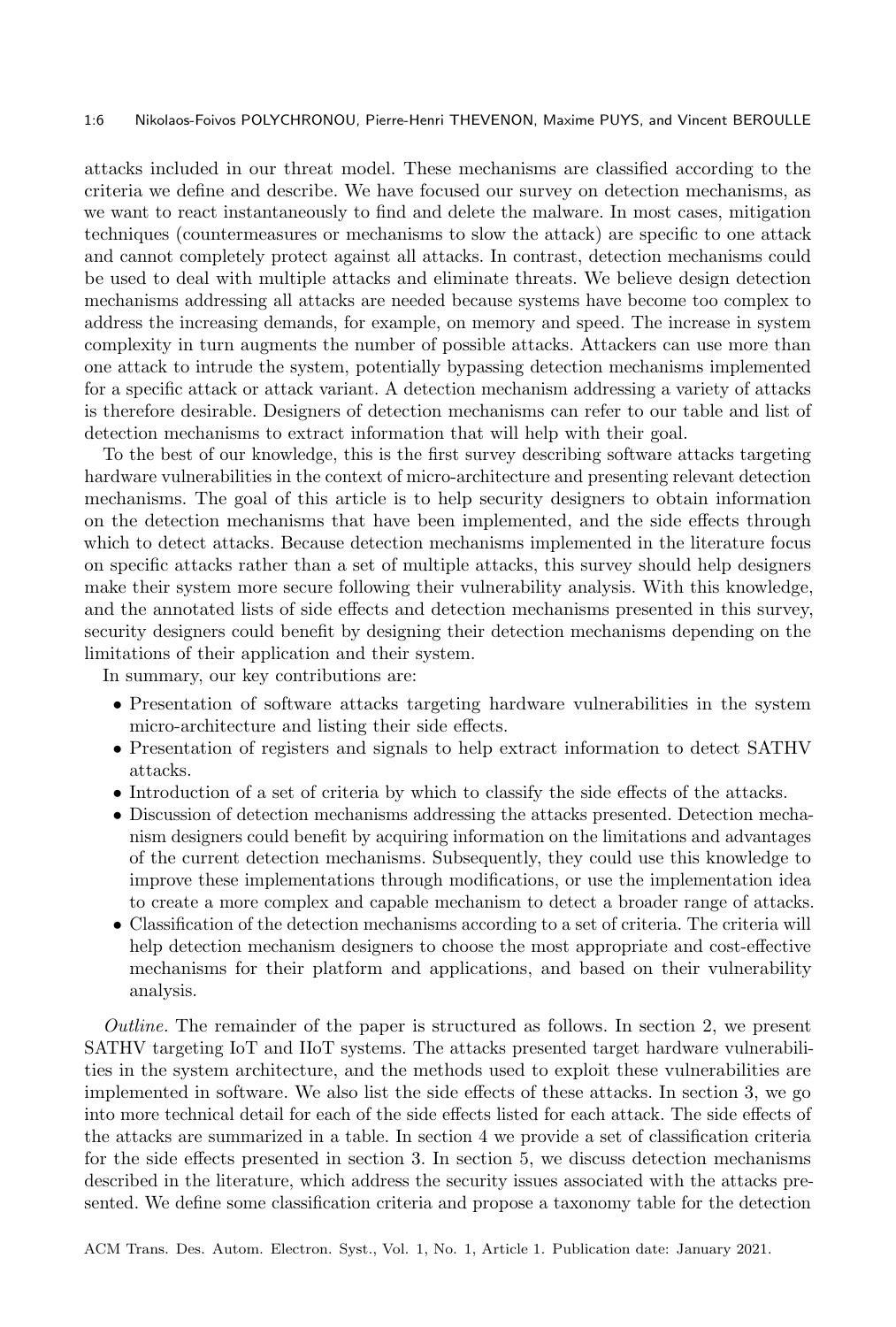mechanisms. Finally, in section 6, we discuss some choices, limitations, and improvements in relation to the survey presented, before concluding our article. The conclusion analyzes choices and limitations with regard to the data used for the classifications and analysis of the vulnerabilities, and proposes some improvements to be implemented in our future work.

## 2 IOT/IIOT ATTACKS, SYSTEM HARDWARE VULNERABILITIES, AND SIDE EFFECTS

In this section, we focus on software attacks targeting the system micro-architecture and involving hardware vulnerabilities. Hardware vulnerabilities may be the result of a design flaw, an implementation flaw, or an incorrect configuration. Attacks that target a hardware vulnerability but require physical access to the system are not included as they are beyond the scope of our threat model. In addition, as it is not possible to list all of the attacks presented in the literature, we present attack vectors that target different system units. If an attack vector has several variants, we present the variant that best describes the vulnerability. These choices were made as we wished to focus on the side effects of each attack vector. Furthermore, variants of an attack frequently present similar side effects. Where this is not the case, we have clearly stated the variants of the attack presenting distinct side effects.

To begin with, we will give some background information on the terms used in this section. This will help the reader to follow our analysis. Next, we divide the attacks according to the unit they target, e.g., the memory, the out-of-order and speculation units, the debug interface, the power, frequency, and thermal units. Subsequently, we provide a general insight into each attack in three parts. We start with a quick description of the vulnerability followed by some ways of exploiting it that have been mentioned in the literature, without going into detail on how they work and how to perform them – such detail can be found in the bibliography. Finally, we list the side effects produced by each of the attack vectors described. Later in the paper, we will present further technical details of the side effects and how they affect the system, and can be detected.

It should be noted that we list side effects related to both ARM and Intel architectures, as well as running Linux OS. ARM is a leading architecture in  $I_o(T/I_o)$  devices, whereas Intel focuses more on high-performance processors. Despite this, Intel has also increased its attention on the IoT market, for example through the design of the 11th Gen Core. The side effects reported in the referenced literature and presented in this survey relate to these architectures and OS. Nonetheless, this choice does not limit the range of our threat model, which covers multiple architectures and rich OSs. The architecture will be mentioned before the presentation of the side effects, to notify readers and avoid confusion. If the side effects are observable only in a specific architecture, this information is mentioned.

## 2.1 Background

In the following subsections, we will use some terms during the SATHV analysis. This subsection is included to help the reader better understand the concept of the attacks described.

TrustZone is a security feature introduced by ARM. It is an extension implemented in the hardware that aims to provide a secure execution environment. The environment is made secure by splitting the resources of the microprocessor into two execution worlds, normal and secure [64]. The hardware restricts the access of normal applications to the resources labeled as secure.

Differential Fault Analysis (DFA) is a technique that forces a cryptographic implementation to compute incorrect results and attempts to take advantage of them. Using DFA it is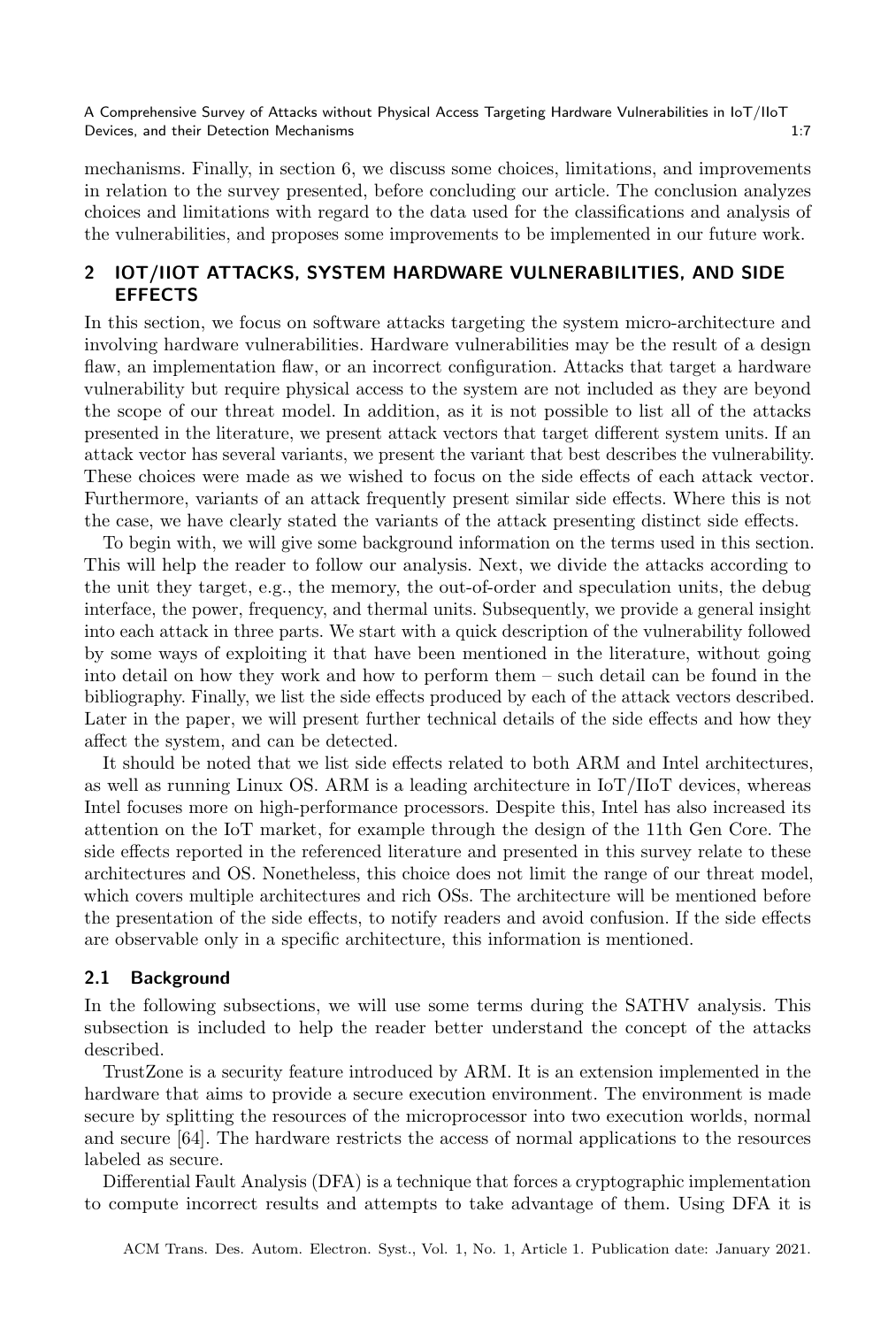#### 1:8 Nikolaos-Foivos POLYCHRONOU, Pierre-Henri THEVENON, Maxime PUYS, and Vincent BEROULLE

possible to retrieve cryptographic keys by analyzing and comparing the correct and faulty output pairs. DFA is used to inject faults with clock glitches, voltage glitches, lasers, etc. A DFA in the AES implementation was demonstrated in [1].

#### 2.2 Memory Attacks

We will start by describing attacks dealing with vulnerabilities related to memory. These attacks target information stored in the memory, by corrupting it, or using it as a sidechannel. We describe attacks related to cache and DRAM memory. The attacks presented are cache SCA, Rowhammer, DRAMA and DMA attacks.

Cache SCA. Cache SCA are among the most basic side channels exploited. The fundamental hardware vulnerability exploited by a cache covert channel is that it is faster to access directly from the cache than the main memory. In addition to the time consideration, Cache SCA channels take advantage of other hardware vulnerabilities. Thus, the Flush+Flush [37] attack exploits the hardware vulnerability of the timing difference when serving the "flush" instruction. When the targeted address to be *flushed* is available in the cache memory, the flush instruction deals with the request more slowly. Attackers can gain knowledge on the execution path by measuring the aforementioned timing-based side effects.

Various techniques have been used to perform a cache SCA. Some of the exploits are: Evict+time [72], Prime+Probe [57], Flush+Flush, Flush+Reload [93], Evict+Reload [39], Prime+Count [22]. To present an example of a technique, during Flush+Reload the attacker flushes a targeted address. If the victim uses this address, the system will reload it as it was just flushed by the attacker leading to a cache miss. After the victim executes, the attacker reloads the address. If the victim reloaded the address, a hit occurs e.g., the time needed to access the address is shorter. If the victim did not use the address, a miss occurs e.g., a longer access time is observed as the data must be retrieved from the main memory.

Some of the exploits relying on cache SCA are presented here. [72] attack AES OpenSSL on x86, whereas [74] and [13] attack the RSA OpenSSL and RSA SGX SDK version. In [39] attackers observed the cache to extract the users' keystrokes, and in [71], they attacked the javascript sandbox. The cache side-channel is also the covert channel used for other vulnerabilities such as Meltdown [56] and Spectre [45]. [94] attacks AES in TrustZone and [22] uses the side channel to transfer images from the secure world to the normal world in TrustZone. Both these approaches attack the AES by extracting the key based on the access pattern of the AES T-table. Furthermore, attacks on the Translation Lookaside Buffer (TLB) caches have been reported, such as attacks on the implementation of cryptographic algorithms [33], or which bypass the kernel Address Space Layout Randomization (ASLR) protection [36].

Most cache SCA rely on timing differences either when loading values from the cache/main memory or serving a flush request. To obtain these timing differences, attackers monitor the Performance Monitoring Units (PMUs) for ARM [8] or Performance Counter Monitor (PCM) for Intel [92]. For a cache SCA to work, the attacker must know how the physical addresses in the main memory are mapped to the virtual addresses used by the process. In most cache SCA techniques, this is necessary because a process using only virtual addresses must know where in the cache the targeted memory contents are mapped as most cache architectures are physically addressed. The translation information can be found in the page tables stored by the OS. In Linux, the attacker can use an OS file ( $proc/PID/pagemap)$  to obtain this information and find the translations. If this option is unavailable, the attacker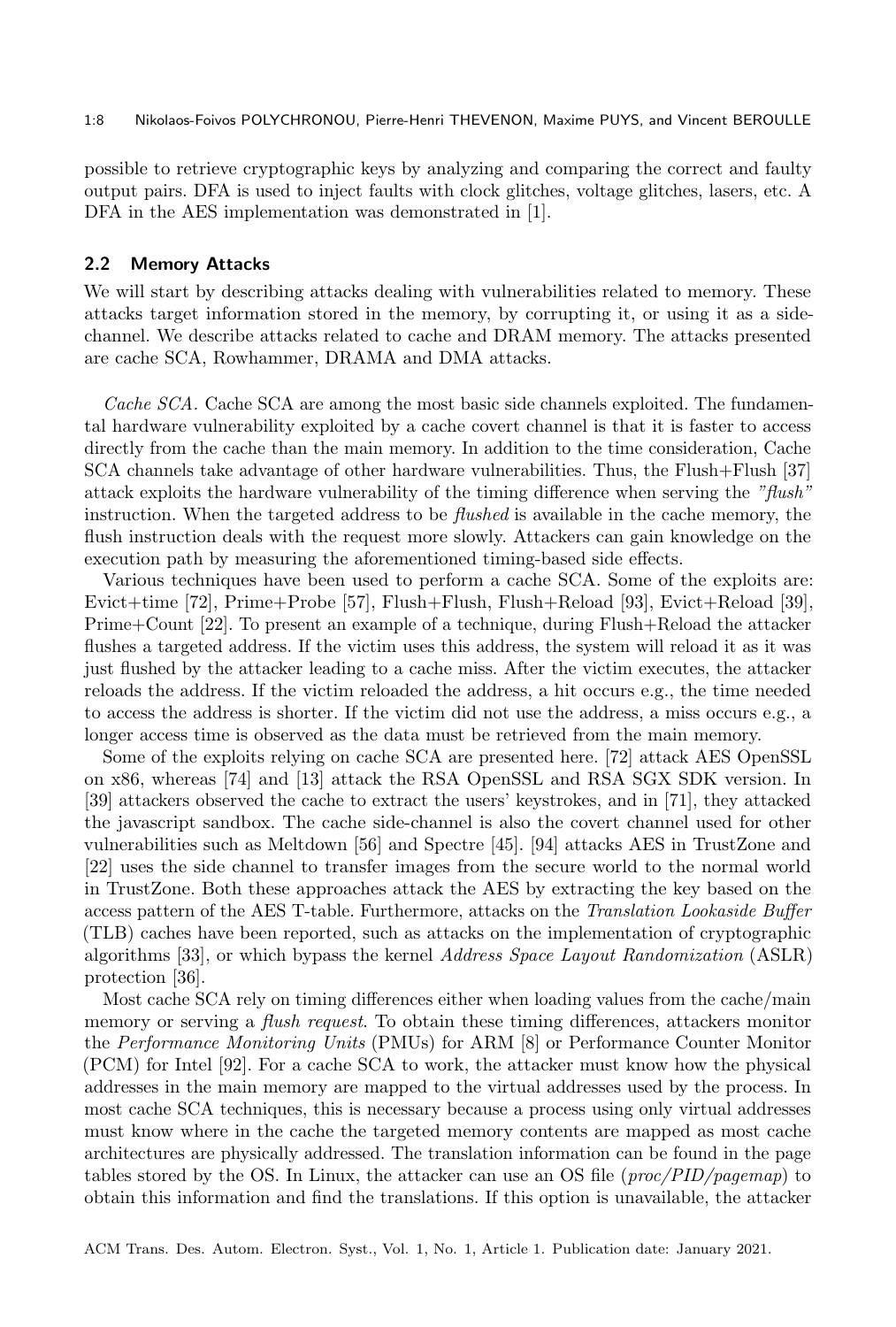could try to reverse-engineer the mapping through more complex techniques [75] such as huge pages.

Having seen the resources used by attackers to mount a successful attack, we observed that access to the PMUs or proc/PID/pagemap is not necessary. The main side effects of cache SCA are related to the use of caches and small loops. These effects increase several stats such as cache misses [21, 23], cache hits [21], cache accesses [21], number of executed instructions [21], number of CPU clock cycles [21], speculative branches taken [23], retired branches [23]. The side effects observed values will be different for each architecture. Because of the distinct implementations, Intel is typically more vulnerable to cache SCA than ARM. Some of the reasons are the existence of the *clflush* instruction and DC CVAC, DC CIVAC, DC ZVA in Intel and ARMv8, which are not present in ARMv7. In addition, the random replacement policy in ARM caches makes eviction techniques more complex. Nevertheless, the pattern of side effects remains the same for both architectures – resulting in increased or decreased values. This comment applies to all attack vectors which use or bypass the cache, as we will explain later.

Finally, because the attacks are implemented in a loop, attackers must prevent the interrupt scheduler from inducing noise by interrupting the attack process. Following the same logic, attackers have to prevent the CPU and the compiler from reordering the instructions in their attack loop.

Rowhammer. Rowhammer is a hardware vulnerability in the Dynamic Random Access (DRAM) memory, that was first presented in [43]. Modern DRAMs have an increased cell density, which increases the electrical interaction between cells. The vulnerability exploited by Rowhammer is due to charge disturbances in DRAM capacitors, caused by the repeated access to neighboring rows. Attackers can modify the stored context of a targeted address, by repeatedly accessing the two neighboring rows that sandwich it. To do this, attackers use the pseudocode listed in Algorithm 1. The Rowhammer vulnerability depends on several parameters such as the frequency of the row activation interval, the refresh interval, and the data patterns.

The Rowhammer vulnerability has been exploited in a variety of scenarios. In [77] and [91] attackers induced faults in an OS page table and effectively gained some privileges. In [51] and [19] attackers performed a DFA on the RSA key. These examples showcase the potentially severe consequences of the Rowhammer vulnerability.

|    | <b>Algorithm 1</b> Rowhammer pseudocode                                 |  |  |  |  |  |
|----|-------------------------------------------------------------------------|--|--|--|--|--|
|    | 1. while time $\langle \text{DRAM refresh interval } \text{do} \rangle$ |  |  |  |  |  |
| 2: | $LD/ST$ address 1                                                       |  |  |  |  |  |
| 3: | $LD/ST$ address 2                                                       |  |  |  |  |  |
| 4: | flush address 1                                                         |  |  |  |  |  |
| 5: | flush address 2                                                         |  |  |  |  |  |
| 6: | memory barrier                                                          |  |  |  |  |  |
|    | 7: end while                                                            |  |  |  |  |  |

The Rowhammer attack involves a considerable number of steps, each of which produces side effects. The primary side effect of the attack is the increased number of accesses to the same memory locations, which the attacker uses to induce faults in the neighboring rows. The attack shares many similarities with cache SCA, as the attacker must bypass the cache levels to directly address the DRAM. This explains why the attack induces an increased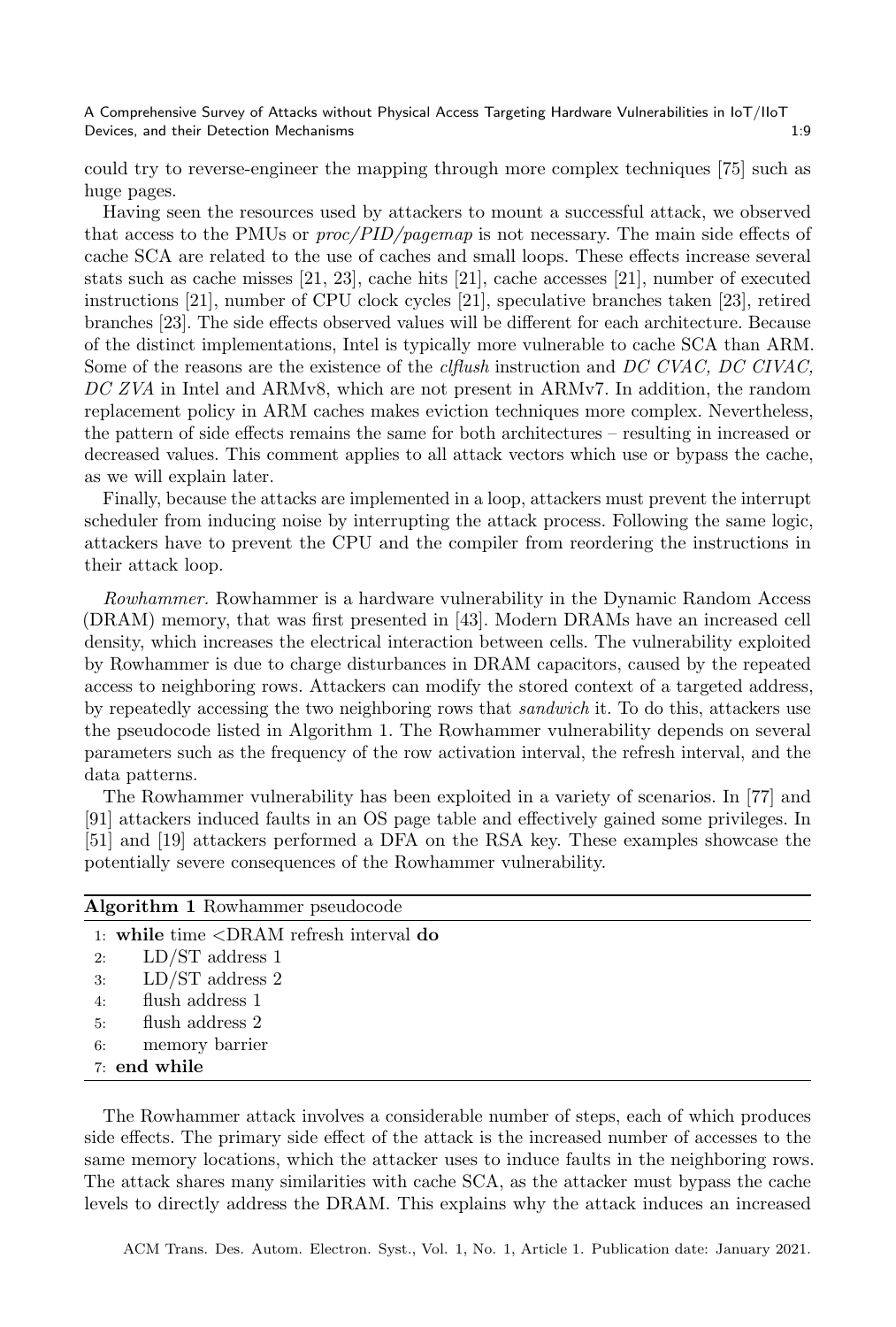number of cache misses [54], hits [35] and accesses [54]. Interestingly, interaction with the CPU is unnecessary. [29] presents the GLitch attack, which performed the Rowhammer from the GPU, thus bypassing the CPU. Through control of a malicious website, attackers can get remote code to execute on a smartphone without relying on any software bug, as demonstrated by the researchers.

To use this hardware vulnerability, attackers must also know the virtual to physical mapping of addresses. However, sometimes this is not enough as the memory controller maps the physical addresses differently to the DRAM addresses. As the attacker must know the exact location of the addresses neighboring the target in the DRAM physical address space, finding these neighbors in the physical address space is not sufficient for a successful attack. These DRAM mappings are not always available from vendors, and thus the mapping functions must be reverse engineered to perform the attack. As the attack might require reverse engineering, timing differences of accesses within the DRAM must be calculated using the PMUs.

Furthermore, attackers also need to prevent the interrupt scheduler from inducing noise by interrupting the attack process. Similarly, the CPU, the compiler, and the memory controller must be prevented from reordering instructions and memory accesses. The overall number of page faults (known as the page fault ratio) is low [73]. This side effect is visible because the attack repeatedly accesses the same DRAM cells, though the attack process has limited interaction with the OS page fault handler. Repeatedly accessing the same addresses does not force the OS page fault handler to bring a missing page in the page table, thus producing the low page fault ratio. In addition, the number of branches taken is increased and the branch mispredictions are reduced [55].

DRAMA. This attack was presented in [75]. The hardware vulnerability exploited is the timing difference between accessing data from the DRAM row buffer or the DRAM. The row buffer acts like a cache for a DRAM row. A request served from an active row is faster than a request that requires a new row to be accessed. [75] presents two attack scenarios using the DRAM as a covert channel. In one of the covert channels, sender and receiver occupy different rows in the same DRAM bank. The sender continuously accesses a row in the DRAM. The receiver also continuously accesses a target address in the same DRAM and measures the average access time. If the addresses map to different rows, a longer access time is observed due to the row conflict. In contrast, if the addresses map to the same row, a decreased access time is observed. Sender and receiver can map the access time difference to '0' and '1' to send a message.

The DRAMA attack shares some side effects with the Rowhammer attack. Firstly, an increased number of accesses to the same memory row is observed. The attack also induces an increased number of cache misses, hits and accesses because the attackers must address the DRAM directly, by bypassing the caches. Reordering of instructions from the CPU and compiler, and reordering of memory accesses through the memory controller must be prevented. Interrupts are also prevented in the DRAMA attack.

Furthermore, the attackers must synchronize the covert channel. To do so, the attacks make use of *Time Stamp Counters* (TSC). TSC is a 64-bit register in x86 processors that counts the number of cycles since reset. The counter is used only to synchronize the two channels, so any precise counter could be used as an alternative, such as the PMU cycle counter. The side effects of reverse engineering are also visible here. Finally, PMUs are used to measure the timing difference of accessing an active or inactive row buffer.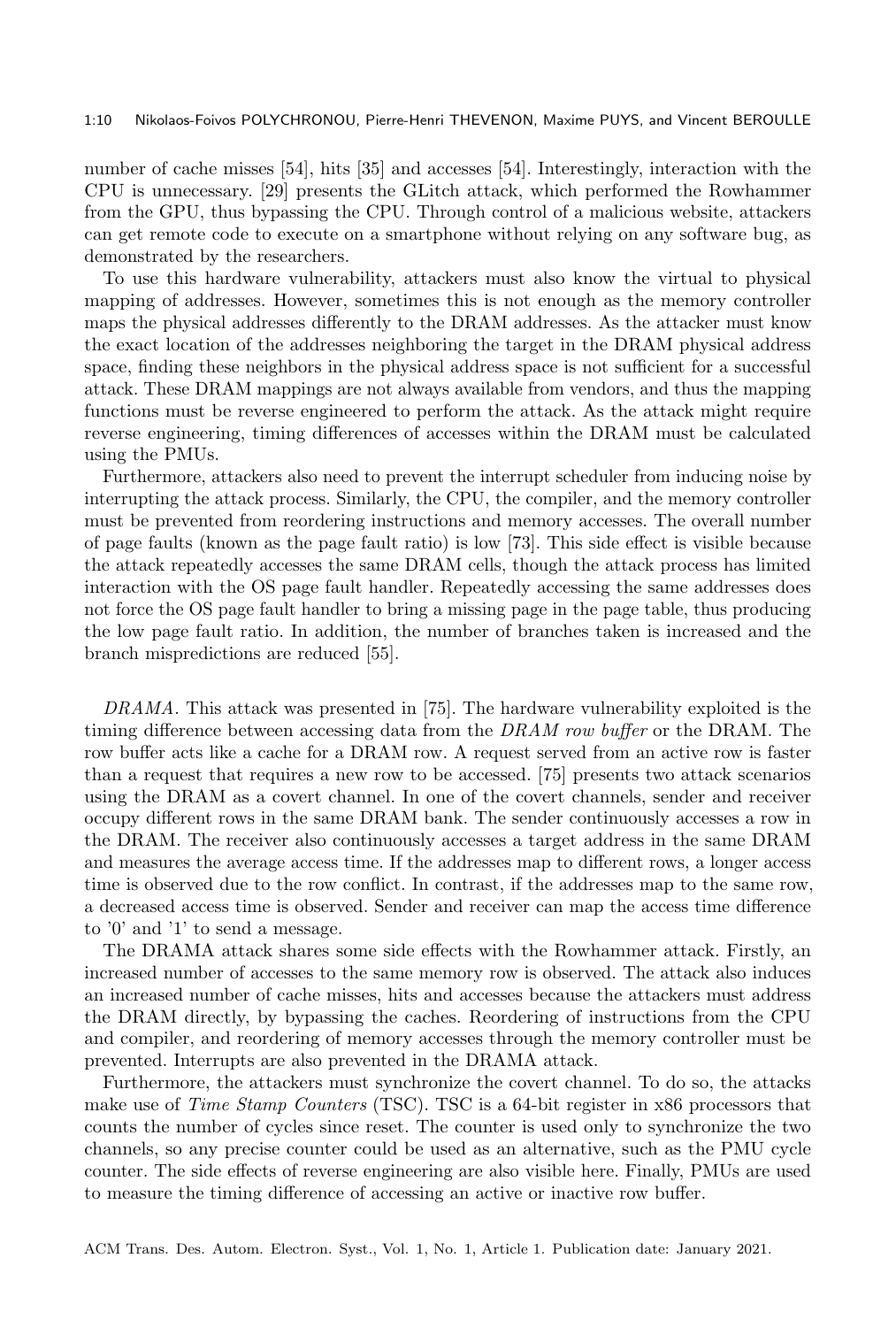Direct Memory Access (DMA) attacks. The DMA feature was introduced to allow peripherals rapid access to the memory without the involvement of the host CPU. The peripherals gain access to the whole host memory, completely bypassing the CPU. In this scenario, the CPU can perform other tasks while DMA transfers occur. This option gives freedom to a peripheral to read/write to all the DMA-accessible memory ranges. The hardware vulnerability exploited in this attack is the potential direct access to the memory bypassing the CPU, OS, and hardware access verifications.

Some attacks implemented that exploited the DMA vulnerability are DAGGER [87], ThunderClap [60], [63], and pcileech [30]. DMA attacks using the GPU's ability to access the DMA feature have been presented [95]. The attack needs a malicious driver and access to the kernel. As the authors propose, this access can be obtained using kernel exploits, by bypassing capability checks, or by exploiting kernel module loader weaknesses.

During a DMA attack, side effects are primarily observed on the system bus. A higher bus activity can be observed, as the attacker tries to read and write to memory locations using the DMA functionality, without interference from the CPU. Several events related to bus statistics can be observed, for example, memory bus transactions including burst transactions, invalidate transactions, partial reads, and writes.

## 2.3 Transient Execution Unit Attacks

With the aim of increasing CPU speed, vendors sometimes allow hardware to perform operations for subsequent instructions ahead of time or even out-of-order. To achieve this, the CPU must be able to predict the control flow, data dependencies, or even data. If the CPU prediction is correct, the operation continues. If the prediction was incorrect, it flushes the pipeline, restores the context before the prediction, and continues with the correct data. This offers the benefit that the time spent performing instructions ahead of time, is almost the same as stalling the CPU to wait for the calculated data to arrive. This ability gave rise to a new class of attacks called Transient Execution Attacks. Although the architectural effects and results of transient instructions are discarded, micro-architectural side effects remain after the transient execution. An example of such residual effects is the cache state that can subsequently be exploited by the attacker [16].

Meltdown. Meltdown is one of the most recent severe attacks exploited [56] corresponding to a hardware vulnerability related to the out-of-order execution. The hardware vulnerability exploited is access to restricted memory locations bypassing security checks due to the out-of-order execution. A vulnerable CPU allows an unprivileged process to load data from a privileged (kernel or physical) address into a temporary CPU register [56]. The attacker can then extract the information using a cache side-channel. Meltdown mostly affects Intelbased processors, but IoT devices based on ARM processors have also been reported to be vulnerable. Some vulnerable ARM-based processors including the ARM-Cortex A72 used in the Raspberry Pi 4 and Exynos 9820 used in Samsung Galaxy S10. A research from Graz university [38] also indicates that the Meltdown vulnerability could be exploited in the Samsung Galaxy S7 due to its use of an Intel chip. Since the original paper was published, several variants of the attack have been reported [14], [15], [26], [85], [44].

The primary side effect of Meltdown is related to the access to restricted memory. When a malicious process attempts to access a memory location that is not part of the process, the request will eventually fail, creating a segmentation fault. The access violation is caught after the content of the requested memory location is transferred to the cache. When the violation is determined, the requesting process is notified by the OS, e.g., by raising a SIGSEGV event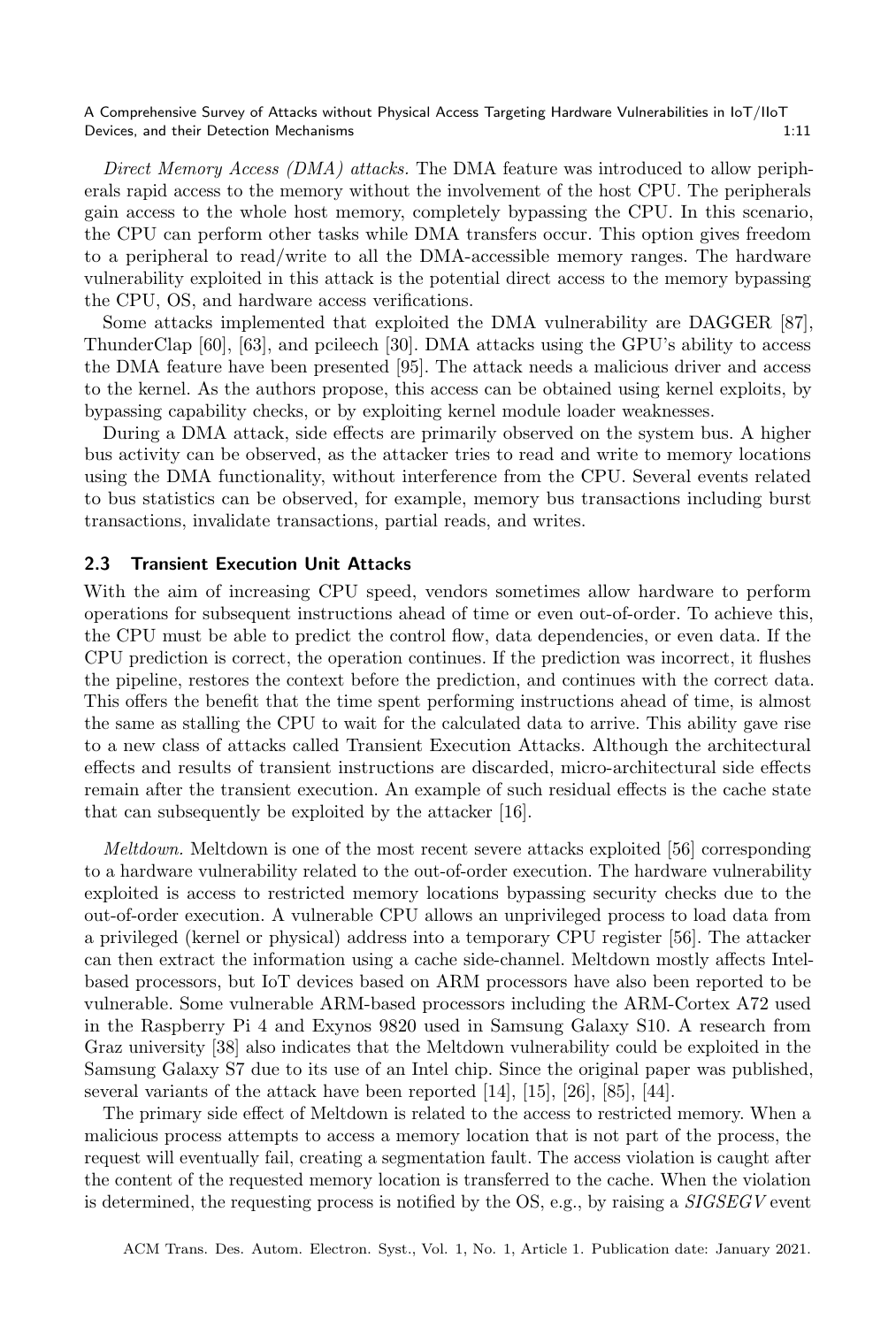#### 1:12 Nikolaos-Foivos POLYCHRONOU, Pierre-Henri THEVENON, Maxime PUYS, and Vincent BEROULLE

in Linux [3]. Segmentation faults that occur in memory locations close to each other can be marked as suspicious side effects, and can be extracted by kernel tracing. As Meltdown uses the cache as a side-channel to extract the information after inducing the fault, all the cache side effects listed above will also be visible here. The number of cache loads is a new interesting feature measured in the literature [28].

Spectre. Spectre [45] is another novel attack that was presented alongside the Meltdown vulnerability. Spectre is a hardware vulnerability related to speculative execution. The vulnerability relies on dedicated control or data flow prediction mechanisms, thus it transiently bypasses software-defined security policies (e.g., bound checking, function call/return abstractions, memory stores) to leak secrets out of the program's intended code/data paths [16]. If the processor does not know the future instruction stream for a program, it will speculate on the branch path. To succeed, the CPU saves the context of the current state and speculatively executes instructions. By speculative instruction execution, attackers can access context for which they should not have permission, and extract it through a cache side-channel. Following its publication, like Meltdown, many variants of Spectre emerged [44], [46], [49], [41].

For Spectre, the side effects observed are an increased number of branches and branch mispredictions during attacks. In contrast, the branch miss rate is decreased [55].

#### $branch\_miss\_rate = branch\_mis - predictions/b \text{ranches}$

This is because the attacker tries to train the branch predictor by calling the conditional branch many times with different input values that make the condition true [55]. As explained for Meltdown above, Spectre also uses the cache side-channel, and will thus produce similar side effects. The number of cache loads and cache references [55] also increases. Although Spectre has many variants, the side effects remain the same for most of them. According to [17], which examined the different Spectre variants and conducted a classification of them, three out of four variants use the same training and extraction methods, with the only difference being the mechanism exploited. As the aforementioned side effects rely on training of the predictor and the cache SCA to extract the information, three out of four variants present similar side effects. Only Spectre variant 4, which relies on the load/store dependencies, uses an alternative training method and might induce different side effects. For the other variants, the side effect values might differ, but the patterns should remain the same.

## 2.4 Debug Unit Attacks

The processor's debug unit is a hardware module designed to help developers debug hardware and software running on the processor. In combination with a software debugger, it allows developers to debug application software, operating systems, or processor-based hardware systems. Unrestricted access to this information leaves the system vulnerable to attackers. For our purposes, we refer to the debug component inside the system, and not the debug interface which requires physical access.

Nailgun. The Nailgun attack was presented in [67]; it targets ARM cores. This attack was made possible as the hardware does not check access privileges when in the debug state. Using this hardware vulnerability consequently, a component with low privilege can access resources of a higher privilege mode. Nailgun exploits this hardware vulnerability to attack the system, specifically by misusing the ARM debug components Embedded Trace Macrocell  $(ETM)$ , *Program Trace Macrocell*  $(PTM)$  [5], [4] to extract sensitive information.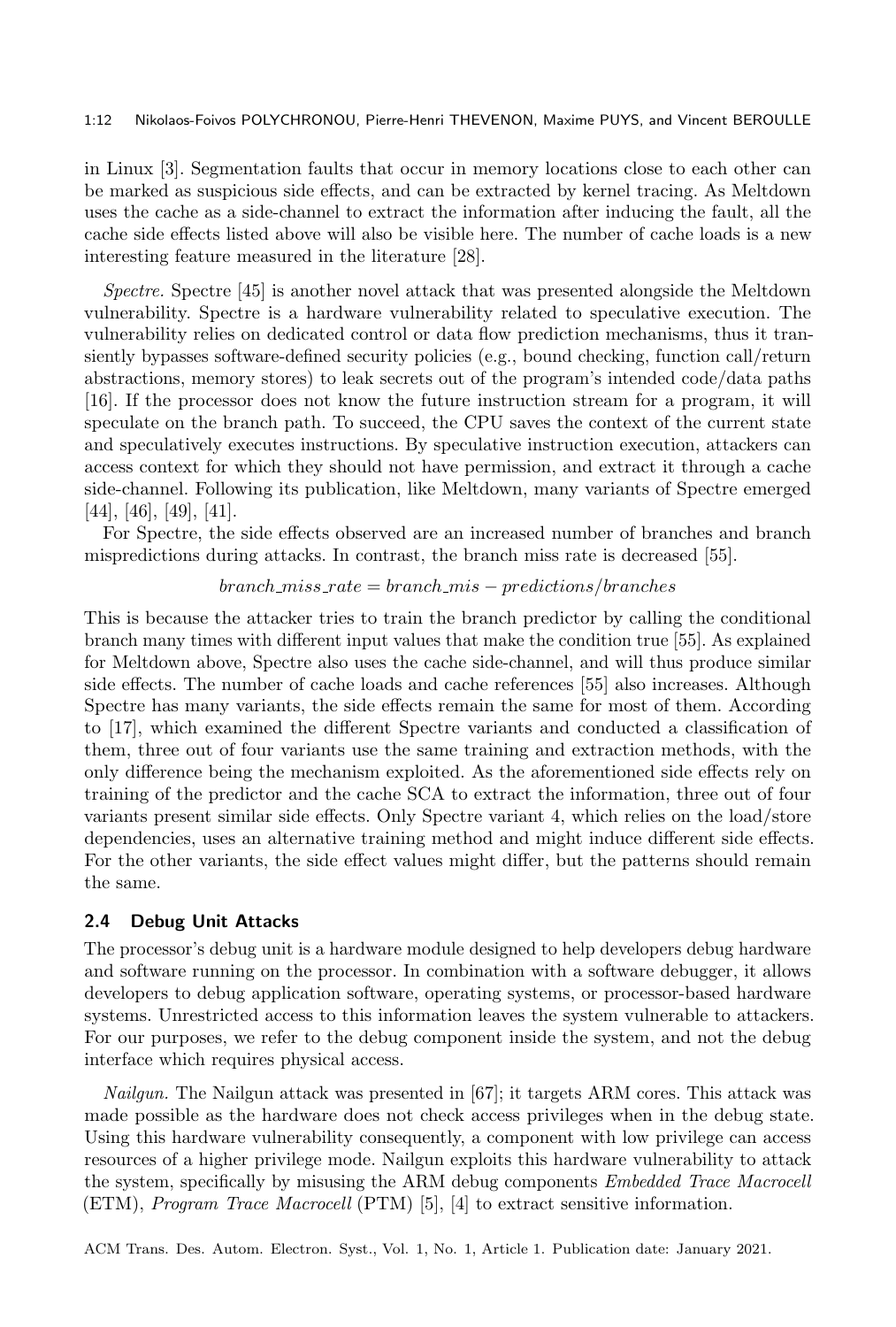The attack relies on authentication signals [6] (signals that control whether non-invasive or invasive debugging is allowed in the non-secure or secure state) and whether they are enabled in the targeted system (vendors suggest that these signals be disabled after the development phase, but this is not the case for all manufacturers). This attack requires no physical access, unlike JTAG/debug interface attacks. The Nailgun attack has been possible since ARMv7. In this model, an on-chip processor can debug another processor (the debug target) on the same chip. Two attack scenarios are possible, depending on the authentication signals and whether the CPU inserts the debug state during the attack.

In the non-invasive scenario, Nailgun can infer the AES encryption key, based on the AES table-lookup implementation in the secure world. The ETM debug component can reconstruct the instruction accessed and data addresses involved in the encryption algorithm execution. The secret key can be inferred by reverse engineering the page table entries accessed.

In the invasive scenario, Nailgun demonstrates how an application running in non-secure EL1 (privilege level for the rich-OS) can arbitrarily execute payloads in EL3 (privilege level for the firmware). The attackers used a payload to extract fingerprint data from the secure world as proof of concept. The main steps in this type of attack are as follows: initially, the attackers must induce the debug state. Next, they must change the register value containing the first instruction after exiting the debug state. An Secure Monitor Call (SMC) instruction is inserted to take the processor to EL3. Then, the register value must be modified, holding the instruction indicated by the exception vector in EL3. The modified instruction will point to an arbitrary payload introduced by the attacker. The processor will execute the payload, and finally, the attacker must restore the modified register values to their initial values.

The ETM is used by the attacker to monitor the addresses accessed by a secure-world application. In the invasive attack scenario, the attacker uses a memory-mapped interface (Debug Communications Channel) to access system registers allowing communication between the attacker-controlled processor and the victim core. In addition, the attacker accesses system registers to insert and execute instructions when the system is in the debug state. The attacker modifies the register, which holds the first instruction to be executed after leaving the debug state. Moreover, the attacker modifies the instruction to which the exception vectors point [67]. When a secure application is running, whether these registers and features are used during the debug state can be checked. In ARM architecture, access to the system registers of ETM and PMU can raise an interrupt, thus preventing access to the EL3 secure OS [66].

 $eXecute-Only Memory (XOM)$ . XOM memory was introduced to protect one vendor's Intellectual Property (IP) from other developers, even though they retain access to the binary code through the debug interface. Thus, code can be executed but read or write access to it is prevented [7]. Despite this protection, attackers can halt a processor when it is executing sensitive information. If the execution stops, the sensitive information is retained in the CPU resisters or the Static Random Access Memory (SRAM) contents. The attacker may then be capable of partially recovering information by looking at the remnant information [7]. Interrupts or debugging features, such as halting the processor, can be used to stall the execution and extract information. Consequently, the hardware vulnerability of restricted access data being available in system registers after an execution halting, allows sensitive information to be extracted, when no permission has been granted.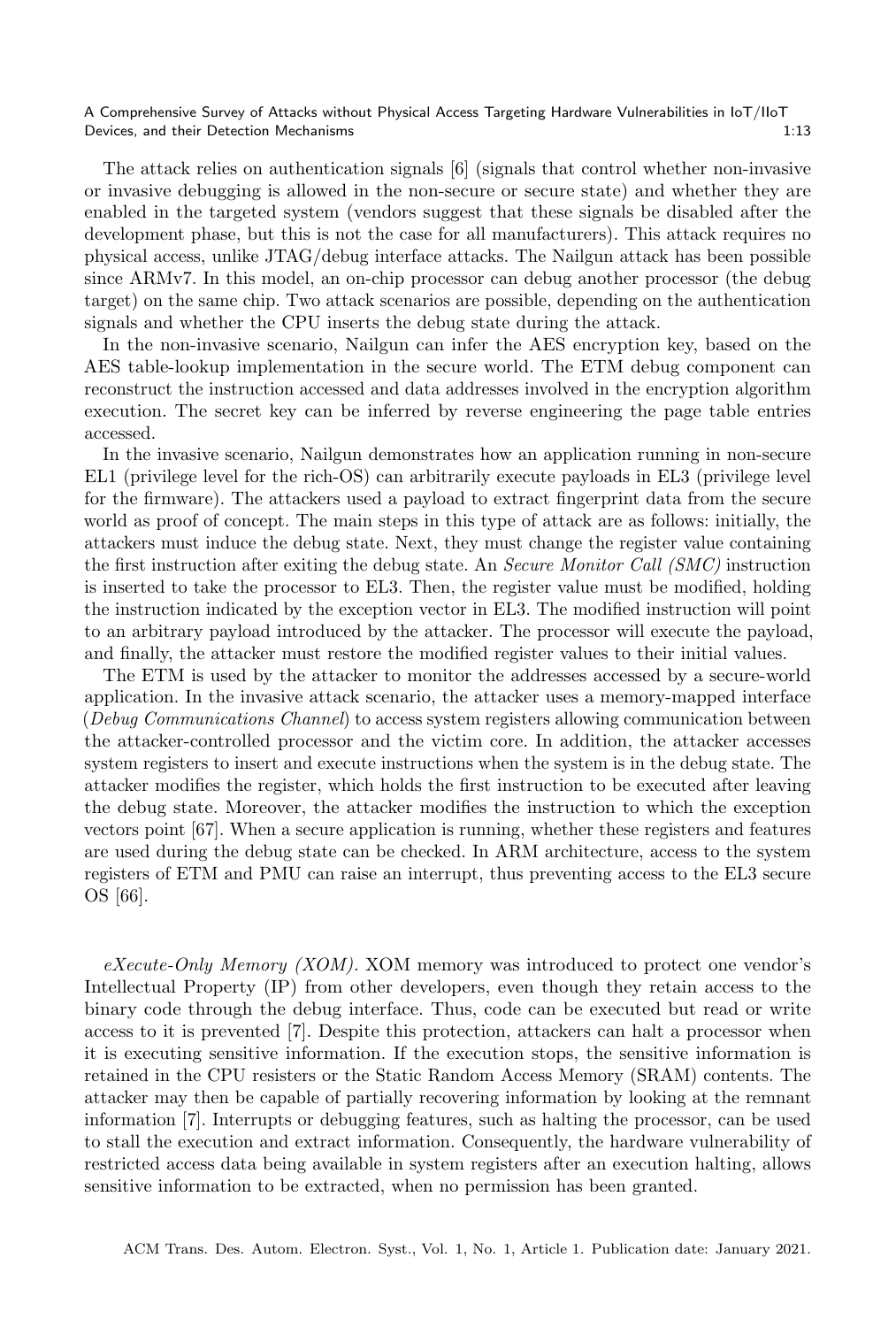#### 1:14 Nikolaos-Foivos POLYCHRONOU, Pierre-Henri THEVENON, Maxime PUYS, and Vincent BEROULLE

In [82], the attackers used the single-step feature of the debug interface or an interruptdriven approach, to execute elements in the XOM and reverse engineer the targeted instructions. The interrupt-driven approach does not require any debugging capabilities but only privileged code execution on the target device.

Some vendors do not allow the processor to be stalled when executing code contained in the XOM. However, halting is permitted outside this region when the processor executes a function or an interrupt handler. For example, STM32Lx and STM32F4 allow the halt, but not STM32F7 and STM32H7.

The XOM attack presented above causes the following side effects. To start with, the attacker must use the single-step debug feature during execution of the protected code. If this option is unavailable, interrupts may be raised after the protected code is executed. The two above side effects are visible multiple times in the same memory context. The attacker executes a loop to obtain output information multiple times by processing the targeted memory context for different inputs. For the method with interrupts, the System Tick (SYSTick) timer is used to synchronize the interrupts [82].

#### 2.5 Power and Clock Management Unit Attacks

The power and clock management hardware units responsible for providing the necessary voltage levels and clocks throughout the system. The need for power and energy efficiency has led to hardware-software management mechanisms. Dynamic Voltage and Frequency Scaling (DVFS) is a technique designed to save energy based on energy demands during runtime. When applying this technique, hardware regulators collaborate with the OS, which keeps track of the runtime demands. Flip-flops in synchronous circuits must follow specific constraints [81], so the system operates correctly. Both frequency and power have an impact on these constraints, which explains why the operating points of the device must be calculated in accordance with frequency and voltage levels. A deviation in the (voltage, frequency) operating points from safe levels can lead the hardware to produce faulty results. The hardware is vulnerable to these deviations, and attackers can take advantage of these vulnerabilities to attack the system.

Clkscrew [90] is an attack performed by software with low privileges which gains access to the power management hardware. The attack is implemented by a CPU with at least two cores. Because cores are powered at the same voltage, the attacker modifies the frequency of the victim core to induce a timing fault. This type of timing fault is a hardware vulnerability that is mostly exploited using hardware attacks, such as clock glitches [48]. In this case, it is exploited using software code that pushes the frequency operation point in the power management hardware to its limits.

As proof of concept, the authors implemented two attacks. In the first attack, they induced a fault in an AES round and performed a differential fault analysis. In the second, they induced a fault in the RSA key during TrustZone execution. A crafted signature signed by the fault key was loaded to allow a malicious app to be introduced into the secure world of TrustZone.

Voltjockey is another attack based on the power unit [78]. The attack is very similar to Clkscrew, but the error is due to an increase in propagation delay, as the result of a modified voltage. Like Clkscrew, the Voltjockey timing fault is a hardware vulnerability mostly exploited using hardware attacks such as voltage glitches [11]. The attacker core runs at low frequency, whereas the victim core runs in high frequency. By inducing a sudden drop in the voltage, the timing constraint is not respected. The low-frequency core is unaffected,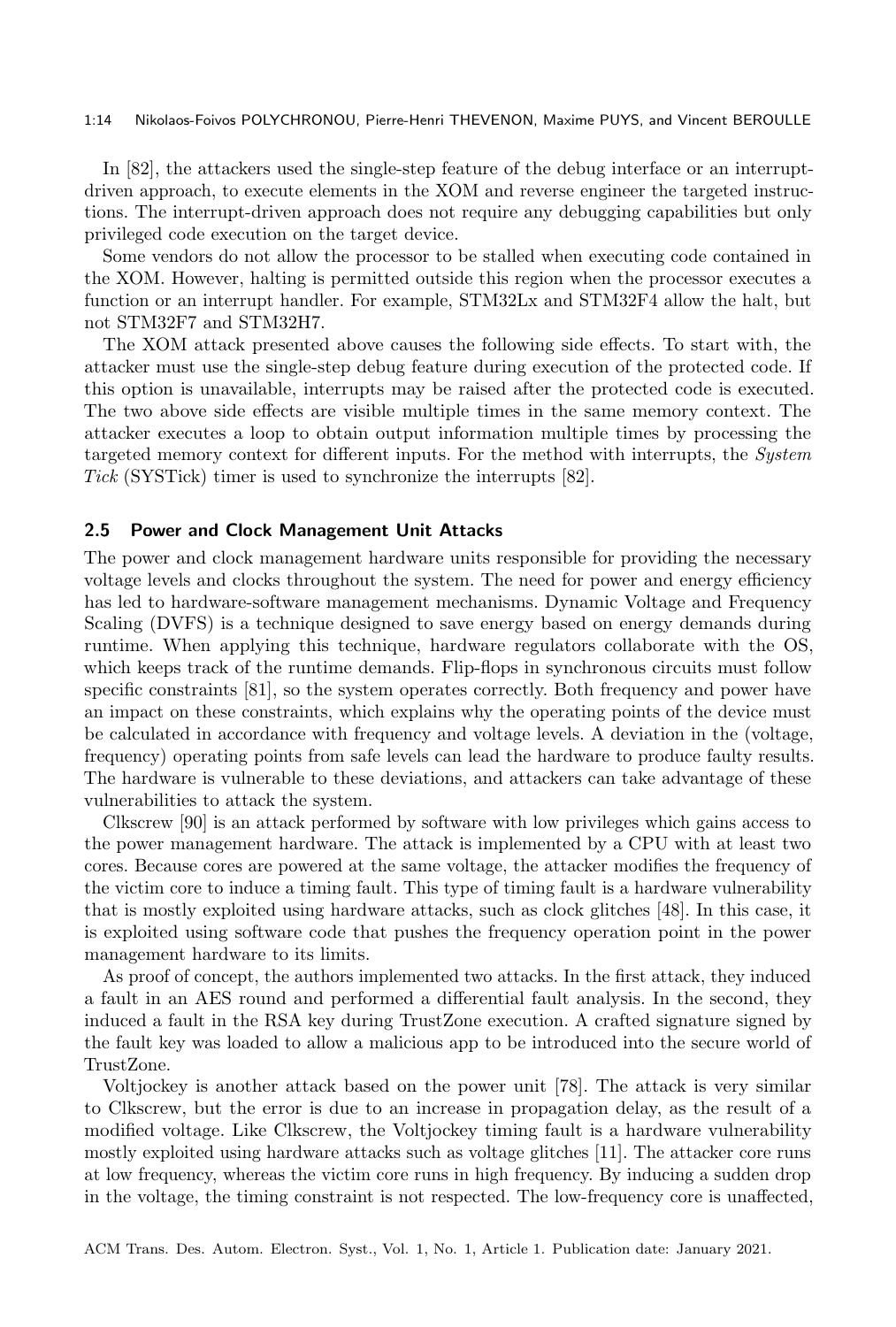but the high-frequency victim core is severely affected. The proof of concepts is similar to the Clkscrew attack. Both attacks were demonstrated in commodity ARM devices.

The side effects mentioned below relate to Linux-ARM devices. However, similar effects could be observed with other platforms and OS, as DVFS is a common feature in most modern devices.

The Clkscrew and Voltjockey attacks need access to a malicious driver, to allow them to change the configurations of the frequency and voltage. To modify the frequency, the Phase-Locked Loop (PLL) unit register configurations are modified, and frequency configurations outside the operation range are used. To modify the voltage, the Power Management Integrated Circuit (PMIC) drivers, and Subsystem Power Manager (SPM) registers are altered to change the supplied power configurations. Operating Performance Points (OPPs) other than those specified by the vendors are used. Interrupts of the victim cores are disabled during the attack period, to reduce the noise of the targeted time of the induced fault. Finally, both attacks use cache side channels to profile the executed code, consequently triggering the same side effects as cache SCA.

### 2.6 Thermal Monitor Unit Attacks

Temperature Side Channel. The temperature is another interesting feature of the system, that is not often exploited. Temperature plays a vital role in the correct operation of a device, and temperature leakage measurements could be used as a side-channel. Modern CPUs use temperature monitors to prevent the system from overheating and manage power consumption. This information can be retrieved from special CPU registers. The thermal channels are interesting, as a defender could reset resources (e.g., cache, registers) to eliminate the side channel. However, the heat produced during the computation can be observed even after the end of the process, making it difficult to eliminate this covert channel. This hardware vulnerability due to the thermal footprint of system operation can be exploited to extract sensitive information.

A thermal side channel was presented in [61]. The authors of that study observed that the higher the operating frequency, the higher the core temperature. In the first attack scenario, the residual heat in one core is monitored. In the second scenario, the temperature of a core is monitored from a second core, thus establishing a covert channel between the two cores. The attacker performs a computationally intensive process (the DVFS will decide to increase the frequency) to send a  $'1'$  and remains idle to send a  $'0'$ . This attack was demonstrated on an Intel platform.

When the attackers use the available thermal monitor to establish a covert channel, they have to access the *Digital Thermal Sensor* (DTS) data through the coretemp kernel module. Coretemp is a Linux-specific module that allows access to Intel DTS. A thermal fingerprint that differs from the nominal fingerprint may be observed because the attacker changes the CPU's operating frequency from high to idle. By doing so, the temperature of the CPU changes accordingly. As explained before, when the CPU operates at a high frequency, the temperature is higher than when it operates at idle state frequency.

#### 2.7 Summary

The attacks mentioned here cover a large surface in IoT/IIoT systems that are equipped with an OS and can perform complex functionalities. Based on the information presented, the reader should have a good understanding of the existing class of software attacks targeting hardware vulnerabilities. The vulnerabilities were presented briefly by referring to the exploits targeting the vulnerabilities. The side effects, which we list in this section,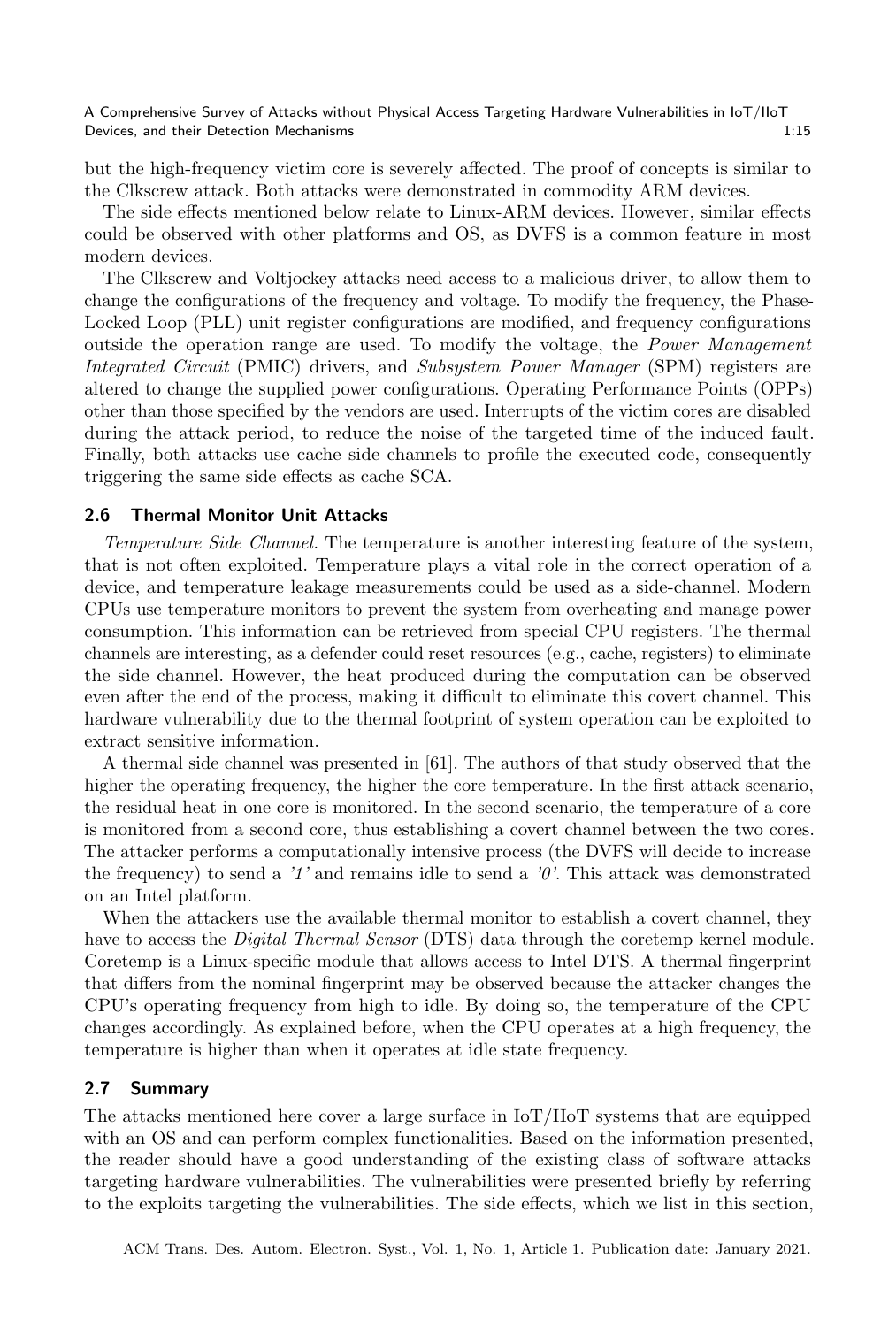#### 1:16 Nikolaos-Foivos POLYCHRONOU, Pierre-Henri THEVENON, Maxime PUYS, and Vincent BEROULLE

will be more fully explained in section 3. As several attacks manipulate the memory, they share a large number of side effects. Table 1 presents attack vectors manipulating the cache or the main memory. We chose not to list attack variants, as the vulnerability is mostly the same. Because they are omitted from our threat model, we did not list invasive attacks on the system, such as laser fault attacks, clock, and voltage glitch attacks, cold boot, and bus probing. In addition, electromagnetic side-channel analysis attacks, power consumption analysis, and leakage power analysis were not mentioned, because we focus on attacks that can be mostly mounted from inside the system.

|                                   | <b>Attacks</b>                |           |              |                        |     |          |         |                         |
|-----------------------------------|-------------------------------|-----------|--------------|------------------------|-----|----------|---------|-------------------------|
|                                   | $\operatorname{Cache}$<br>CSA | Rowhammer | <b>DRAMA</b> | DRAM covert<br>channel | DMA | Meltdown | Spectre | Clkscrew/<br>Voltjockey |
| Cache $\arccos\!$<br>manipulation | X                             | Х         | X            | Х                      |     | Χ        | Χ       | Х                       |
| DRAM<br>manipulation              |                               | X         | X            | Χ                      | Х   |          |         |                         |
| Cache as the<br>covert channel    | Χ                             |           |              |                        |     | X        | X       | Х                       |
| DRAM as a<br>covert channel       |                               |           | X            | Х                      |     |          |         |                         |

Table 1. Attack vectors related to memory manipulation

## 3 ATTACK SIDE EFFECT ANALYSIS

In this section, we list and explain the side effects presented briefly in section 2. In the previous section, we focused on the attack procedures, targeted vulnerabilities, and goals. Here, we list and describe files, hardware events and registers, which can be used to obtain information to detect the attacks. Furthermore, we provide an insight into why the attacks produce these side effects. This information is important as the detection mechanism designers may have to deal with unexpected results. Examples of such unexpected incidences are evasive SATHV, which try to hide their malicious activities by inserting normal operations during code execution. The inserted normal operations will shift the behavior of the system, but result in side effects with normal values. Knowing why an attack produces particular side effects should help the designer take into consideration possible ways an attacker might try to modify the side effects being monitored.

If our threat model is limited to a specific attack vector, monitoring multiple side effects of the attack could increase the probability of its detection. In contrast, if our threat model includes all possible attack vectors in the device to be protected, we must carefully select the side effect set to be monitored. To our benefit, several attack vectors induce the same side effects. In both cases, detection mechanism designers can use our list of side effects to construct a first monitoring set in their threat model. Finally, we present a table listing all the side effects for attack vectors which present some similarities in their side effects set. The table does not include side effects which are only visible for a single attack vector as we considered it obvious that attacks with unique side effects will need a dedicated detection mechanism. By presenting only attack vectors with some similarity in their side effects, the designer can potentially find an optimum monitoring set to detect them all. Hereafter, the terms indicated in parentheses correspond to the short terms entered in the tables.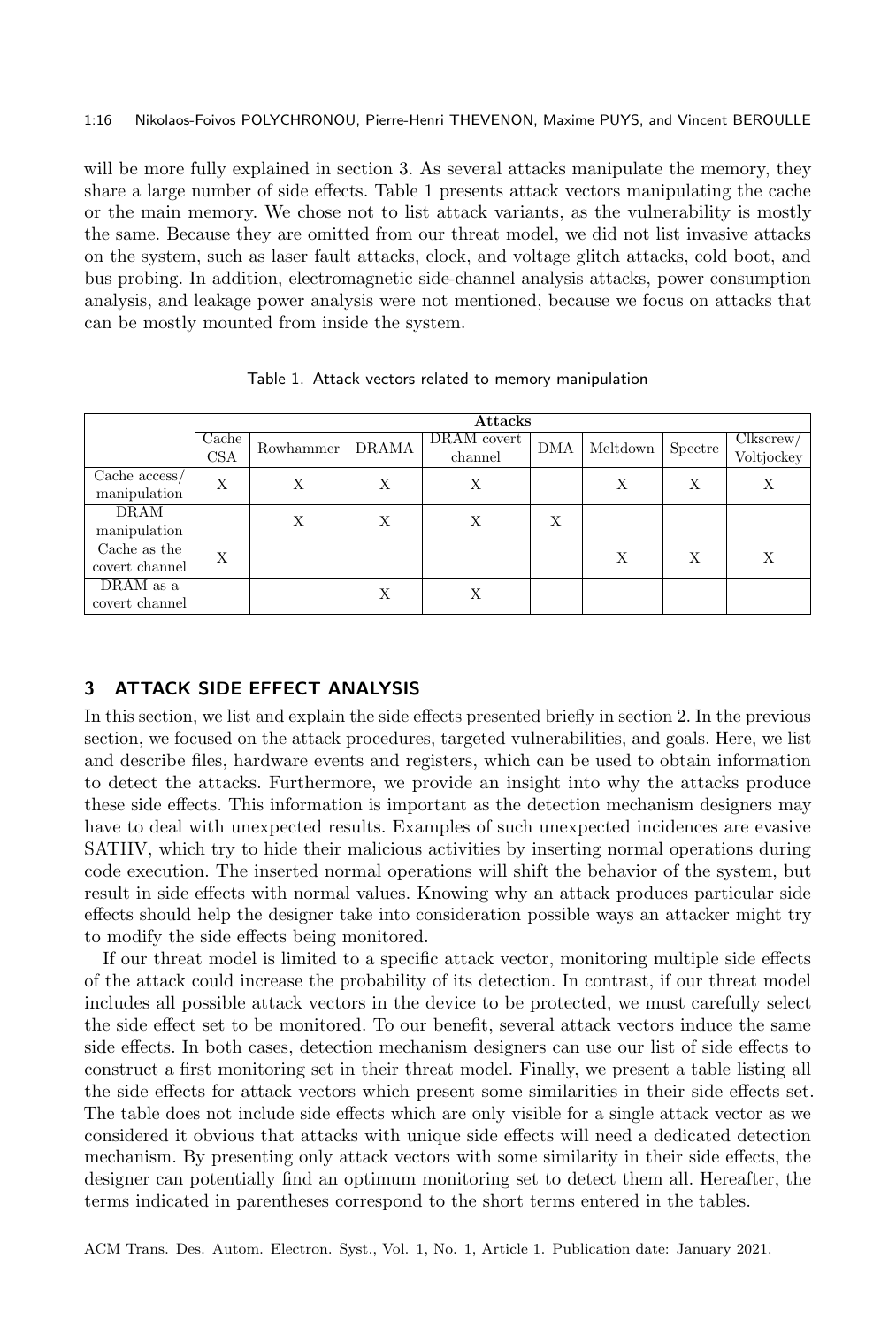## 3.1 Side effects obtained through PMU registers

The PMUs are special-purpose registers which allow us to gather hardware-specific events related to the CPU units. These units support CPU execution profiling. Detailed information on the events gathered for ARM and Intel architectures can be found in [9] and [25].

Attackers use these units as support during attacks. These features cannot simply be disabled as legitimate processes also use the PMU, for example to perform scheduling and timing of interruptions. Furthermore, designers use the PMUs for debugging, tuning, and to compare their applications. Multiple attack vectors, presented in the previous section, manipulate the PMUs to exploit the targeted vulnerabilities. For example, cache attacks [37, 57, 72] rely on timing differences to distinguish a cache miss from a cache hit. Attackers access the PMU cycle counters to extract timing information. The TSC Intel counter, or the Cycle Counter Register (CCNT) in ARM, measure the CPU cycles providing the timing information. The ARM PMU cache refill event<sup>1</sup> is used by the Prime+Count  $[22]$  to perform its attack.

For the benefit of a detection mechanism, these special-purpose registers can also be accessed to extract information relating to the PMU states. Initially, the detection mechanism can monitor access to the PMU and debug units. In ARM, the system can be configured to raise an interrupt whenever there is a read in the PMUs. In addition, a detection mechanism can monitor various PMU hardware events, such as events related to the cache, branch prediction, bus access, etc.

As some attacks manipulate the cache state, it may be relevant to monitor cache-relevant hardware events (e.g., cache misses, hits, accesses, etc.) to observe differences from the nominal behavior. A cache miss describes the situation when we search for, but do not find, the desired content in the cache layers. The cache content is written to the cache following transfer from the main memory. A cache hit describes the situation when the desired content is directly served from a cache layer. Cache access (or cache references) count any load or store operation or page table walk access, which performs a look-up in the cache. A cache load counts the number of loads to the cache, and is used more for the last-level cache. Cache miss events are a good indicator of cache manipulation. When an attacker evicts the targeted cache address, an increase in cache misses is observed. When the target application accesses these targeted lines, a cache miss will occur, and the requested information must be obtained from the main memory. Rowhammer and DRAMA require the cache to be bypassed, as they require direct access to the DRAM. To bypass the caches, Rowhammer flushes/evicts the cache address corresponding to the targeted physical address. The goal is to directly obtain the information from the DRAM and not from the copies stored in the caches. When Rowhammer accesses the evicted address once again, a cache miss occurs at all levels in the cache. Furthermore, in cache SCA the eviction will cause the targeted application to return misses from these locations, and the requested information must be obtained from the main memory. Attackers can thus time their accesses to observe which locations are accessed by the application targeted. As previously mentioned, during Flush+Reload, a miss will occur when the target application does not access this location. In contrast, a hit will indicate access by the victim. As a result, cache access events are also increased due to the intensive manipulation of the cache state. When an attacker uses eviction techniques instead of flushing, multiple loads must be performed to evict the targeted address. Table 1 provides a summary of the attacks that manipulate the state of the cache.

<sup>&</sup>lt;sup>1</sup>The cache refill event counts how many cache lines have been updated.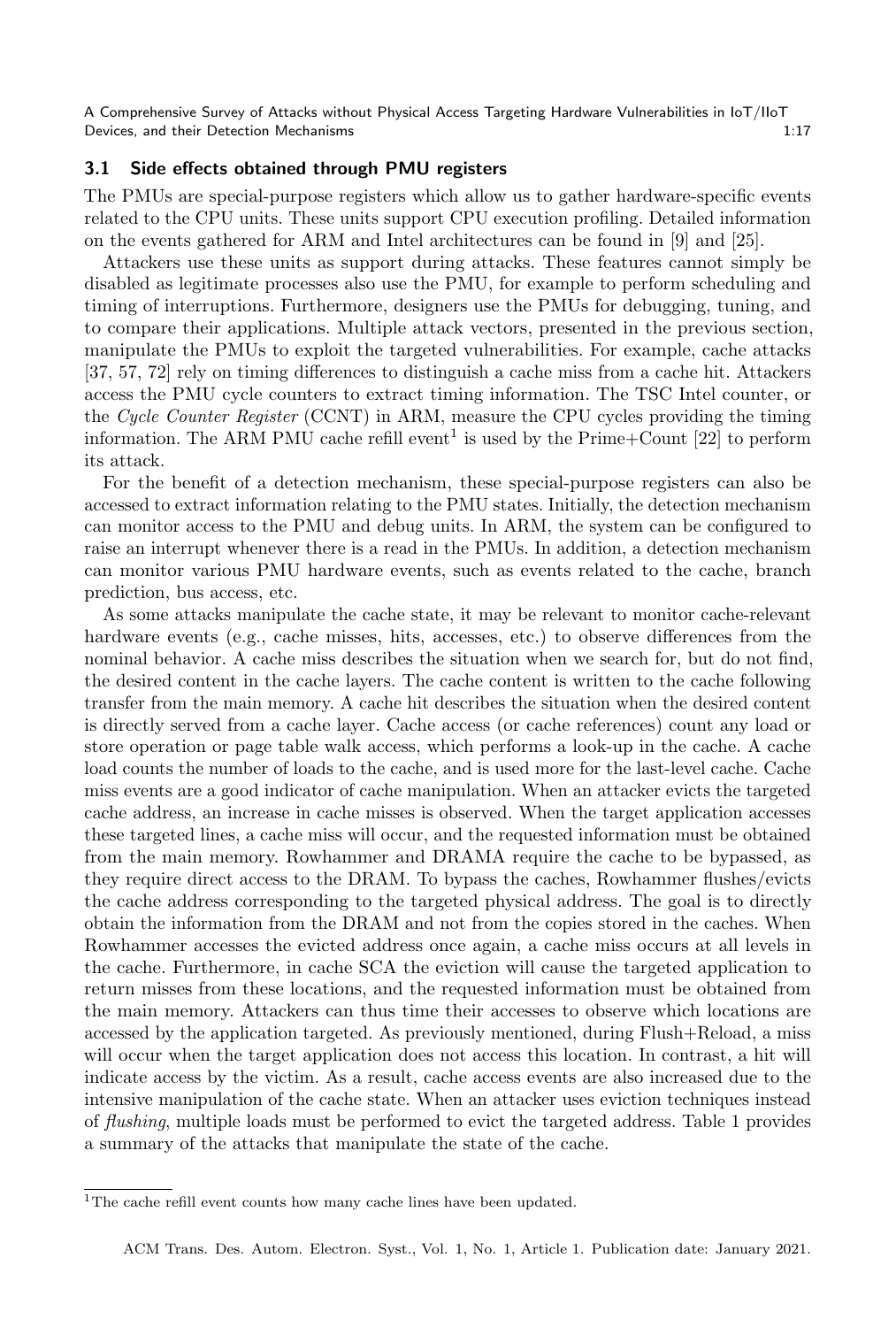#### 1:18 Nikolaos-Foivos POLYCHRONOU, Pierre-Henri THEVENON, Maxime PUYS, and Vincent BEROULLE

To obtain valuable information, attacks must execute their malicious code multiple times, in a loop. An attacker must execute the same piece of code multiple times to reduce noise or calculate every possibility, such as all possible key values during AES encryption. Examples are loops which manipulate the cache state to bring it into a known state, or the loop continuously accessing the same DRAM location to induce a Rowhammer fault. These loops introduce CPU overheads, and an attack detection mechanism can therefore monitor PMU events to detect deviations from the nominal state. Two events are relevant to the observed overhead: the number of instructions executed, and the number of clock cycles. The number of instructions executed  $(Num\_exec\_instr)^2$  counts the instructions executed inside the specified timing window from the counter activation. The number of clock cycles (Num clk cycles)3 counts the number of CPU clock cycles completed during the same time window. If the attacker executes the malicious code in a loop, the number of instructions executed and clock cycles completed will increase.

In addition, side effects of execution of continuous loops are visible in the branch prediction unit, e.g., due to an increased number of branches taken, and a decreased number of branch mispredictions. Branch mispredictions decrease as the loop takes the same branch multiple times, although they may also increase as in the case of mistraining during execution of Spectre. The effects of using continuous loops can be observed through PMU events related to branch control. The retired branches taken (Ret\_Br\_taken) event counts when the last *micro-operations* (uOp) of a branch instruction retire<sup>4</sup>. Another event to monitor is the number of speculative retired branches taken (Spec Ret Br Taken), which counts the number of speculative and retired macro conditional branches taken<sup>5</sup>. In addition, the event mispredicted branches (Br Mis Prdct) counts when the last uOp of a branch instruction retires, when the misprediction of the branch prediction hardware is corrected at execution  $time^6$ .

The bus is another part of the system that can be monitored to identify side effects. DMA attacks make heavy use of the bus. Hardware events that can be monitored through the CPU are available. The events (BUS\_STATS)<sup>7</sup> count memory bus activity. Because Rowhammer and DRAMA both make extensive use of the bus during attack loops, we therefore believe similar side effects should be observed for these attacks.

For all the events noted above, a detector can be deployed in both Intel and ARM architectures. Events and registers may have different names, and consequently different platforms may also be present in the same architecture. For Intel, in the table, we use the event names from Intel Ivy Bridge, and for ARM events, we use names from ARM Cortex-A57.

## 3.2 Other side effects

Apart from the PMUs that provide us with direct access to hardware-related side effects, we can check other units, registers, or files for any modifications. Examples are OS files, the interrupt controller, and memory-mapped registers.

To perform an attack, the attacker must have knowledge of the system and they must bring it to a known state. Working with this information, they will try to eliminate noise and

 ${}^{2}$ Event name *INST\_RETIRED* for Intel and ARM.

 $^3\rm{Event}$  name  $CPU\_CLK\_UNHALTED$  for Intel and  $CPU\_CYCLES$  for ARM.

 $^4\rm{Event}$  name  $BR\_INST\_RETIRED$  in Intel and  $BR\_RETIRED$  in ARM.

 $5$ Event name BR\_INST\_EXEC.TAKEN\_CONDITIONAL in Intel and BR\_PRED in ARM.

 $6$ Event name BR\_INST\_RETIRED.MISPRED in Intel and as BR\_MIS\_PRED in ARM.

 $7$ Event name  $BUS\_TRANS$  in Intel and  $MEM\_ACCES$  in ARM.

ACM Trans. Des. Autom. Electron. Syst., Vol. 1, No. 1, Article 1. Publication date: January 2021.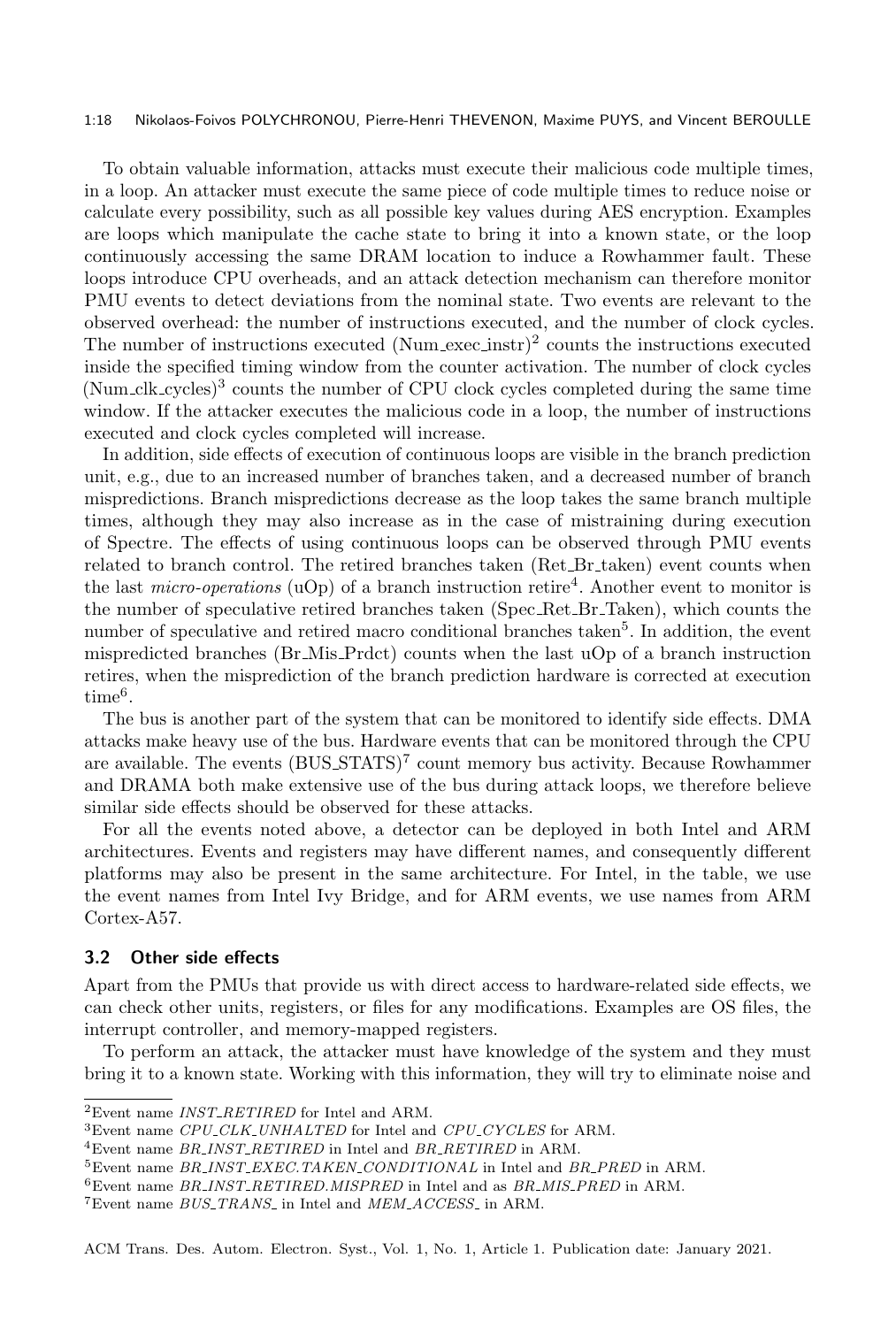thus take better measurements. Attacks that manipulate the cache state or the main memory need information on the virtual to physical mapping. This information is necessary as the last level cache (shared memory in most systems) is usually physically indexed, but the processes use virtual addresses. Each process has its own virtual memory mapping. Attackers will therefore need to translate their virtual address to the physical address of the last-level cache. Using this information, they can evict the targeted physical addresses, which are the same between processes. For example, during a Rowhammer attack, the attackers must know which virtual address maps to the targeted DRAM's physical address. Repeatedly accessing the memory address can cause a fault to appear in the neighboring row. The side effect of using the Linux virtual file  $proc/PID/pagemap$ , which lets a user-space process determine which physical frame each virtual page maps to, can be observed. However, in most recent kernel versions, the pagemap is only accessible with root privileges. The side effects of using huge pages can also be observed, these are used as an alternative to reverse engineering the mapping. As mentioned above, when a huge page is used, e.g., a 2-MB page, the last 21 bits of the address are used as an offset. These 21 bits are the same for the virtual and physical addresses, and consequently only a small number of bits must be reversed-engineered. This method requires more effort from the attacker point of view [62]. To refer to these two methods providing the mappings, we use the event name (Access  $proc/PID/pagemap$ , use of transparent huge pages).

Many exploits target attack-specific events during execution of the victim code, e.g., to induce a fault in the last round of AES, or try to perform their exploit within a specific time window. For example, in Rowhammer to induce a fault, the same location must be accessed a certain number of times. The CPU optimizing the execution of processes may interfere with execution of the malicious code, resulting in noisy measurements for the attacker. An example of an attempt to avoid this consequence is the side effect of disabling the interrupt scheduler. The attacker disables the interrupt scheduler in the victim process as otherwise the interrupt scheduler will introduce noise into the measurements. This noise is introduced due to the uncertainty of the time required to execute the victim process when an interrupt is raised during the process. The time to serve the interrupt is unknown. For the example of AES, an interrupt is raised and the time required to serve it increases the difficulty of inducing the fault at the opportune moment.

Similar noise is induced due to the side effects of re-ordering instructions or memory accesses. The CPU uses instruction re-ordering to speed up execution of a process by allowing instructions to be executed out of the original program order by running ahead of sequential instruction code and exploiting existing instruction-level parallelism [69]. The CPU accomplishes instruction re-ordering using re-order buffers (ROBs). Re-ordering introduces noise because the attacker does not know the exact order in which the instructions execute or their timing. We refer to this event as (CPU instr re-order dsbl). In addition, the compiler re-orders instructions to speed up code execution. This introduces noise into the data measured by the malicious loop because the instruction stream might not be that expected. This side effect, which we refer to as (Compiler instr re-order dsbl) is not listed in our table because no detection mechanism can monitor it, and it is therefore of no use to the designer. However, we believe it is important that readers be aware of this side effect.

Another unit that induces noise by re-ordering is the memory controller. This component re-orders memory accesses to speed up access to the main memory and optimize memory system performance. If, for example, the memory controller re-orders accesses during a DRAMA attack, a faulty covert channel might be created. We refer to this event as (Mem cntrl access re-order). The memory controller can be monitored to extract side effects regarding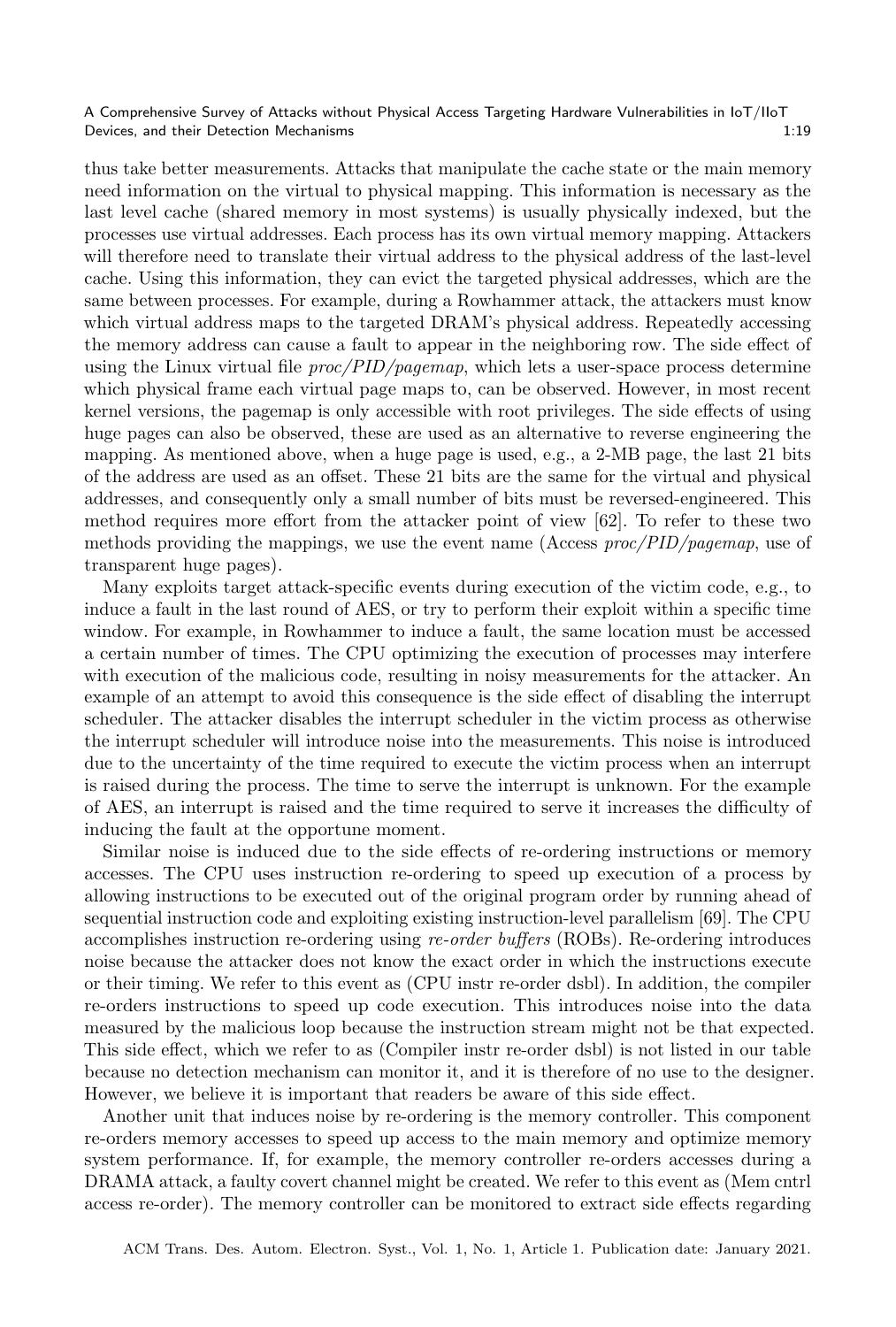#### 1:20 Nikolaos-Foivos POLYCHRONOU, Pierre-Henri THEVENON, Maxime PUYS, and Vincent BEROULLE

Rowhammer. To induce a fault in the DRAM using the Rowhammer attack, the attacker must access the same memory location multiple times. The event (Num\_Mem\_ADDR\_)<sup>8</sup> counts the number of total memory accesses to the same cells in a time window chosen by the designer as a threshold for attack detection. This event assumes knowledge of the physical memory addresses accessed by the process.

Furthermore, attackers who wish to establish a covert channel must synchronize transmission and reception. Synchronization reduces the uncertainty of sampling outside the appropriate window. The TSC, as previously mentioned, corresponds to a register counting the number of CPU cycles since the last reset. This register provides us with the highest possible precision, it can be accessed using the RDTSC instruction in Intel. The TSC register is Intel-specific. Any other precise counter could be used as an alternative. For example, SYSTick counts down to zero and generates an interrupt with the aim of providing a fixed time interval between interrupts.

Side effects are also visible through OS events. During Meltdown, segmentation faults (SIGSEGV) can be monitored. A SIGSEGV occurs when a reference to a variable falls outside the segment where that variable resides or writes to a location in a read-only segment. However, the defender must take care as the Transactional Synchronization Extensions (TSX) extension and Restricted Transactional Memory (RTM) interface can be used to bypass segmentation faults. In addition, during the Rowhammer attack, the page fault miss rate is reduced. A page fault occurs when a running process accesses a memory page that is not currently mapped in the Memory Management Unit (MMU). A low page fault miss rate can be produced when a process runs in a loop repeatedly accessing the same addresses, as in the case of Rowhammer. In this case, the page resides in the page table, and any reference to it will constitute a hit.

To detect thermal covert channels and power-frequency fault attacks the nominal configuration of the On-Chip Thermal Sensors and Operating Performance Points OPP can be monitored. A detection mechanism can monitor access to on-chip thermal sensors. The attacker accesses the sensors to measure the temperature and establish the temperature covert channel, for example using Intel Digital Thermal Sensors and the Coretemp file in Linux. Consequently, monitoring the system temperature to detect abnormal temperature fingerprints may also help detect the attack. Moreover, attacks targeting the Power and frequency units such as [90] and [78] modify OS files and system registers dedicated to clock management or operating voltage. A detection mechanism may not accept configurations that differ from the ones in the OPP Linux file as pairs not specified in this file may not be nominal. As mentioned above, the OPP file stores frequency and voltage pairs supported by the device. Consequently, monitoring configurations of the memory-mapped registers of the Power Management Unit and PLL may help detect malicious changes.

Attacks exploiting the debug interface capabilities also leave traces. When a malicious code accesses the ETM to extract some information, a mechanism can be used to detect this access. As mentioned for the PMU access, the system can be configured to raise an interrupt and trap it to ensure EL3 is maintained (security level of the firmware/secure monitor [76]) during access to the ETM registers. We can also check accesses to other system registers if certain instructions<sup>9</sup> are used [66]. Attackers can use the  $SMC$  instruction to change from the non-secure to the secure world during debugging. Furthermore, the use of SMC exceptions can be monitored. The effects introduced are all extracted from ARM architecture.

 $8Num_Mem_ADDR_1 > x \ OR \ (Num_Mem_ADDR_1 > x \ CD \ Num_Mem_ADDR_2 > y)$ 

<sup>9</sup> Instructions (MRC, STC),(MRS) and (MCR, LCD),(MSR) to move and read register values in ARM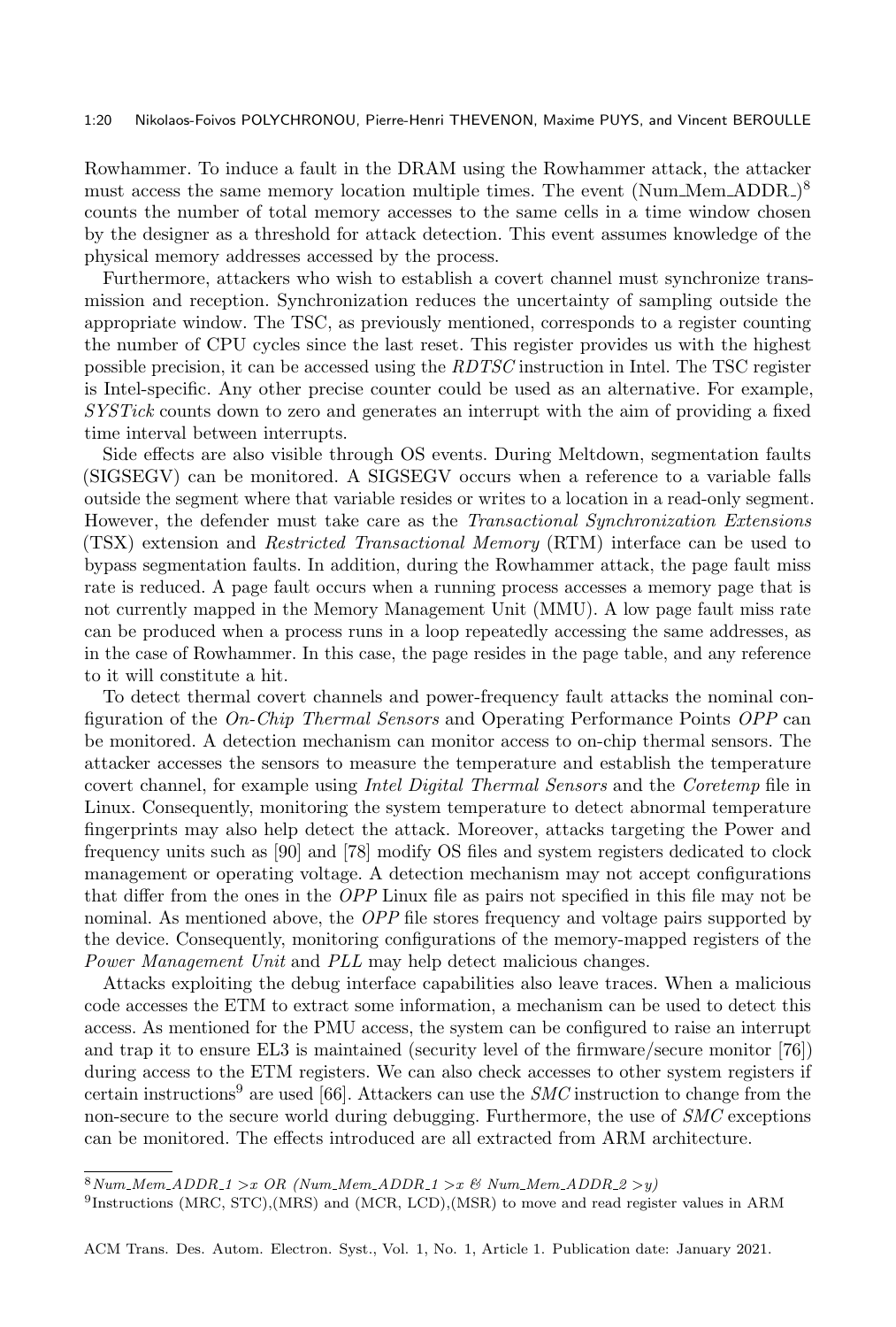Finally, attackers who attempt to extract information from a protected memory (XOM) will need to execute the same context multiple times and raise multiple interrupts inside the XOM memory. As explained in subsection 2.4, the targeted instruction must be executed for different inputs and the different outputs extracted from the system registers. From the input-output combination, attackers can reverse-engineer the context of the location targeted. However, because attackers must halt the execution after each targeted instruction, they must raise an interrupt. Multiple execution and interruption patterns inside the protected memory may be used to raise an alarm.

## 3.3 Summary of attack vector side effects

From this presentation of all the side effects reported in the literature for the main attack vectors, we have produced a summary Table 2. In this table, we summarize attack vectors producing side effects with at least some overlap. As mentioned before, an attack vector producing unique side effects requires a specific detection mechanism monitoring a set of these effects if the attack is to be detected. In contrast, attack vectors which share some side effects allow designers to identify an optimum set of side effects to be monitored. This avoids the need to monitor all side effects and results in cheaper implementation. For this reason, we do not present the debug unit and thermal unit attack vectors, as their side effects are unique compared to the others. Our intention is to aid the reader to better compare the side effects of different types of attack. For the two attack vectors not listed in the table, the reader should refer to subsection 2.4 and subsection 2.6.

From Table 2, the reader has access to a list of the side effects in the third column. For each side effect, we have indicated which attack vectors produce it. Readers could use this information to choose side effects, depending on the types of attack they want to detect. Furthermore, readers can choose attacks to detect and determine the most appropriate side effects to monitor. For example, PMUs only allow a specific number of events to be monitored. The designers should choose among the side effects those that correlate the best with the chosen attacks, as some cover a broad range of attacks.

## 4 CLASSIFICATION OF SIDE EFFECTS

## 4.1 Side effect criteria

The goal of this section is to define some criteria by which to classify the side effects. The selection of side effects to be used in the implementation of a detection mechanism will depend on these criteria and the application monitored. For example, some side effects are deeply embedded in the system micro-architecture, and observation of these depends on the knowledge and privileges available to the designer. Designers are ultimately responsible for determining the parameters that best serve their design and the system's limitations. It is worth mentioning that these criteria are defined by us, but other criteria could be equally valid to classify side effects. The criteria we chose are as follows: Hardware or Software side effect, Register or Interface based, and Usage in an existing detection mechanism. We will start by describing each criterion and we subsequently present the taxonomy, Table 3 provides a summary of the classification.

Hardware or Software side effects. The nature of the side effect is determinant in the implementation of a detection mechanism. A software side effect may be more easily accessed from a software-implemented detection mechanism than through a hardware mechanism. This could be due to the difficulty in translating the software side effect in a form that a hardware mechanism could process to detect an attack. For example, segfaults are available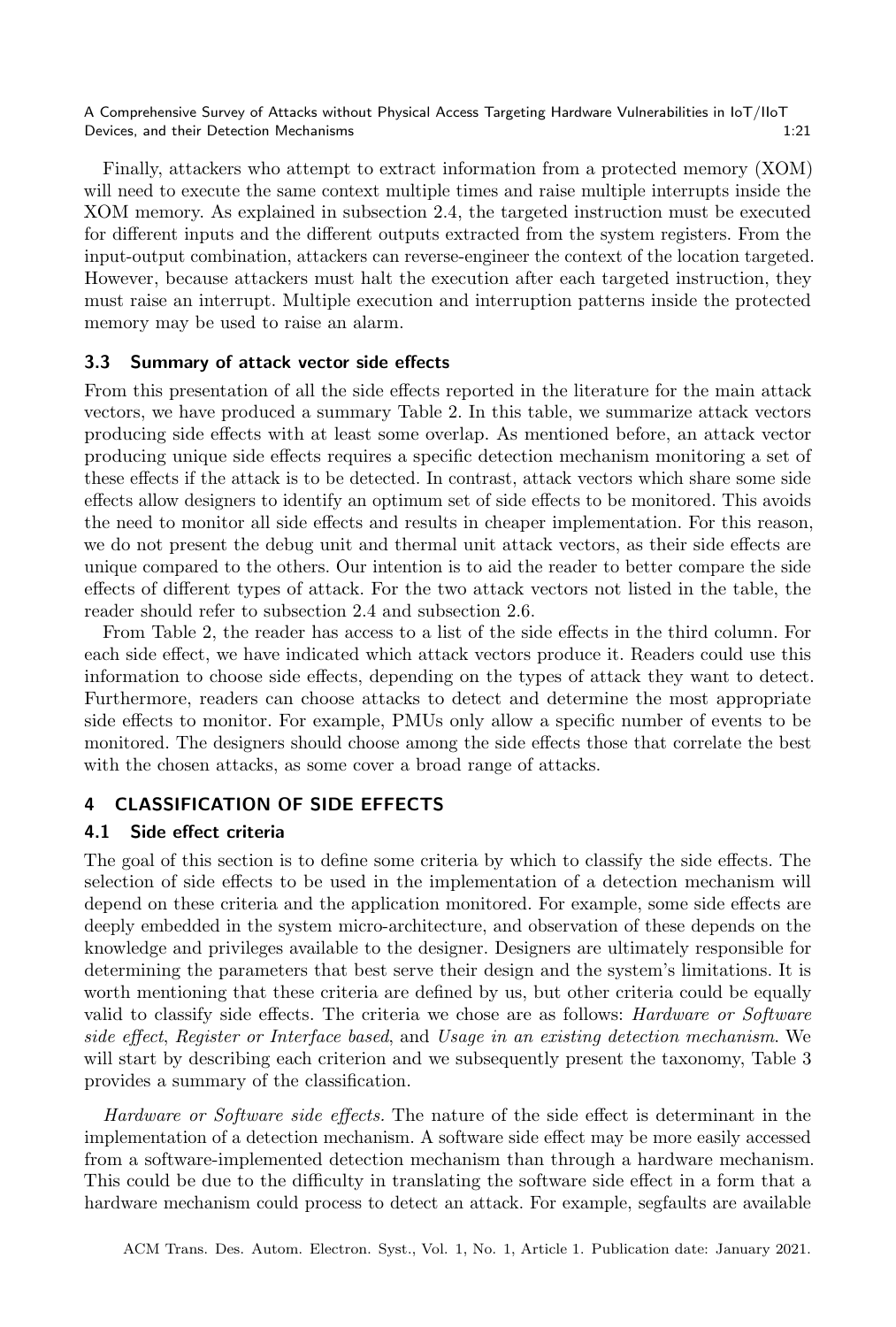#### 1:22 Nikolaos-Foivos POLYCHRONOU, Pierre-Henri THEVENON, Maxime PUYS, and Vincent BEROULLE

|          |                                                                                      |                                                                 | Attacks<br>Trans<br>Memory<br>freq,<br>exec<br>Ther-<br>mal<br>Unit |     |              |            |          |             |                             |
|----------|--------------------------------------------------------------------------------------|-----------------------------------------------------------------|---------------------------------------------------------------------|-----|--------------|------------|----------|-------------|-----------------------------|
|          |                                                                                      |                                                                 |                                                                     |     |              |            |          | Power,      |                             |
|          |                                                                                      |                                                                 | Row-<br>hammer                                                      | CSA | <b>DRAMA</b> | <b>DMA</b> | Meltdown | Spectre     | Clkscrew<br>Volt-<br>jockey |
|          |                                                                                      | Side effects                                                    |                                                                     |     |              |            |          |             |                             |
|          |                                                                                      | Cache miss                                                      | X                                                                   | X   | Х            |            | X        | X           | Х                           |
|          | Cache                                                                                | Cache hit                                                       | X                                                                   | Х   | Х            |            |          |             | X                           |
|          |                                                                                      | Cache access                                                    | Х                                                                   | X   | X            |            |          | X           | X                           |
|          |                                                                                      | LLC Load                                                        |                                                                     |     |              |            | X        | X           |                             |
|          | CPU stats                                                                            | Num_exec instr                                                  |                                                                     | Х   |              |            |          |             | Х                           |
| PMUs     |                                                                                      | Num_clk cycles                                                  |                                                                     | Х   |              |            |          |             | X                           |
|          |                                                                                      | Ret_Br taken                                                    | X                                                                   | X   |              |            |          | X           |                             |
|          | Branch cntrl                                                                         | Spec_Ret Br_Taken                                               |                                                                     | X   |              |            |          | Х           |                             |
|          |                                                                                      | Br_Mis Prdct                                                    | X                                                                   |     |              |            |          | $\mathbf x$ |                             |
|          | Bus stats                                                                            | BUS_STATS                                                       | X                                                                   |     | Х            | Х          |          |             |                             |
|          |                                                                                      | Use of PMUS                                                     | X                                                                   | X   | X            |            | X        | X           | X                           |
|          | OS                                                                                   | SIGSEGV                                                         |                                                                     |     |              |            | X        |             |                             |
|          |                                                                                      | Low page fault miss rate                                        | X                                                                   |     |              |            |          |             |                             |
|          | Virtual<br>to<br>physical map-<br>ping<br>transla-<br>tion or reverse<br>engineering | Access<br>proc/PID/pagemap,<br>use<br>of transparent huge pages |                                                                     | X   | X            |            |          |             | Х                           |
|          | Interrupts                                                                           | Interrupt disable                                               | X                                                                   | X   | X            |            |          |             | X                           |
|          |                                                                                      | CPU instr re-order dsbl                                         | X                                                                   | X   | X            |            |          |             | X                           |
| re-order | Mem_cntrl                                                                            | Mem cntrl access re order                                       | Х                                                                   |     | X            |            |          |             |                             |
|          |                                                                                      | Num_Mem_ADDR_                                                   | Х                                                                   |     | X            |            |          |             |                             |
|          | Synchronization                                                                      | Time<br>Counter<br>Stamp<br>(TSC) for synchronization           |                                                                     |     | X            |            |          |             |                             |

#### Table 2. List of side effects induced by different attacks

only as software events. On the other hand, a hardware side effect might be inaccessible through a software mechanism due to a lack of privileges or accessibility of software to the hardware itself.

Source. A criterion corresponding to the source of the side effect can be defined. In our case, the source may be a register or interface. A register is a special memory in the system, used to store information locally in the system. An interface is a layer used by several system modules to communicate with each other. A side effect could be a value stored in a register that needs to be checked to determine whether it retains the desired nominal value, or an interface event e.g., an interrupt raised that effects a change in the system. The observability of the side effect in the register or the interface is worth discussing. Some registers or interfaces are easily observed with a debugger, whereas others are hidden for non-authorized users.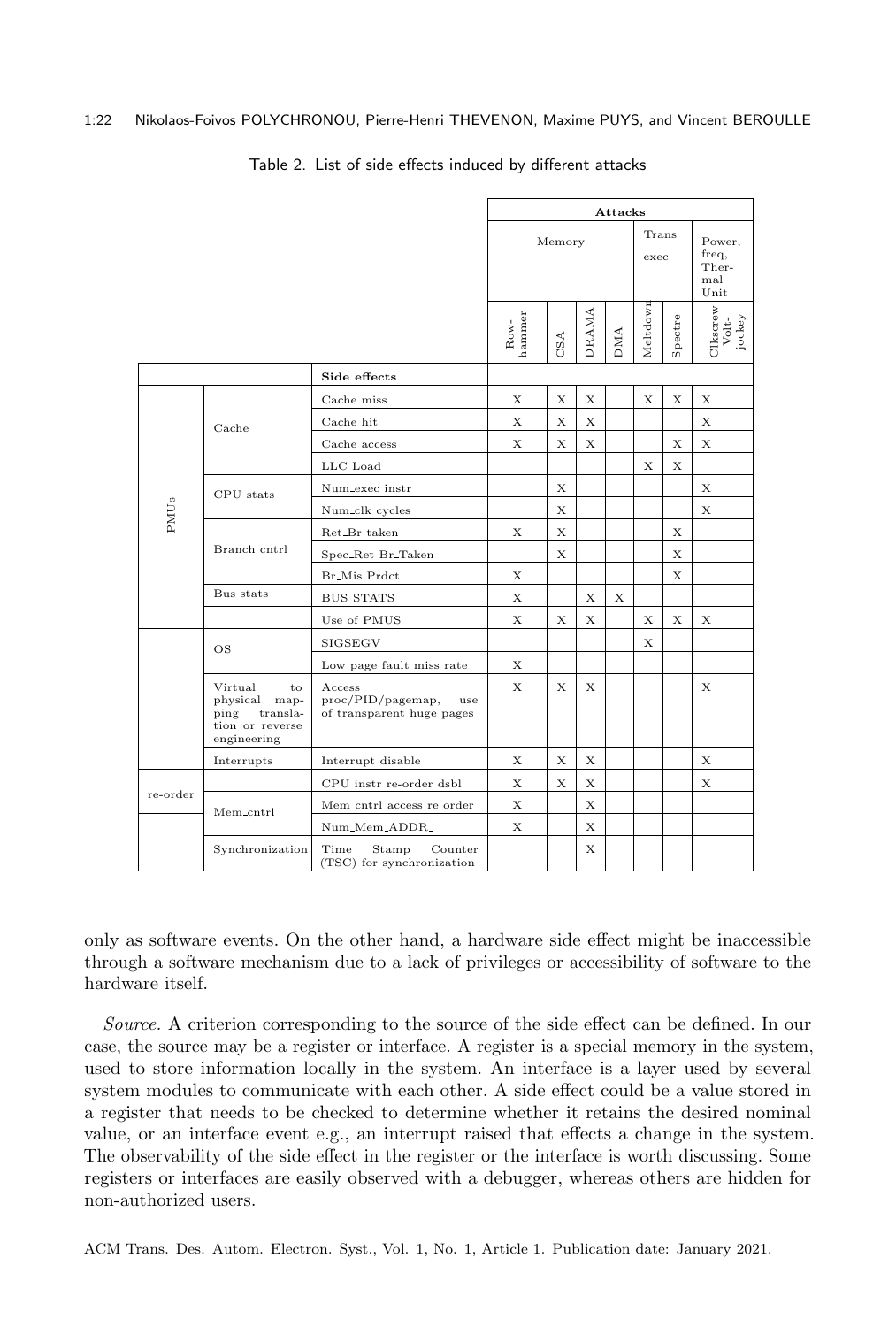Used in an existing detection mechanism. This criterion could benefit designers if the side effect is already used by some existing detection mechanism. For example, the side effect could be used in several detection mechanisms because it is simple to acquire and correlates strongly with an attack. On the other hand, a side effect may not have been used, because it is difficult to obtain, e.g., a software implementation may not have the required privileges to extract information from the hardware. Alternatively, the side effect may only correlate weakly with the attack, thus making other side effects more suitable. It should be noted that PMUs can only be used to count a certain number of events, even if the options of events to count are numerous. In addition, if a designer uses Neural Networks (NNs), the complexity of the system increases with the number of inputs used. These are some reasons why certain side effects may not have been used by designers.

Other. Other criteria that can be used to classify side effects could be the availability of the side effect depending on the platform. For example, as indicated, cache SCA detection mechanisms use performance counters. Cache load events are only available on some Intel architectures, and Intel SGX security implementation forbids access to these performance counters during enclave execution. These constraints have led security designers to investigate new ways of detecting attacks. In addition, some events provided by the ARM debug infrastructure may not be available on Intel platforms. The debug unit side effects used to date are all ARM-specific events. Intel provides other debugging events that were not included in this study. Another interesting fact is that some attacks are more efficient on certain platforms or architectures, e.g., cache SCA on Intel platforms due to the existence of the clflush instruction.

Moreover, the availability of the side effects could refer to the moment at which the attack side effect becomes available. The attack side effect could be obtained during the attack or once the attack has been completed. The availability of side effects during an attack determines whether we can prevent the attack in the first place, or whether we can simply prevent further exploitation by the attacker. This comes with the cost that the attackers were able to manipulate the system at least once before any intervention can be made to stop them. For example, segmentation faults are only available after the OS recognizes the violation. Furthermore, segmentation faults may be produced by benign applications. Because of this potential confusion, we may not be able to detect the attack immediately. The attacker may thus manipulate the system several times before a possible attack is identified. For side effects obtained from PMUs, the effects are available only if the specific counter is active. In addition, the availability of events depends on the frequency at which the counted values are checked. For example, if a software mechanism is implemented that regularly checks the PMU, it might be possible to detect the attack, but only at the cost of a high performance overhead. In contrast, if the PMU is checked less often, the attack might be missed. In this scenario, the designer must determine the best trade-off. Similar logic applies when register values must be checked, to detect possible use of non-nominal values.

Another interesting criterion is the efficiency of attack detection based on the information provided by side effects. Side effect efficiency in this context is not the same as detection accuracy. Rather, the attack could leave behind only some traces, which could be useful for evaluation. In addition, these traces might not correlate to a high degree with the attack. This situation will limit our capacity to detect the attack using current mechanisms. Furthermore, multiple side effects might be used to create a side effects pattern. Single value side effects typically require simpler implementations, setting thresholds for values between a set range. On the other hand, to monitor one or more side effect patterns requires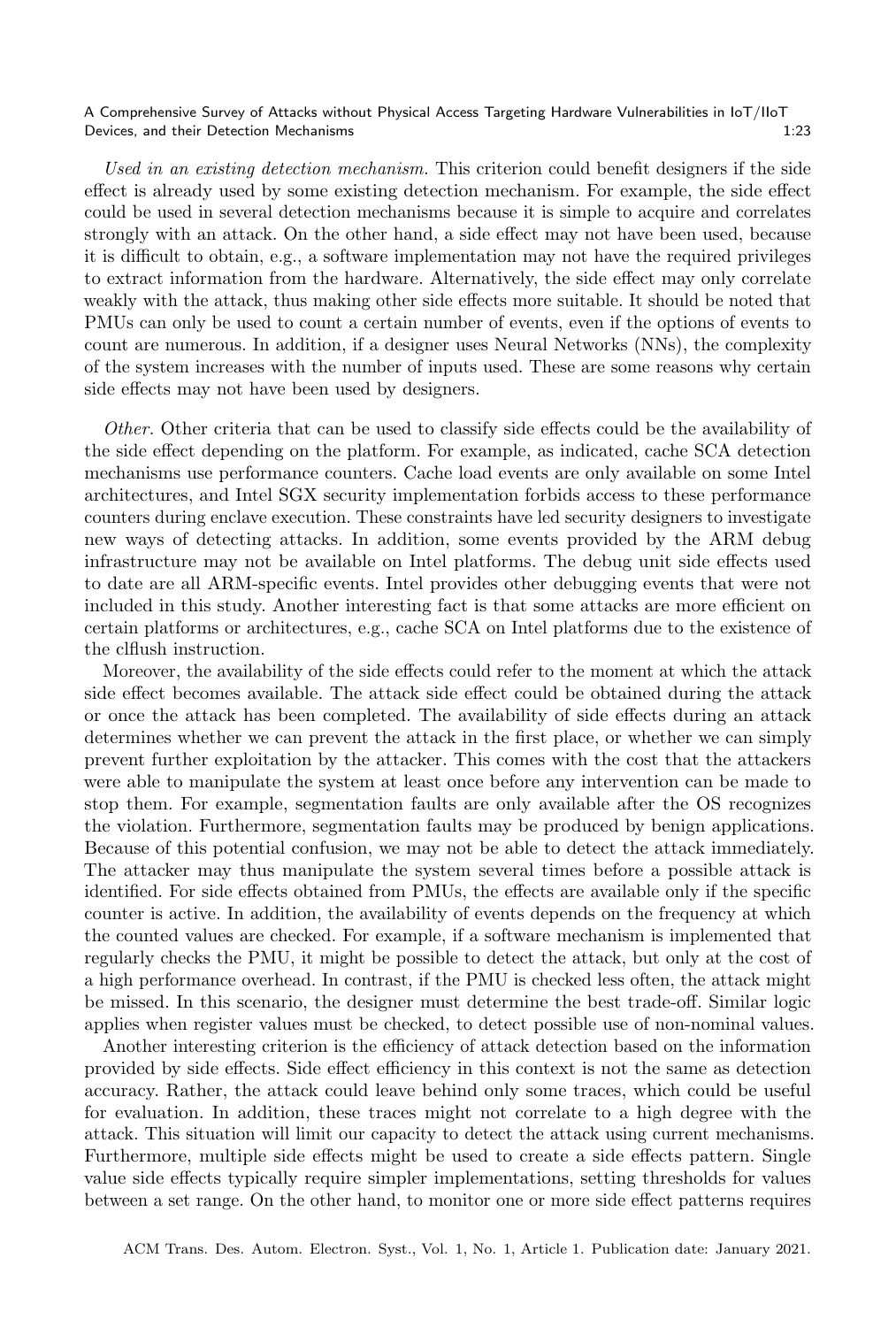more complex implementations. The detection method used by the mechanisms might not rely on a single value, but rather on side effect waveforms throughout the attack. Complex techniques involving neural networks are now being used to detect side effects, such as in [21], [23], and [79]. For example, cache hits or cache accesses do not provide enough information to identify a malicious process, and instead, the designer must use a combination of cache side effects to come to a decision. Alternatively, if the designer knows the physical addresses accessed, the frequency of access to specific locations provides enough information to detect the Rowhammer or DRAMA attacks based on only one side effect. For the last two criteria, not enough non-trivial information could be extracted to consider including them in our classification table.

## 4.2 Taxonomy of side effects

Table 3 presents a summary of the side effects mentioned in this paper. The taxonomy table classifies these side effects based on the defined criteria. Readers can thus compare the side effects, find where they are employed, which attacks produce them, and finally choose those that best fit their mechanisms. Side effects are listed in the second column and the defined criteria in the second row. From this presentation, we can make some interesting observations. The side effects could be SW or HW. Depending on the nature of the side effect, as previously mentioned, a detection mechanism may not have access to it. For example, SIGSEGV is difficult to obtain from a HW implementation. In addition, as SIGSEGV is a side effect visible only after the attack, it is not an ideal candidate for monitoring. In contrast, register-accessible side effects might be obtained more quickly directly through the HW than through the SW.

In the table, we indicate some detection mechanisms relying on the side effects. These detection mechanisms will be presented in more detail in section 5.

## 5 ATTACK DETECTION MECHANISMS

A detection mechanism is an added layer of system protection. Its function is to detect malicious behavior in the system and notify the system so that corresponding actions are initiated. Detection relies on the observation of side effects left behind by an attack. As IoT and IIoT are becoming more frequent targets for attackers, today detection mechanisms can be considered a necessity. Some detection mechanisms are already integrated into these systems. In this section, we present detection mechanisms based on detection of events that are already implemented for the attack vectors listed in this survey. We also define some classification criteria, which we use to present the taxonomy presented in Table 4. We believe these criteria will help designers to find a model that fits their conceptual plan or to compare their implementation with solutions that have already been implemented. For example, the accuracy criterion can help designers to compare how accurately their model detects the attack or to choose the most accurate implemented model, and integrate it into their model.

#### 5.1 Memory attacks

#### 5.1.1 Rowhammer detection mechanisms.

ARMOR. ARMOR was presented in [31], it is a hardware detection mechanism designed as a run-time memory hot-row detector, that monitors the activation stream at the memory interface level. ARMOR can detect which rows are in danger of being hammered by using counters to count the number of activations per row. It does not require knowledge of the logical-to-physical mapping of the memory. The storage overhead depends on the size of the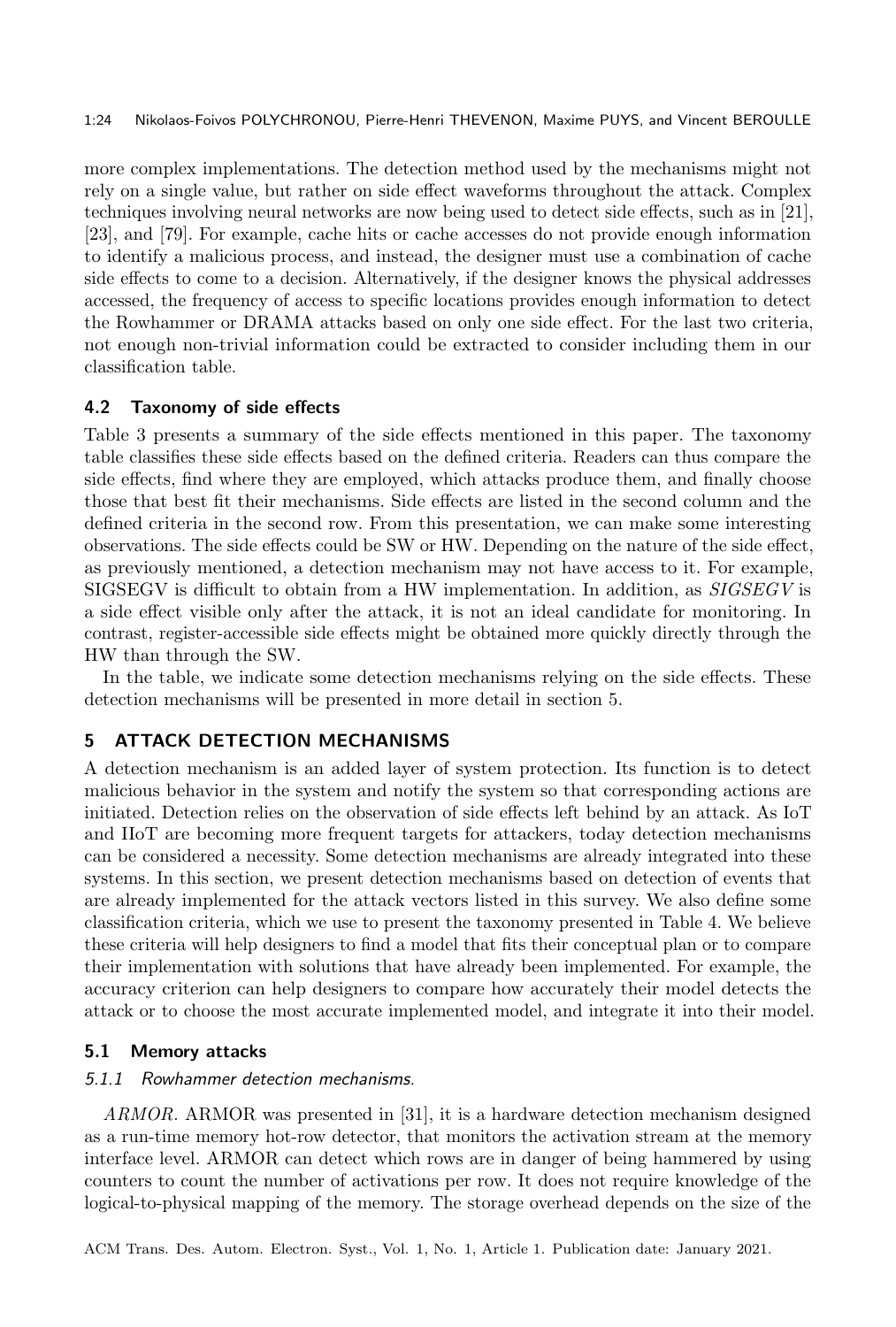|                        | Side effects             | HW/SW     | Source              | Detection Mechanism                                                     | Other                                        | Attacks                                                                 |  |
|------------------------|--------------------------|-----------|---------------------|-------------------------------------------------------------------------|----------------------------------------------|-------------------------------------------------------------------------|--|
|                        | Cache miss               | <b>HW</b> | Reg                 | $[21]$ (L3 misses), $[23]$<br>$(L3-L2-L1$ misses),<br>$[55]$ (LLC miss) | Availability <sup>1</sup>                    | Rowhammer, CSA,<br>Meltdown, Spectre,<br><b>DRAMA</b>                   |  |
| $\operatorname{Cache}$ | Cache_hit                | <b>HW</b> | Reg                 | $[21]$ (L2 hits)                                                        | $A$ vailability <sup>1</sup>                 | Rowhammer, CSA,<br><b>DRAMA</b>                                         |  |
|                        | Cache access             | HW        | Reg                 | [21] $(L3$ accesses),<br>[55] (LLC references)                          | $A$ vailability <sup>1</sup>                 | Rowhammer, CSA,<br>Spectre, DRAMA                                       |  |
|                        | Cache Ld                 | HW        | Reg                 | No                                                                      | Available only<br>in some Intel<br>platforms | Spectre, Meltdown                                                       |  |
| $_{\mathrm{Instr}}$    | Num_Exec<br>Instr        | <b>HW</b> | Reg                 | $[21]$                                                                  | $A$ vailability <sup>1</sup>                 | <b>CSA</b>                                                              |  |
|                        | $_{\rm IPC}$             | HW        | Reg                 | [23]                                                                    | Availability <sup>1</sup>                    | <b>CSA</b>                                                              |  |
| <b>Branches</b>        | Spec_Ret<br>Br_Taken     | <b>HW</b> | Reg                 | $[23]$                                                                  | $A$ vailability <sup>1</sup>                 | CSA, Spectre                                                            |  |
|                        | Ret_Br Taken             | HW        | Reg                 | $[55]$                                                                  | Availability <sup>1</sup>                    | Spectre, Rowhammer                                                      |  |
|                        | Br_Mis Prdct             | <b>HW</b> | Reg                 | $[55]$                                                                  | Availability <sup>1</sup>                    | Spectre, Rowhammer                                                      |  |
|                        | SIGSEGV                  | <b>SW</b> | Kernel<br>interface | $[3]$                                                                   | Available<br>after the fault                 | Meltdown                                                                |  |
| $_{\rm{Bus}}$          | $Num_Mem$<br><b>ADDR</b> | HW        | Interface           | [31], [53], [84], [43]                                                  | Efficient to<br>detect DRAM<br>attacks       | Rowhammer, DMA,<br><b>DRAMA</b>                                         |  |
|                        | <b>BUS_TRANS</b>         | <b>HW</b> | Reg                 | [86]                                                                    | Efficient to<br>detect DRAM<br>attacks       | DMA, SCA,<br>Rowhammer,<br><b>DRAMA</b>                                 |  |
|                        | SPM_PMIC                 | HW/SW     | Reg                 | No                                                                      | Availability <sup>2</sup>                    | Clkscrew, Voltjockey                                                    |  |
| Units                  | $\mathop{\rm PLL}$       | HW        | Reg                 | No                                                                      | Availability <sup>2</sup>                    | Clkscrew, Voltjockey                                                    |  |
|                        | OPP                      | <b>SW</b> | DVFS OS<br>-file    | No                                                                      | Available<br>immediately<br>OS file          | Clkscrew, Voltjockey                                                    |  |
|                        | <b>DTS</b>               | HW/SW     | Reg<br>Interface    | No                                                                      | Availability <sup>2</sup>                    | Thermal monitor<br><b>SCA</b>                                           |  |
|                        | Intrp dsbl               | <b>HW</b> | Reg                 | No                                                                      | Availability <sup>2</sup>                    | Rowhammer, CSA,<br>DRAMA, Spectre,<br>Meltdown, Clkscrew,<br>Voltjockey |  |

#### Table 3. Classification of side effects

<sup>1</sup> Available to export only if selected.

<sup>2</sup> Depends on frequency with which the nominal register value is checked.

memory monitored and the nature of the attacks: one-sided Rowhammer or double-sided Rowhammer; the double-sided Rowhammer doubles the storage overhead. ARMOR provides 99.99% accuracy on the targeted addresses and the number of activations. It mitigates attacks by informing the memory controller about the targeted row, which triggers the Targeted Row Refresh (TRR) command to refresh the victim rows. In addition, it uses a buffer as a cache for the hammered rows to send them out of the memory. The performance overhead of ARMOR only depends on the number of hammered rows and is only caused by the need to refresh the two rows adjacent to the victim row.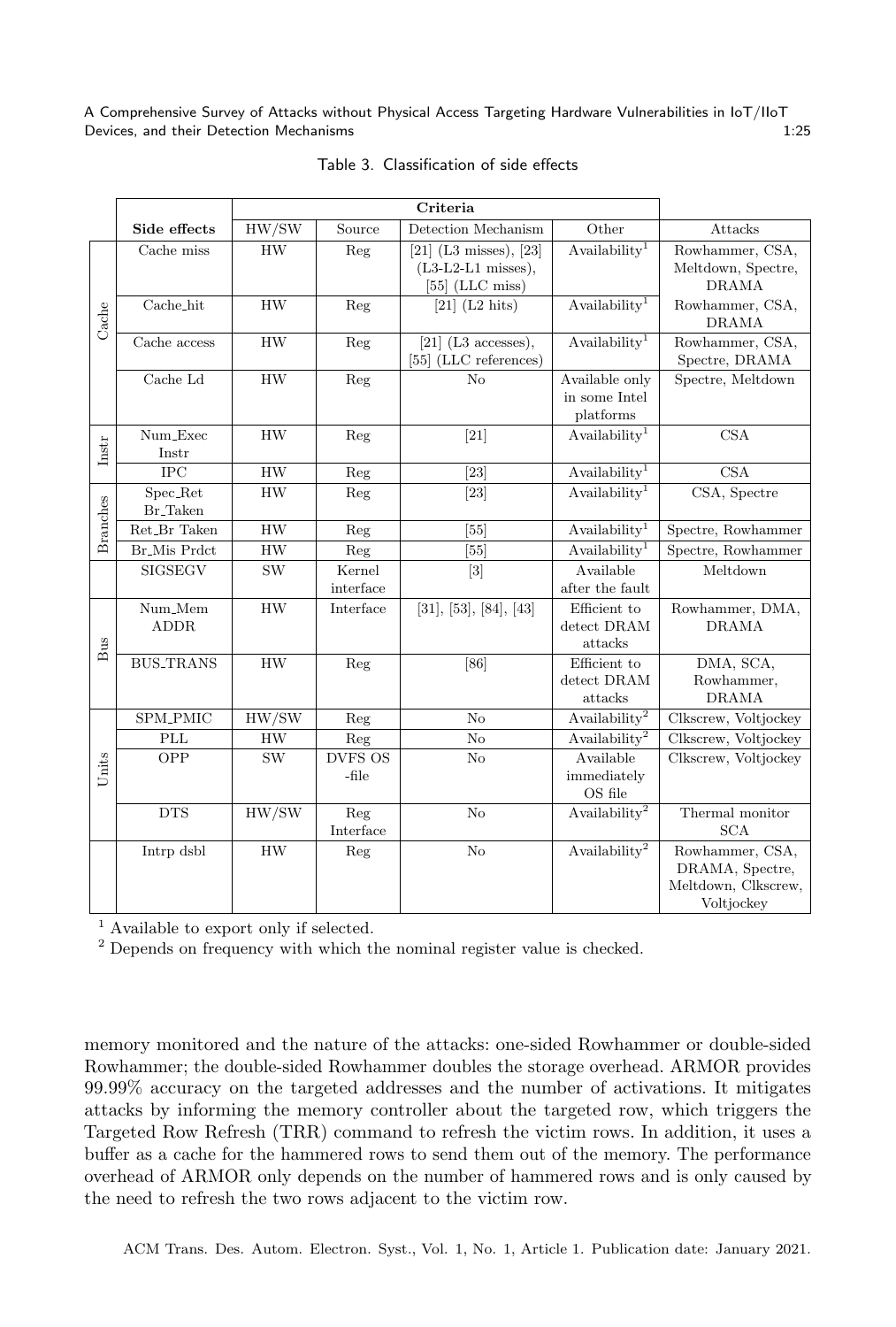#### 1:26 Nikolaos-Foivos POLYCHRONOU, Pierre-Henri THEVENON, Maxime PUYS, and Vincent BEROULLE

Counter-Based Tree Structure. This solution, presented by [84], represents another approach using counters. Instead of using counters for each row, the proposed solution tries to minimize the number of counters used by assigning one counter to a group of rows in each bank. If the bank has  $N$  rows and  $M$  counters are used, when the counter reaches a threshold, the DRAM module performs  $\frac{N}{M} + 2$  refreshes on the  $\frac{N}{M}$  of the group plus the two adjacent rows. Because a significant number of rows must be refreshed when the threshold is reached, the performance overhead increases dramatically. To address this increase, the mechanism uses a counter-based tree, which classes the rows in groups of variable size depending on their access frequency. Thus, hot rows are mapped to smaller groups, and consequently victim rows can be more precisely identified.

Time Window Counter (TWiCe). TWiCe is a detection mechanism proposed by [53]. TWiCe is also a counter-based detection solution. Like Counter-Based Tree structures, TWiCe tries to minimize the number of counters used. It assigns a counter to a row only if the row is activated, and periodically invalidates the counters associated with rows that are not frequently activated. The number of counters used depends on the characteristics of the DRAM module; each bank has a counter table. TWiCe, rather than being implemented as a memory controller or DRAM extension, relies on Register Clock Drivers (RCD). The solution adds a new DRAM command ARR (Adjacent Row Refresh), which notifies the DRAM of the need to refresh the rows adjacent to the aggressor. The DRAM is involved because neither the RCDs nor the memory controller knows the logical-to-physical mapping.

#### 5.1.2 Cache Side Channel.

Hardware Performance Counters. Hardware performance counters are the most common tool used to detect cache SCA. In [21], they were used to implement a detection mechanism that could be run in user space (HPC-Chiappetta). The perf-stat command in Linux runs and gathers performance counter statistics from the PMU. Due to the limited resolution of the perf-stat (the time interval between two consecutive samples is 100ms, which is much longer than the time necessary to complete some attacks), HPC-Chiappetta was developed as a new process with a higher resolution. This new process can run from the user space, but requires the same privileges as the process monitored. Three detection mechanisms were developed: The first is based on the correlation between the victim and the spy process, for which the Last Level Cache (LLC) accesses were shown to be a good correlation indicator. The second approach is based on anomaly detection, whereby malicious processes were considered normal and all others as anomalies. The third solution is based on Neural Networks (NNs), using the LLC accesses and misses, L2 cache hits, total execution cycles, and executed instructions to train the system. The proposed solution demonstrated high accuracy and fast detection time. Another machine learning approach presented in [23] uses the Instruction Per Cycle (IPC), L3 cache miss, L2 cache miss, L1 cache miss, and the speculative and retired branch counters to train the system. In this solution (HPC-Cho), the Intel PCM from the user-space was used to access the counters. The authors also modified the tool to enhance the resolution. The detection range for attacks depends on the counters selected.

MASCAT. All the above examples are run-time detection mechanisms. MASCAT [42] is an offline detection solution, which statically analyses binary elf files. In these files, MASCAT searches for characteristics exhibited by micro-architectural attacks. MASCAT can detect cache and DRAM attacks. For cache SCA, MASCAT looks for the use of high-resolution timers, memory barriers that serialize reads, and cache evictions. For DRAM SCA, it looks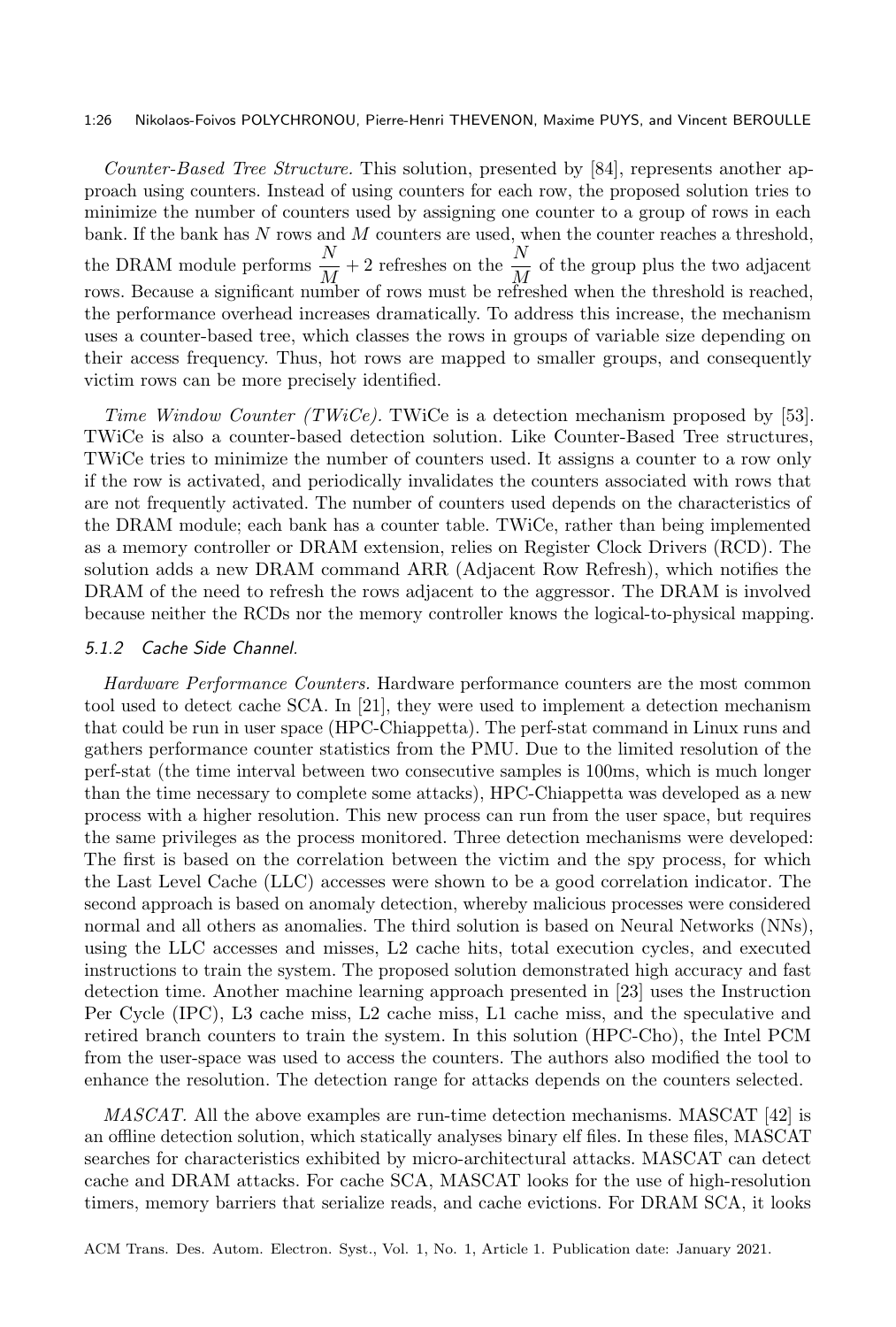for cache evictions, the use of fine-grained timers, and memory barriers. The offline tool uses these patterns to detect malicious binary code before it is loaded onto the device.

## 5.2 JTAG monitor

The debug interface is a critical part of system development. It gives developers a lot of freedom, allowing them to develop a fault-free system. However, attackers can also take advantage of this feature to explore the state of the system. In [79], the authors proposed a two-layer learning-based protection scheme to enhance the existing security of JTAG. In their implementation, layer 1 performs a basic check that verifies whether basic rules for JTAG operations are violated. A basic check should detect attacks that violate the basic rules of JTAG operation, such as illegal operation code (opcode). Layer 2 classifies the sequence of opcodes as normal or attacking, using a support vector machine (SVM) classifier. The authors use a hardware implementation because a JTAG attack should be detected in real-time, when a JTAG instruction is loaded.

## 5.3 DMA attacks

The authors of [86] implemented the Bus Agent Runtime Monitor (BARM), a DMA attack detection mechanism, as a Linux kernel module. For their implementation, they use an Intel architecture. The method is based on modeling the expected memory bus activity and comparing it to the actual activity. Any additional bus activity when accessing the platform's main memory is measured. This additional bus activity is the Achilles heel of DMA-based attacks, which BARM uses to reveal and stop the attack. The mechanism counts events called BUS TRANS MEM, which summarize all bursts (full cache line), partial reads/writes (non-burst), and invalid memory transactions. The other counters used by BARM are general-purpose counters that count certain BUS TRANS MEM events. The general approach is to count bus events caused by user space and kernel space processes with a single counter. All other processor bus transactions, from other bus system masters, can be distinguished by the extensions .THIS AGENT and .ALL AGENTS.

## 5.4 Thermal monitor

In [32] on-chip monitors are proposed as a means to identify attacks on systems. The authors use a dedicated hardware system to monitor for and prevent attacks. In their implementation, they use a processing monitor, which verifies the run time behavior and compares it to the expected behaviour determined by static analysis. In addition, they implement a thermal monitor, which monitors the temperature at various points in the physical core to detect abnormal patterns. Abnormal temperature patterns may be used in an attack to slow or halt the processor. In the implementation described, ring oscillator-based sensors are used, which provide a digital output and can be included in sensors for microprocessors. The ring oscillator is by its nature unstable and oscillates at a frequency determined by the delay across each inverter. This delay is also temperature-dependent. The resolution of the thermal monitor is two degrees per degree Celsius, with very good temperature linearity in the range close to operating temperature limits. The monitor presented uses a threshold to define abnormal temperatures. The threshold can be adapted to the running process to allow for processes that use more power and consequently dissipate more thermal energy. This adaptability eliminates the problem of designing a monitor that is too conservative or too optimistic, which would leave some paths open to attackers that would not be detected. Major vendors also use thermal monitors to monitor the system temperature as part of power and temperature management.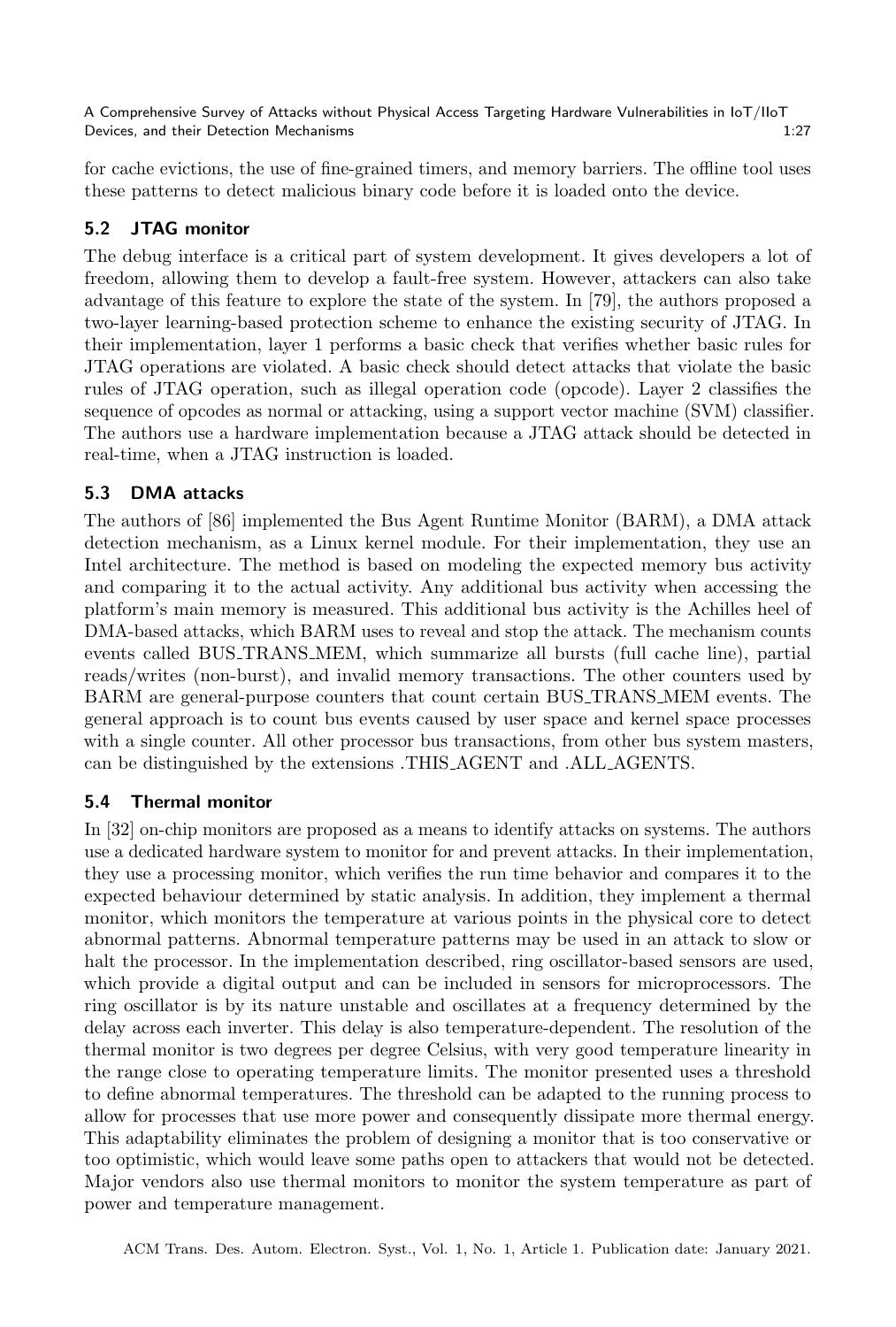1:28 Nikolaos-Foivos POLYCHRONOU, Pierre-Henri THEVENON, Maxime PUYS, and Vincent BEROULLE

## 5.5 Transient execution attacks

Transient execution attacks, like Meltdown and Spectre, rely - as explained above - on flaws in CPU design. Patches to resolve the problem have been implemented, but due to the number of different variants cannot address all of these types of attack. To fully address the problem, new designs must be implemented. Detection mechanisms proposed for these attacks exploit information from side effects of the flaws and the side-channel analysis used to extract the information.

5.5.1 Meltdown and Spectre. During the Meltdown attack, the attacker process requests access to a memory location not belonging to it. Eventually, the request fails, causing the OS to raise a segmentation fault  $(SIGSEGV)$ . The authors of [3] proposed MeltdownDetector (MeltDetector), implemented in software as a modified Linux or a dynamic instrumentation script using SystemTap. The monitor filters out benign  $\frac{seq faults}{}$ . If  $\frac{seg faults}{}$ , occurring at closely spaced memory addresses increase above a threshold, an alarm is raised and the IDs of the processes inducing the warnings are reported. The mechanism induces a flush of the caches if a  $\frac{seffault}{$  is detected, even if the monitor raises an alarm. The monitor does this to prevent leakage of even a single byte of information. This mechanism introduces a performance overhead, because of the time required to flush the cache, and because benign  $seg faults$  may occur. For example, some processes use  $seg faults$  to speed up some types of operation. The designers argue that these are occasional or rare. Another limitation of the design is that if the attack produces a certain type of  $\frac{seq fault}{\text{left}}$ , it might be able to bypass the monitor. The accuracy of the monitor, measured by computing the proportion of bytes that are successfully read/leaked, is less than  $3\%$ . Thus, using nothing but seq faults to detect the attack is not efficient. For example, attackers could abuse the Restricted Transactional Memory (RTM) interface in Intel, if this is available, to suppress an exception event [28]. In addition, Spectre attacks do not raise a page fault, as this scenario is handled inside the CPU. To detect these attacks, the authors proposed to monitor LLC loads and misses or LLC references and misses. The corresponding monitor must be implemented in the OS to access these counters. The sampling frequency of the counters plays a vital role in the occurrence of false positives, and attackers could time their attack to bypass detection, by reading a small number of bytes and then sleeping for a period of time. In [54], a monitor for Spectre attacks is presented. This monitor uses the performance counters to gather the necessary information to train the machine learning classifier. The events monitored are retired branch instructions, branch mispredictions, LLC misses, and LLC references. It also calculates the branch miss rate and the LLC miss rate:

 $branch\_miss\_rate = branch\_mispredictions/branches$ 

## $LLC\_miss\_rate = LLC\_misses / LLC\_references$

The monitor (LI-Spectre) successfully detects Spectre attacks with high accuracy. In a more recent version [55], the authors also detected Rowhammer with the same implementation (LI-Rowhammer). We believe that this detection mechanism can detect three out of four Spectre variants because the side effects monitored concern mistraining of the branch predictor and the cache as a side-channel to extract the information. The only variant that might remain undetectable is Spectre variant 4 as the branch predictor plays no role in this attack. However, the cache is still used to extract the information.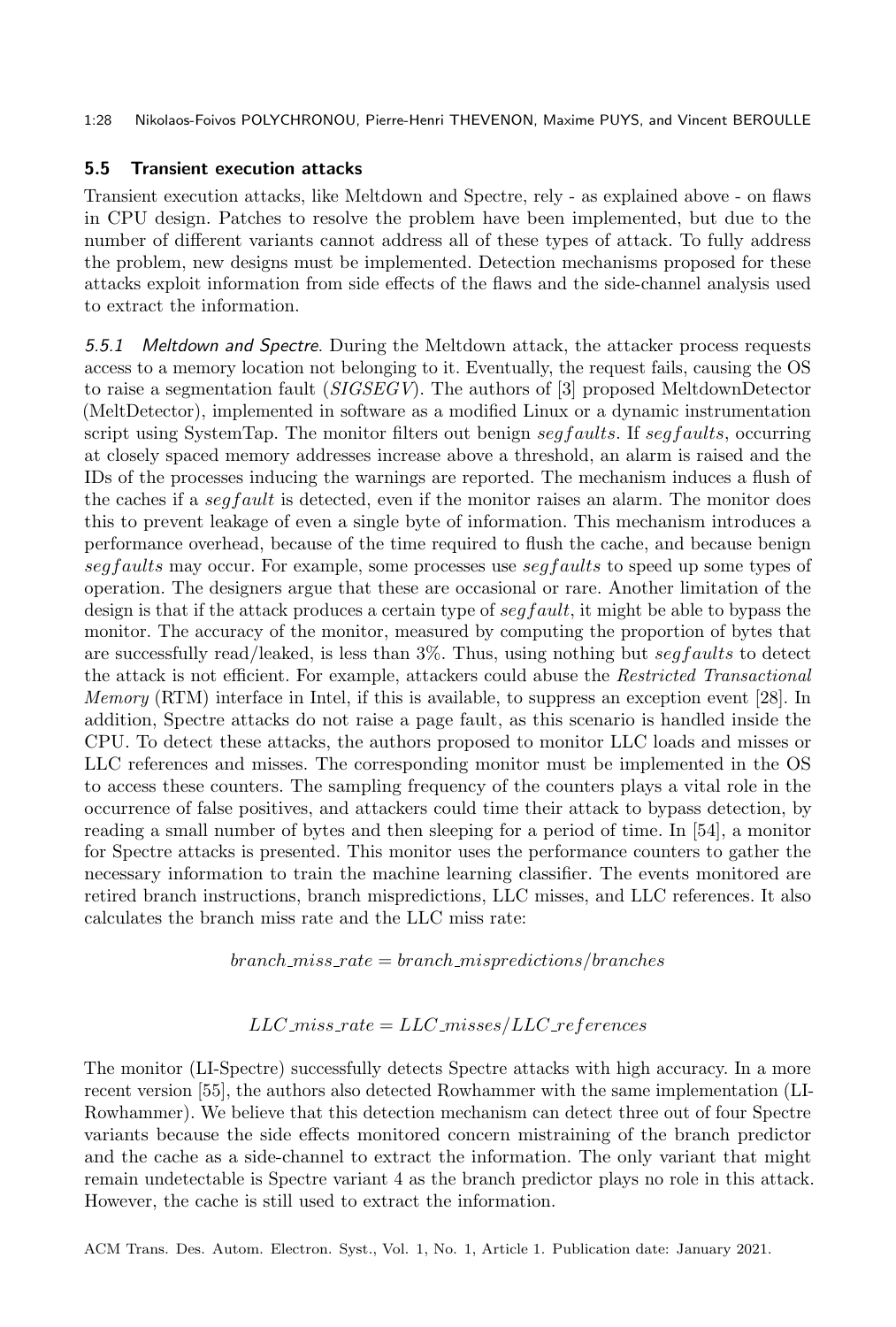## 5.6 Detection mechanism classification criteria

We have identified several criteria that can be used to compare and characterize detection mechanisms for the different attack vectors. It should be noted that this list of criteria is not exhaustive. Nevertheless, it includes a set of criteria that we consider to be the most important based on our study of the attack vectors and their detection mechanisms. The criteria presented are the following:

CPU or Hardware modification. This criterion applies primarily to detection mechanisms implemented in hardware. A detection mechanism must inevitably modify the system when it is added. The question here is whether the detection mechanism needs to modify the CPU or Instruction Set Architecture (ISA), or a hardware module of the system to obtain information or to be added as an extra feature. For example, a detection mechanism could be added as an independent module in the system, connected to the main bus, or it could be part of the CPU or perhaps another controller. Some mechanisms also require the OS to be modified.

Privilege level. To implement detection mechanisms, the privilege level (user, OS, or system) accorded to the defender is important. A user-level mechanism may not have access to higher-level privilege mechanisms, for example, PMUs are only accessible from the OS level, or it must rely on more noisy results, provided by the operating system to the user for safety reasons. A system-level mechanism has access to the hardware itself, increasing the number of resources and the speed with which the necessary information can be obtained.

Detection Accuracy. Detection accuracy should be considered as a primary criterion for comparing detection mechanisms or identifying a mechanism as useful or not. Detection accuracy can be divided into True Positives  $(T_P)$  and True Negatives  $(T_N)$ . True positives are observations where the actual and predicted attacks were true. True negatives are observations where the actual and predicted normal applications were true. Inaccuracy is also divided into False Positives  $(F_P)$  and False Negatives  $(F_N)$ ; in this case, False positives or False alarms are observations where normal applications are reported as attacks. False negatives are observations where actual attacks were present but were reported as normal applications. A common metric used to assess detection accuracy is sensitivity. Sensitivity is defined as:

$$
Sensitivity = \frac{T_P}{T_P + F_N}
$$

Another metric is the F-score, which measures the global trade off between precision and sensitivity, and is defined as:

$$
F_{score} = \frac{2 * (precision * sensitivity)}{precision + sensitivity}
$$

where precision (the proportion of positive observations that are truly positive) is the number of True positives divided by the number of True positives and False positives:

$$
precision = \frac{T_P}{T_P + F_P}
$$

This metric is used as some mechanisms are very good at detecting an attack, but are overly sensitive, leading to a high number of False alarms.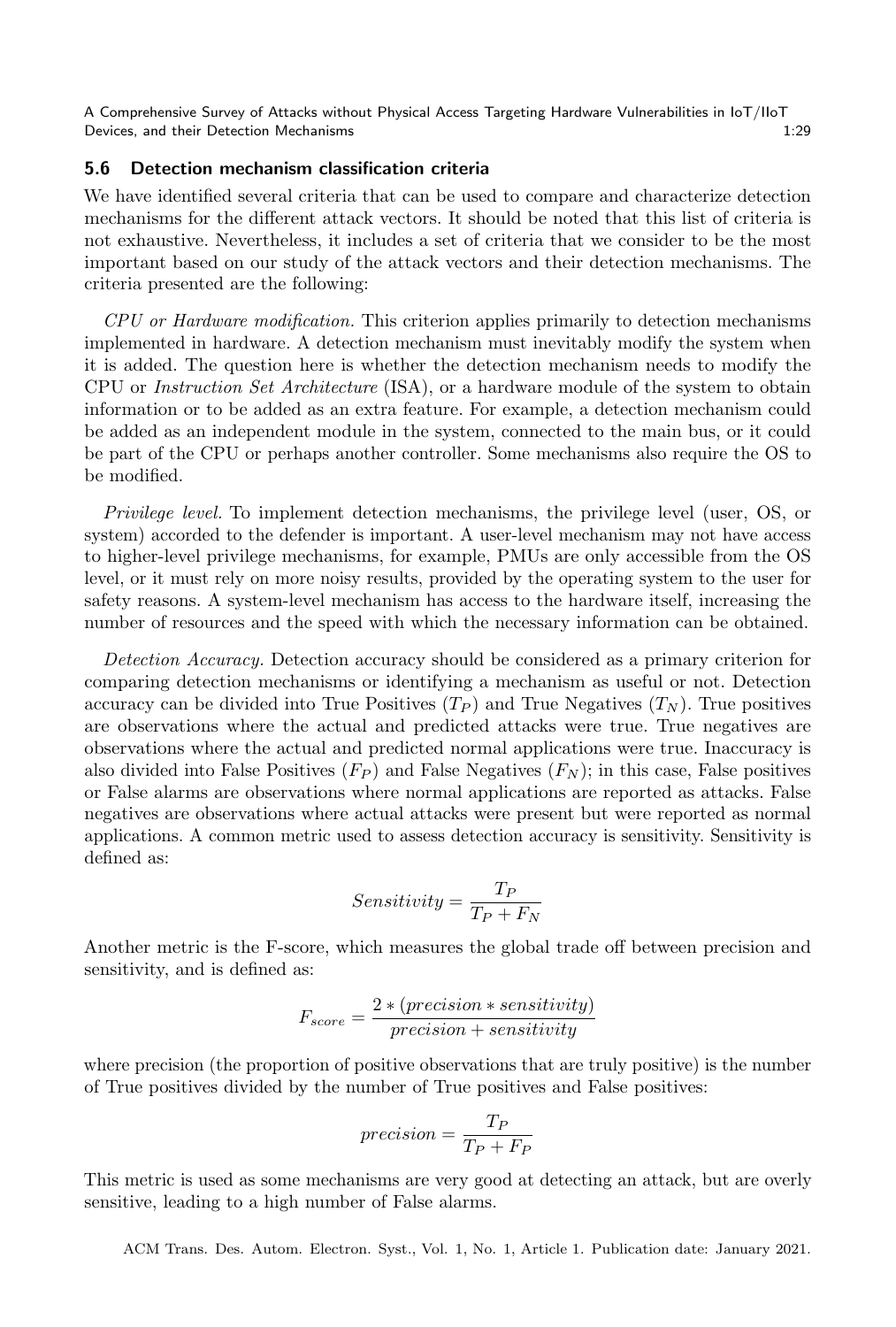#### 1:30 Nikolaos-Foivos POLYCHRONOU, Pierre-Henri THEVENON, Maxime PUYS, and Vincent BEROULLE

Detection Overhead. Detection overhead is another metric we considered. The mechanisms used for detection necessarily incur some overhead in the system. We primarily consider the performance overhead, and more specifically the runtime detection overhead. The runtime detection overhead could be due to slowing down of the process that we want to secure due to the mechanism running in order or in parallel. This overhead will depend on how much the detection mechanism interferes with the running process, to make a decision based on the information obtained.

Storage - Area Overhead. No implementation of a detection mechanism comes for free for the system. Thus, any detection mechanism must be implemented as a dedicated hardware module. Consequently, there will be memory requirements and space required to build it, both of which add to the cost of the system. In addition, software implementation requires extra memory to be made available. In limited memory environments, like IoT and IIoT applications, limiting this overhead is crucial.

Detection Speed. The speed at which the detection mechanism detects an attack is also another essential criterion for evaluating any detection mechanism. A mechanism's detection speed depends on the attack vector. Some attacks need to perform a small number of steps before the attack succeeds, while others must perform complex executions before even starting the actual attack. For example, the Rowhammer attack requires multiple preparatory steps before the attacker can perform an attack with a useful impact. In contrast, a fault attack delivers a more direct and rapid impact on the system. A detection mechanism could detect the attack after the leakage or fault, or before the attacker can retrieve any information or induce a negative effect on system results. It is, naturally, preferable that detection mechanisms detect attack vectors before they produce useful results for the attackers.

Other. Another criterion that could be used to compare the detection mechanism is online or offline detection. A detection mechanism could be implemented offline to detect malicious code before it is loaded by the system. This could be a first defence against attacks. Offline detection relies on known attack patterns, thus it cannot detect new or modified attack vectors. In contrast, online detection uses real-time and offline information to detect an attack. Based on the online information obtained, an online detection mechanism can detect modified attack vectors. MASCAT is the only offline detection mechanism presented in this survey, which explains why this criterion is not included in our summary table.

5.6.1 Table presentation. We present all the information from this section in Table 4, which classifies the detection mechanisms according to the criteria defined above. The following remarks are necessary before presenting the classification table. N∖A ("Not Applicable") was used when we were unable to find the value for a criterion in the literature, or when the criterion does not apply to the particular detection mechanism. In the accuracy criterion, the sensitivity metric was used for most of the detection mechanisms, except that presented in [21], for which the  $F_{score}$  was used. Readers could use the information presented in this table to choose from among the detection mechanisms presented those that best fit their design criteria. In addition, designers could use it to compare the detection mechanisms implemented in their systems to the mechanisms presented, in accordance with our defined criteria.

## 6 CONCLUSION

In this paper, we performed a survey on a specific class of malicious attack vectors targeting IoT and IIoT devices. These attacks target both the computer micro-architecture hardware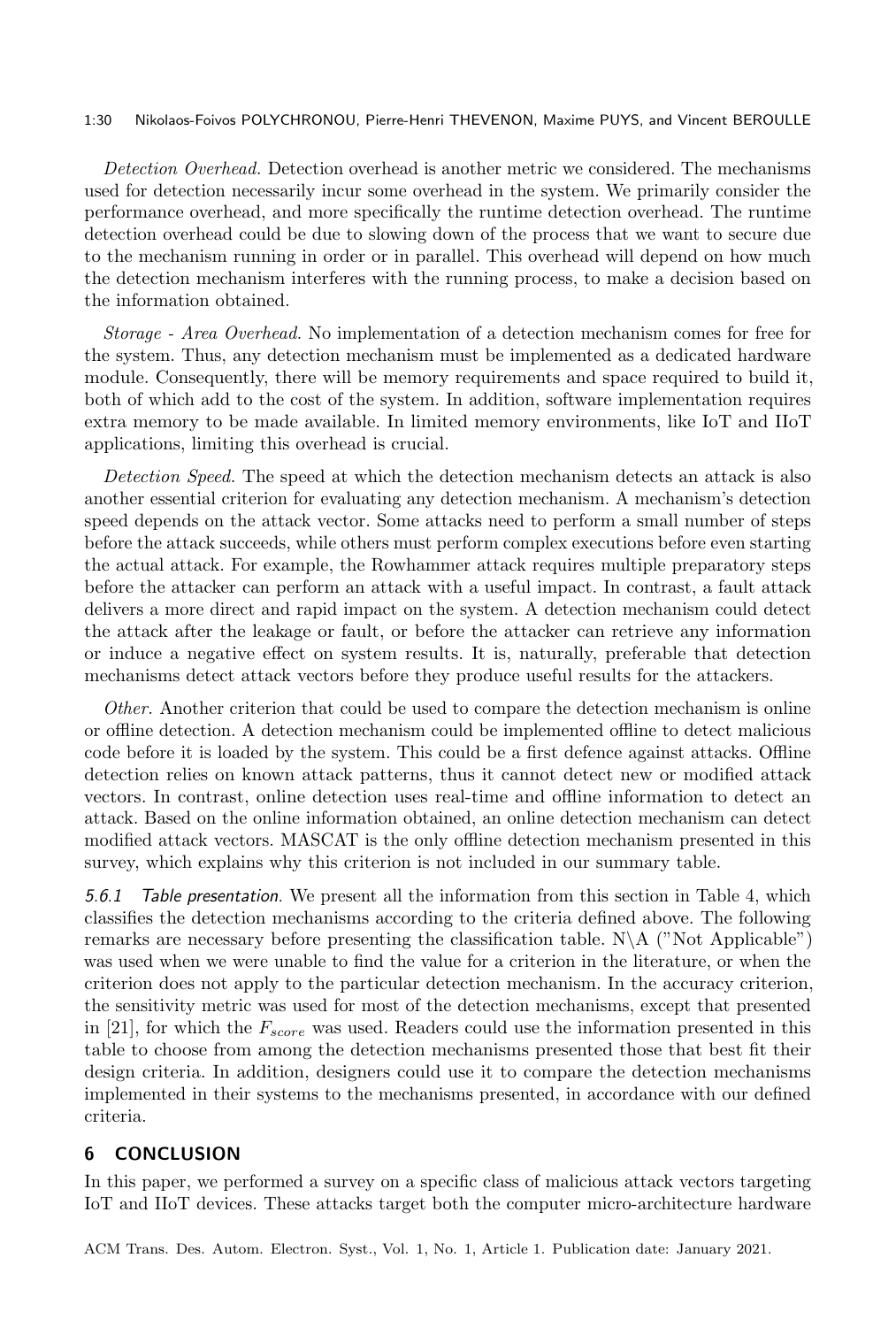|                                         | Criteria                |           |                                         |                                      |                                |                                           |  |  |
|-----------------------------------------|-------------------------|-----------|-----------------------------------------|--------------------------------------|--------------------------------|-------------------------------------------|--|--|
| Mechanism                               | Modification            | Privilege | Accuracy                                | Detection<br>Overhead                | Speed                          | Storage<br>Area                           |  |  |
| $[31]$ ARMOR                            | HW-Memory<br>controller | System    | 99.99%                                  | less than<br>0.09%                   | Before<br>faults               | 800Bytes-<br>$1.6KB$ for<br>4GB of<br>RAM |  |  |
| [84]<br>Counter-Based<br>Tree Structure | HW-DRAM                 | System    | N/A                                     | N/A                                  | Before<br>faults               | Number<br>$\alpha$ f<br>counters          |  |  |
| [53] TWiCe                              | HW-DRAM                 | System    | N/A                                     | less than<br>$0.3\%$ <sup>2</sup>    | Before<br>faults               | 2.71KB<br>per 1GB<br><b>DRAM</b><br>bank  |  |  |
| $[21]$ HPC-<br>Chiappetta               | $\rm No$                | OS/User   | $F-score^{-1}$                          | less than<br>2.3%                    | less than<br>$2.6$ ms $3$      | N/A                                       |  |  |
| $[23]$ HPC-Cho                          | No                      | OS/User   | more<br>than<br>91.9%                   | less than<br>1.1%                    | less than<br>2.4s <sup>4</sup> | N/A                                       |  |  |
| [42] MASCAT                             | SW                      | User      | 100%,<br>less than<br>$4\%$ $F_P$       | No<br>overhead                       | N/A                            | No<br>overhead                            |  |  |
| $[79]$ JTAG<br>monitor                  | <b>HW</b>               | System    | more<br>than<br>87.8% for<br><b>SVM</b> | No<br>overhead                       | 520 clk<br>cycles <sup>5</sup> | 1.79% of<br>chip area                     |  |  |
| [3] MeltdownDe-<br>tector               | <b>OS</b>               | <b>OS</b> | more than                               | OS less<br>$_{\text{than}}$<br>0.97% | N/A                            | N/A                                       |  |  |
|                                         | SystemTap -<br>Linux    |           | 99%                                     | SystemTap<br>less than<br>$0.38\%$   |                                |                                           |  |  |
| [54] LI-Spectre                         | <b>SW</b>               | OS/User   | 100%,<br>$0.77\%$ $F_P$                 | N/A                                  | N/A                            | N/A                                       |  |  |
| $[55]$<br>LI-Rowhammer                  | SW                      | OS/User   | 100%, 0%<br>$F_P$                       | N/A                                  | N/A                            | N/A                                       |  |  |
| [86] BARM                               | <b>SW</b>               | <b>OS</b> | N/A                                     | 3.50%                                | N/A                            | N/A                                       |  |  |

Table 4. Taxonomy table of the detection mechanisms

<sup>1</sup> F-score=0.509 for AES (Anomaly detection), F-score=0.932 for Neural network (AES), F-score=1 for Anomaly detection and Neural network (ECDSA).

<sup>2</sup> The overhead is due to additional row activations.

<sup>3</sup> Time before completion of the attack in a same-OS scenario.

<sup>4</sup> Time needed to detect an attack, when the detection limit is set to 5s for safe operation.

 $^5$  CPU clock cycles needed to make a per-instruction prediction.

vulnerabilities and side-channel leakages. The attacks presented showcased the use of software code to exploit hardware vulnerabilities in the target systems and allow the attacker to extract sensitive information, implant malicious code, or gain access to privileged code. We referred to these attacks as Software Attacks Targeting Hardware Vulnerabilities (SATHV). Even the debug unit attack presented in this survey can be performed remotely. As previously said, this is possible due to the new debug capabilities introduced in recent ARM architectures, which no more require physical access to the device. We did not consider attacks requiring physical access and assumed the existence of physical protections or barriers making physical access to the devices difficult, due to environmental limitations. We focused on recently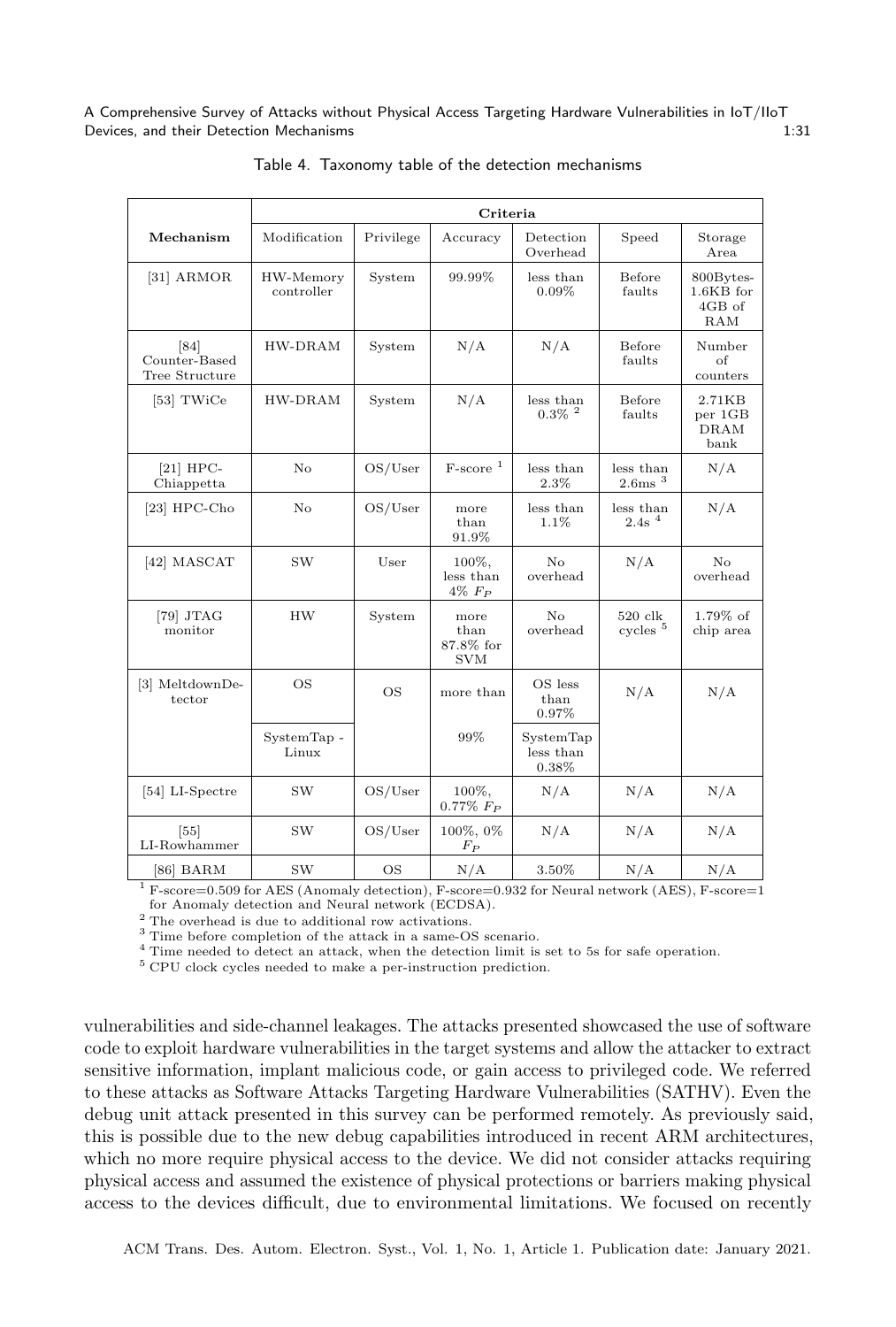#### 1:32 Nikolaos-Foivos POLYCHRONOU, Pierre-Henri THEVENON, Maxime PUYS, and Vincent BEROULLE

exploited attacks and presented the side effects left behind during the attack. In addition to these attacks, we presented an overview of existing detection mechanisms. In section 3 and section 4 we discussed the side effects, and later in section 5 we listed and explained several mechanisms that could be used to detect this type of attack.

Furthermore, we proposed a number of classification criteria based on side effects which should allow designers to select the most appropriate observations for their application. For each attack, we presented only the side effects reported in the literature or exploited by detection mechanisms, other side effects may also exist. In the related works, detection mechanism designers used the side effects presented to detect potential attacks due to the high correlation of these side effects with the attack vector to be protected against. However, this side-effect selection correlates best in their model of implementation. This does not necessarily mean that another set of side effects will not be suitable or more appropriate in different implementations of the same mechanism. Another reason governing selection could be the ease of access to the side effects, allowing a less complicated implementation of detection mechanisms.

We believe that IoT and IIoT Systems require more robust security solutions. The criteria defined here should help designers to compare a wide variety of relevant aspects when designing a new detection mechanism. Most of the solutions presented were developed to deal with a specific attack vector. The detection mechanisms presented only consider a limited subset of attacks. No overall solution is available which would simultaneously consider multiple attack vectors and vulnerabilities. However, designers do not know in advance which attack vectors will be used, and must therefore implement and concurrently optimize multiple detection mechanisms. The information presented here can support designers in their selection of a first set of side effects to be monitored and provide a first insight into previously implemented detection mechanisms that should help them achieve the best attack detection possible.

Finally, we present some perspectives for future work. In this survey, we used data extracted from published scientific papers to generate a collection of side effects due to SATHV execution. The platforms and architectures were often different between studies. However, we know that the platform used to evaluate a system plays a major role as the side effects will change depending on the system configuration, for example, cache size, cache replacement policy, type of branch predictor, etc. A better approach would be to implement all the attacks and detection mechanisms on the same platform. This would allow us to measure all the side effects induced and make a more precise classification. This experimentation will create a database of platform-specific side effects. A more general experimental platform is necessary to create a database of SATHV side effects. The same considerations apply to the detection mechanisms. We are also interested in studying whether the implementation of detection mechanisms in the platform affects system behavior with respect to side effects. Additionally, we believe, that implementing different mechanisms in a single platform is not efficient. Attacks are constantly increasing, and as previously indicated, a global and re-configurable/upgradable solution is required. In addition, after analyzing the efficiency of an overall supervision solution monitoring the software-related side effects exploiting hardware vulnerabilities, we will add some physical attacks to our threat model.

## ACKNOWLEDGMENTS

This work benefitted from funding through the French government's IRT Nanoelec program, reference ANR-10-AIRT-05.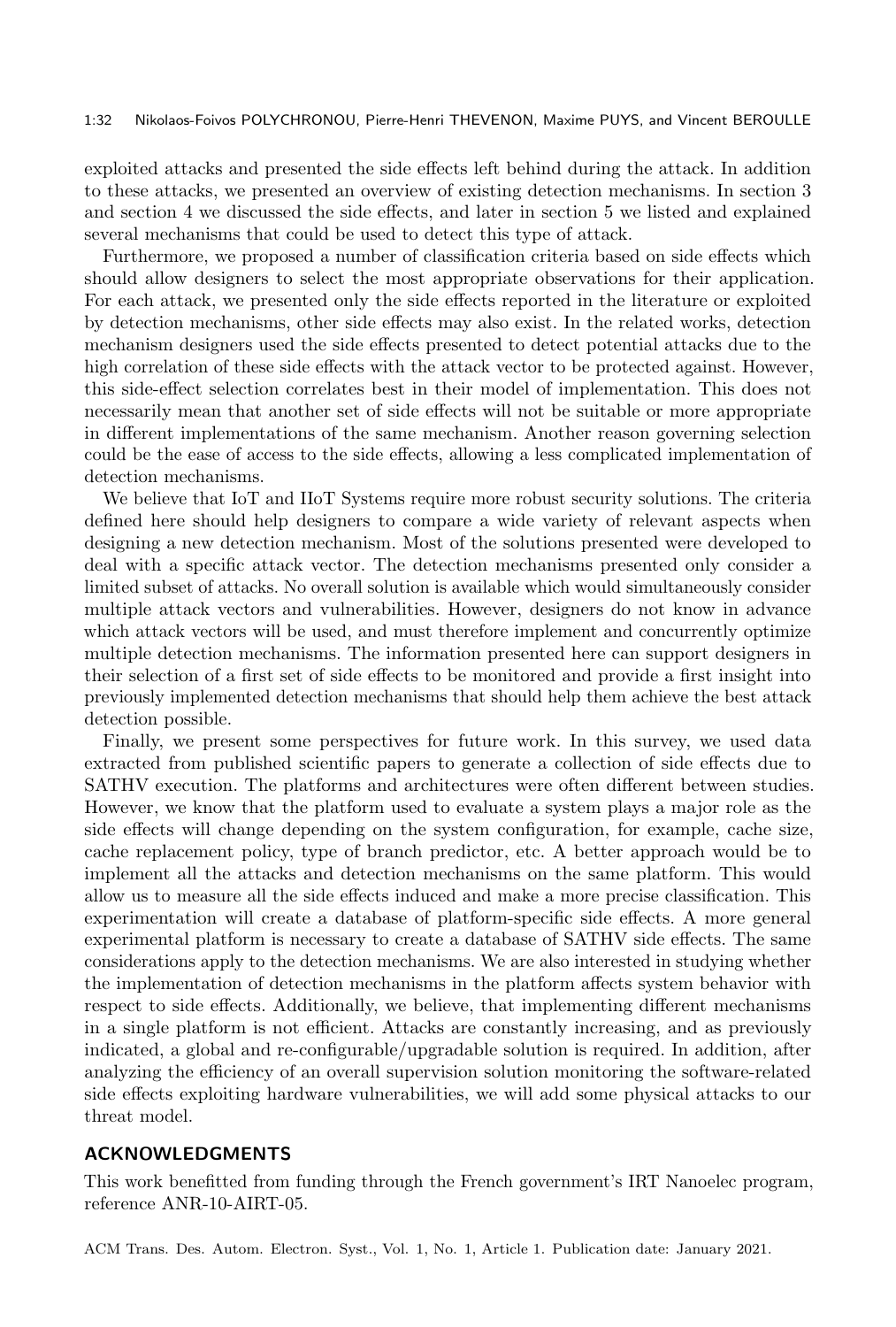## **REFERENCES**

- [1] Eltayeb Salih Abuelyaman and Balasubramanian Devadoss. 2005. Differential Fault Analysis. In Proceedings of The 2005 International Conference on Internet Computing, ICOMP 2005, Las Vegas, Nevada, USA, June 27-30, 2005, Hamid R. Arabnia and Rose Joshua (Eds.). CSREA Press, 535.
- [2] Ayaz Akram, Maria Mushtaq, Muhammad Khurram Bhatti, Vianney Lapotre, and Guy Gogniat. 2020. Meet the Sherlock Holmes' of Side Channel Leakage: A Survey of Cache SCA Detection Techniques. IEEE Access 8 (2020), 70836–70860.<https://doi.org/10.1109/ACCESS.2020.2980522>
- [3] Taha Atahan Akyildiz, Can Berk Guzgeren, Cemal Yilmaz, and Erkay Savas. 2019. MeltdownDetector: A Runtime Approach for Detecting Meltdown Attacks. IACR Cryptol. ePrint Arch. 2019 (2019), 613. <https://eprint.iacr.org/2019/613>
- [4] ARM. 2009. ARM1176JZF-S technical reference manual (Revision H). [https://developer.arm.com/](https://developer.arm.com/documentation/ddi0301/h) [documentation/ddi0301/h.](https://developer.arm.com/documentation/ddi0301/h) Accessed on 26.6.2020.
- [5] ARM. 2013. CoreSight Technical Introduction (Version 1.0). [https://developer.arm.com/documentation/](https://developer.arm.com/documentation/epm039795/latest) [epm039795/latest.](https://developer.arm.com/documentation/epm039795/latest) Accessed on 26.6.2020.
- [6] ARM. 2016. ARMv8-M Processor Debug (Version 1.0). [https://developer.arm.com/documentation/](https://developer.arm.com/documentation/100734/0100/) [100734/0100/.](https://developer.arm.com/documentation/100734/0100/) Accessed on 26.6.2020.
- [7] ARM. 2017. Arm Compiler User Guide (Version 6.9). [https://developer.arm.com/documentation/](https://developer.arm.com/documentation/100748/0609) [100748/0609.](https://developer.arm.com/documentation/100748/0609) Accessed on 26.6.2020.
- [8] ARM. 2017. ARM Cortex-R52 Processor Technical Reference Manual (Version 1.0). [https://developer.](https://developer.arm.com/documentation/100026/0100) [arm.com/documentation/100026/0100.](https://developer.arm.com/documentation/100026/0100) Accessed on 26.6.2020.
- [9] ARM. 2018. Arm Cortex-A76AE Core Technical Reference Manual (Version 0.1). [https://developer.](https://developer.arm.com/documentation/101392/0000/) [arm.com/documentation/101392/0000/.](https://developer.arm.com/documentation/101392/0000/) Accessed on 26.6.2020.
- [10] Hagai Bar-El, Hamid Choukri, David Naccache, Michael Tunstall, and Claire Whelan. 2006. The Sorcerer's Apprentice Guide to Fault Attacks. Proc. IEEE 94, 2 (2006), 370–382. [https://doi.org/10.](https://doi.org/10.1109/JPROC.2005.862424) [1109/JPROC.2005.862424](https://doi.org/10.1109/JPROC.2005.862424)
- [11] Noemie Beringuier-Boher, Kamil Gomina, David Hely, Jean-Baptiste Rigaud, Vincent Beroulle, Assia Tria, Joel Damiens, Philippe Gendrier, and Philippe Candelier. 2014. Voltage glitch attacks on mixedsignal systems. In 2014 17th Euromicro Conference on Digital System Design. IEEE, 379–386.
- [12] Vincent Beroulle, Philippe Candelier, Stephan De Castro, Giorgio Di Natale, Jean-Max Dutertre, Marie-Lise Flottes, David Hély, Guillaume Hubert, Régis Leveugle, Feng Lu, Paolo Maistri, Athanasios Papadimitriou, Bruno Rouzeyre, Clément Tavernier, and Pierre Vanhauwaert. 2014. Laser-Induced Fault Effects in Security-Dedicated Circuits. In VLSI-SoC: Internet of Things Foundations - 22nd IFIP WG 10.5/IEEE International Conference on Very Large Scale Integration, VLSI-SoC 2014, Playa del Carmen, Mexico, October 6-8, 2014, Revised and Extended Selected Papers (IFIP Advances in Information and Communication Technology, Vol.  $464$ ), Luc Claesen, María Teresa Sanz-Pascual, Ricardo Reis, and Arturo Sarmiento-Reyes (Eds.). Springer, 220–240. [https://doi.org/10.1007/978-3-](https://doi.org/10.1007/978-3-319-25279-7_12) [319-25279-7](https://doi.org/10.1007/978-3-319-25279-7_12) 12
- [13] Ferdinand Brasser, Urs M¨uller, Alexandra Dmitrienko, Kari Kostiainen, Srdjan Capkun, and Ahmad-Reza Sadeghi. 2017. Software Grand Exposure: SGX Cache Attacks Are Practical. In 11th USENIX Workshop on Offensive Technologies, WOOT 2017, Vancouver, BC, Canada, August 14-15, 2017, William Enck and Collin Mulliner (Eds.). USENIX Association. [https://www.usenix.org/conference/](https://www.usenix.org/conference/woot17/workshop-program/presentation/brasser) [woot17/workshop-program/presentation/brasser](https://www.usenix.org/conference/woot17/workshop-program/presentation/brasser)
- [14] Jo Van Bulck, Marina Minkin, Ofir Weisse, Daniel Genkin, Baris Kasikci, Frank Piessens, Mark Silberstein, Thomas F. Wenisch, Yuval Yarom, and Raoul Strackx. 2018. Foreshadow: Extracting the Keys to the Intel SGX Kingdom with Transient Out-of-Order Execution. In 27th USENIX Security Symposium, USENIX Security 2018, Baltimore, MD, USA, August 15-17, 2018, William Enck and Adrienne Porter Felt (Eds.). USENIX Association, 991–1008. [https://www.usenix.org/conference/](https://www.usenix.org/conference/usenixsecurity18/presentation/bulck) [usenixsecurity18/presentation/bulck](https://www.usenix.org/conference/usenixsecurity18/presentation/bulck)
- [15] Jo Van Bulck, Marina Minkin, Ofir Weisse, Daniel Genkin, Baris Kasikci, Frank Piessens, Mark Silberstein, Thomas F. Wenisch, Yuval Yarom, and Raoul Strackx. 2019. Breaking Virtual Memory Protection and the SGX Ecosystem with Foreshadow. IEEE Micro 39, 3 (2019), 66-74. [https:](https://doi.org/10.1109/MM.2019.2910104) [//doi.org/10.1109/MM.2019.2910104](https://doi.org/10.1109/MM.2019.2910104)
- [16] Claudio Canella, Jo Van Bulck, Michael Schwarz, Moritz Lipp, Benjamin von Berg, Philipp Ortner, Frank Piessens, Dmitry Evtyushkin, and Daniel Gruss. 2019. A Systematic Evaluation of Transient Execution Attacks and Defenses. In 28th USENIX Security Symposium, USENIX Security 2019, Santa Clara, CA, USA, August 14-16, 2019, Nadia Heninger and Patrick Traynor (Eds.). USENIX Association, 249–266.<https://www.usenix.org/conference/usenixsecurity19/presentation/canella>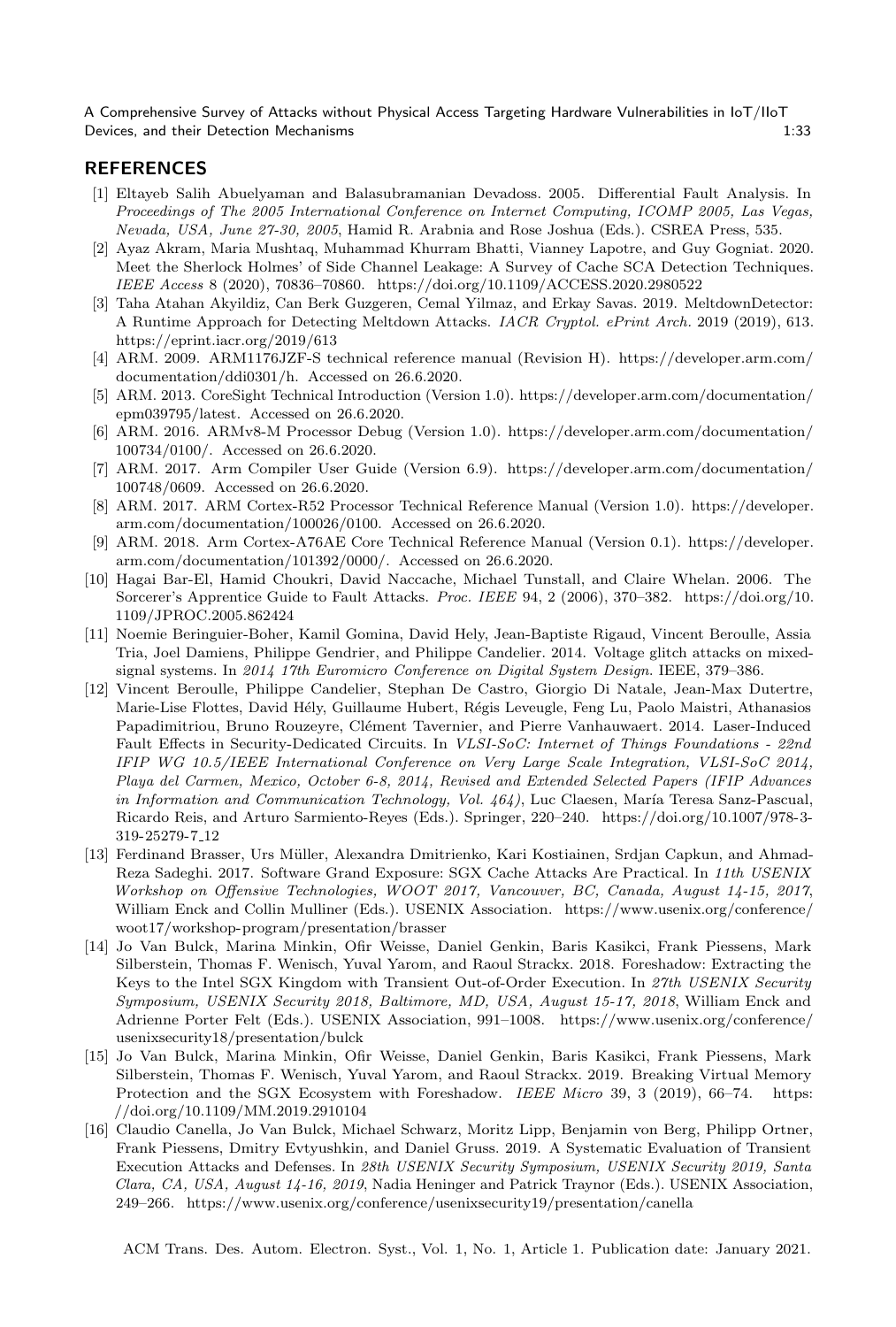#### 1:34 Nikolaos-Foivos POLYCHRONOU, Pierre-Henri THEVENON, Maxime PUYS, and Vincent BEROULLE

- [17] Claudio Canella, Jo Van Bulck, Michael Schwarz, Moritz Lipp, Benjamin von Berg, Philipp Ortner, Frank Piessens, Dmitry Evtyushkin, and Daniel Gruss. 2019. A Systematic Evaluation of Transient Execution Attacks and Defenses. In 28th USENIX Security Symposium, USENIX Security 2019, Santa Clara, CA, USA, August 14-16, 2019, Nadia Heninger and Patrick Traynor (Eds.). USENIX Association, 249–266.<https://www.usenix.org/conference/usenixsecurity19/presentation/canella>
- [18] Gaetan Canivet, Paolo Maistri, Régis Leveugle, Jessy Clédière, Florent Valette, and Marc Renaudin. 2011. Glitch and Laser Fault Attacks onto a Secure AES Implementation on a SRAM-Based FPGA. J. Cryptol. 24, 2 (2011), 247–268.<https://doi.org/10.1007/s00145-010-9083-9>
- [19] Pierre Carru. 2017. Attack trustzone with rowhammer. [https://grehack.fr/2017/program.](https://grehack.fr/2017/program)
- [20] Thomas M. Chen and Saeed Abu-Nimeh. 2011. Lessons from Stuxnet. Computer 44, 4 (2011), 91–93. <https://doi.org/10.1109/MC.2011.115>
- [21] Marco Chiappetta, Erkay Savas, and Cemal Yilmaz. 2016. Real time detection of cache-based sidechannel attacks using hardware performance counters. Appl. Soft Comput. 49 (2016), 1162–1174. <https://doi.org/10.1016/j.asoc.2016.09.014>
- [22] Haehyun Cho, Penghui Zhang, Donguk Kim, Jinbum Park, Choong-Hoon Lee, Ziming Zhao, Adam Doup´e, and Gail-Joon Ahn. 2018. Prime+Count: Novel Cross-world Covert Channels on ARM TrustZone. In Proceedings of the 34th Annual Computer Security Applications Conference, ACSAC 2018, San Juan, PR, USA, December 03-07, 2018. ACM, 441–452.<https://doi.org/10.1145/3274694.3274704>
- [23] JongHyeon Cho, TaeHyun Kim, TaeHun Kim, and Youngjoo Shin. 2019. Real-Time Detection on Cache Side Channel Attacks using Performance Counter Monitor. In 2019 International Conference on Information and Communication Technology Convergence, ICTC 2019, Jeju Island, Korea (South), October 16-18, 2019. IEEE, 175–177.<https://doi.org/10.1109/ICTC46691.2019.8939797>
- [24] Jean-Michel Cioranesco, Jean-Luc Danger, Tarik Graba, Sylvain Guilley, Yves Mathieu, David Naccache, and Xuan Thuy Ngo. 2014. Cryptographically secure shields. In 2014 IEEE International Symposium on Hardware-Oriented Security and Trust, HOST 2014, Arlington, VA, USA, May 6-7, 2014. IEEE Computer Society, 25–31.<https://doi.org/10.1109/HST.2014.6855563>
- [25] Intel Corporation. 2017. Intel® 64 and IA32 Architectures Performance Monitoring Events. Intel Corporation.
- [26] Intel Corporation. 2020. Q2 2018 Speculative Execution Side Channel Update. [https://www.intel.com/](https://www.intel.com/content/www/us/en/security-center/advisory/intel-sa-00115.html) [content/www/us/en/security-center/advisory/intel-sa-00115.html.](https://www.intel.com/content/www/us/en/security-center/advisory/intel-sa-00115.html) (2020).
- [27] Alan Ehret, Karen Gettings, Bruce R. Jordan, and Michel A. Kinsy. 2019. A Survey on Hardware Security Techniques Targeting Low-Power SoC Designs. In 2019 IEEE High Performance Extreme Computing Conference, HPEC 2019, Waltham, MA, USA, September 24-26, 2019. IEEE, 1–8. [https:](https://doi.org/10.1109/HPEC.2019.8916486) [//doi.org/10.1109/HPEC.2019.8916486](https://doi.org/10.1109/HPEC.2019.8916486)
- [28] David Fiser and William Gamazo Sanchez. 2018. Detecting attacks that exploit meltdown and spectre with performance counters. TrendMicro - [https://www.trendmicro.com/en](https://www.trendmicro.com/en_us/research/18/c/detecting-attacks-that-exploit-meltdown-and-spectre-with-performance-counters.html) us/research/18/c/detecting[attacks-that-exploit-meltdown-and-spectre-with-performance-counters.html.](https://www.trendmicro.com/en_us/research/18/c/detecting-attacks-that-exploit-meltdown-and-spectre-with-performance-counters.html)
- [29] Pietro Frigo, Cristiano Giuffrida, Herbert Bos, and Kaveh Razavi. 2018. Grand Pwning Unit: Accelerating Microarchitectural Attacks with the GPU. In 2018 IEEE Symposium on Security and Privacy, SP 2018, Proceedings, 21-23 May 2018, San Francisco, California, USA. IEEE Computer Society, 195–210. <https://doi.org/10.1109/SP.2018.00022>
- [30] Ulf Frisk. 2016. pcileech.<https://github.com/ufrisk/pcileech> accessed 26.6.2020.
- [31] Mohsen Ghasempour, Mikel Lujan, and Jim Garside. 2015. ARMOR: A Run-time Memory Hot-Row Detector.(2015).
- [32] Guy Gogniat, Tilman Wolf, and Wayne P. Burleson. 2006. Reconfigurable Security Support for Embedded Systems. In 39th Hawaii International International Conference on Systems Science (HICSS-39 2006), CD-ROM / Abstracts Proceedings, 4-7 January 2006, Kauai, HI, USA. IEEE Computer Society. <https://doi.org/10.1109/HICSS.2006.409>
- [33] Ben Gras, Kaveh Razavi, Herbert Bos, and Cristiano Giuffrida. 2018. Translation Leak-aside Buffer: Defeating Cache Side-channel Protections with TLB Attacks. In 27th USENIX Security Symposium, USENIX Security 2018, Baltimore, MD, USA, August 15-17, 2018, William Enck and Adrienne Porter Felt (Eds.). USENIX Association, 955–972. [https://www.usenix.org/conference/usenixsecurity18/](https://www.usenix.org/conference/usenixsecurity18/presentation/gras) [presentation/gras](https://www.usenix.org/conference/usenixsecurity18/presentation/gras)
- [34] Daniel Gruss, David Bidner, and Stefan Mangard. 2015. Practical Memory Deduplication Attacks in Sandboxed Javascript. In Computer Security - ESORICS 2015 - 20th European Symposium on Research in Computer Security, Vienna, Austria, September 21-25, 2015, Proceedings, Part I (Lecture Notes in Computer Science, Vol. 9326), Günther Pernul, Peter Y. A. Ryan, and Edgar R. Weippl (Eds.).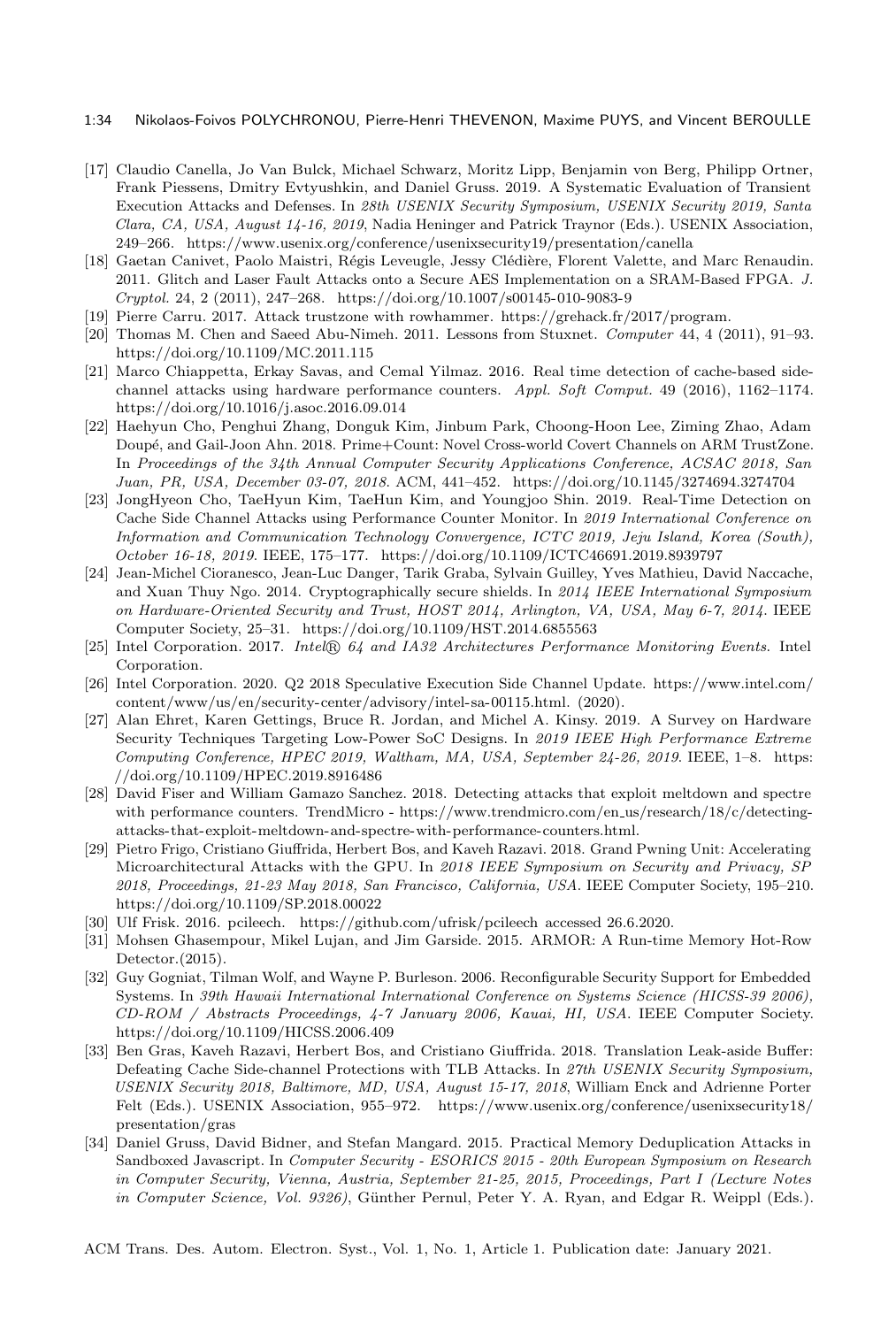Springer, 108–122. [https://doi.org/10.1007/978-3-319-24174-6](https://doi.org/10.1007/978-3-319-24174-6_6) 6

- [35] Daniel Gruss, Moritz Lipp, Michael Schwarz, Daniel Genkin, Jonas Juffinger, Sioli O'Connell, Wolfgang Schoechl, and Yuval Yarom. 2018. Another Flip in the Wall of Rowhammer Defenses. In 2018 IEEE Symposium on Security and Privacy, SP 2018, Proceedings, 21-23 May 2018, San Francisco, California, USA. IEEE Computer Society, 245–261.<https://doi.org/10.1109/SP.2018.00031>
- [36] Daniel Gruss, Clémentine Maurice, Anders Fogh, Moritz Lipp, and Stefan Mangard. 2016. Prefetch Side-Channel Attacks: Bypassing SMAP and Kernel ASLR. In Proceedings of the 2016 ACM SIGSAC Conference on Computer and Communications Security, Vienna, Austria, October 24-28, 2016, Edgar R. Weippl, Stefan Katzenbeisser, Christopher Kruegel, Andrew C. Myers, and Shai Halevi (Eds.). ACM, 368–379.<https://doi.org/10.1145/2976749.2978356>
- [37] Daniel Gruss, Clémentine Maurice, Klaus Wagner, and Stefan Mangard. 2016. Flush+Flush: A Fast and Stealthy Cache Attack. In Detection of Intrusions and Malware, and Vulnerability Assessment - 13th International Conference, DIMVA 2016, San Sebastián, Spain, July 7-8, 2016, Proceedings (Lecture Notes in Computer Science, Vol. 9721), Juan Caballero, Urko Zurutuza, and Ricardo J. Rodríguez (Eds.). Springer, 279–299. [https://doi.org/10.1007/978-3-319-40667-1](https://doi.org/10.1007/978-3-319-40667-1_14) 14
- [38] Daniel Gruss, Michael Schwarz, and Moritz Tipp. 2020. [https://www.youtube.com/watch?v=](https://www.youtube.com/watch?v=UTSJf05pw-0) [UTSJf05pw-0](https://www.youtube.com/watch?v=UTSJf05pw-0)
- [39] Daniel Gruss, Raphael Spreitzer, and Stefan Mangard. 2015. Cache Template Attacks: Automating Attacks on Inclusive Last-Level Caches. In 24th USENIX Security Symposium, USENIX Security 15, Washington, D.C., USA, August 12-14, 2015, Jaeyeon Jung and Thorsten Holz (Eds.). USENIX Association, 897–912.<https://www.usenix.org/conference/usenixsecurity15/technical-sessions/presentation/gruss>
- [40] Naofumi Homma, Yu-ichi Hayashi, Noriyuki Miura, Daisuke Fujimoto, Daichi Tanaka, Makoto Nagata, and Takafumi Aoki. 2014. EM Attack Is Non-invasive? - Design Methodology and Validity Verification of EM Attack Sensor. In Cryptographic Hardware and Embedded Systems - CHES 2014 - 16th International Workshop, Busan, South Korea, September 23-26, 2014. Proceedings (Lecture Notes in Computer Science, Vol. 8731), Lejla Batina and Matthew Robshaw (Eds.). Springer, 1–16. [https://doi.org/10.](https://doi.org/10.1007/978-3-662-44709-3_1) [1007/978-3-662-44709-3](https://doi.org/10.1007/978-3-662-44709-3_1) 1
- [41] Jann Horn. 2018. Speculative execution, variant 4: speculative store bypass. [https://bugs.chromium.](https://bugs.chromium.org/p/project-zero/issues/detail?id=1528) [org/p/project-zero/issues/detail?id=1528.](https://bugs.chromium.org/p/project-zero/issues/detail?id=1528)
- [42] Gorka Irazoqui, Thomas Eisenbarth, and Berk Sunar. 2018. MASCAT: Preventing Microarchitectural Attacks Before Distribution. In Proceedings of the Eighth ACM Conference on Data and Application Security and Privacy, CODASPY 2018, Tempe, AZ, USA, March 19-21, 2018, Ziming Zhao, Gail-Joon Ahn, Ram Krishnan, and Gabriel Ghinita (Eds.). ACM, 377–388. [https://doi.org/10.1145/3176258.](https://doi.org/10.1145/3176258.3176316) [3176316](https://doi.org/10.1145/3176258.3176316)
- [43] Yoongu Kim, Ross Daly, Jeremie Kim, Chris Fallin, Ji-Hye Lee, Donghyuk Lee, Chris Wilkerson, Konrad Lai, and Onur Mutlu. 2014. Flipping bits in memory without accessing them: An experimental study of DRAM disturbance errors. In ACM/IEEE 41st International Symposium on Computer Architecture, ISCA 2014, Minneapolis, MN, USA, June 14-18, 2014. IEEE Computer Society, 361–372. <https://doi.org/10.1109/ISCA.2014.6853210>
- [44] Vladimir Kiriansky and Carl A. Waldspurger. 2018. Speculative Buffer Overflows: Attacks and Defenses. CoRR abs/1807.03757 (2018). arXiv[:1807.03757](https://arxiv.org/abs/1807.03757)<http://arxiv.org/abs/1807.03757>
- [45] Paul Kocher, Daniel Genkin, Daniel Gruss, Werner Haas, Mike Hamburg, Moritz Lipp, Stefan Mangard, Thomas Prescher, Michael Schwarz, and Yuval Yarom. 2018. Spectre Attacks: Exploiting Speculative Execution. CoRR abs/1801.01203 (2018). arXiv[:1801.01203](https://arxiv.org/abs/1801.01203)<http://arxiv.org/abs/1801.01203>
- [46] Paul Kocher, Jann Horn, Anders Fogh, Daniel Genkin, Daniel Gruss, Werner Haas, Mike Hamburg, Moritz Lipp, Stefan Mangard, Thomas Prescher, Michael Schwarz, and Yuval Yarom. 2019. Spectre Attacks: Exploiting Speculative Execution. In 2019 IEEE Symposium on Security and Privacy, SP 2019, San Francisco, CA, USA, May 19-23, 2019. IEEE, 1–19.<https://doi.org/10.1109/SP.2019.00002>
- [47] Constantinos Kolias, Georgios Kambourakis, Angelos Stavrou, and Jeffrey M. Voas. 2017. DDoS in the IoT: Mirai and Other Botnets. Computer 50, 7 (2017), 80–84.<https://doi.org/10.1109/MC.2017.201>
- [48] Thomas Korak, Michael Hutter, Baris Ege, and Lejla Batina. 2014. Clock Glitch Attacks in the Presence of Heating. In 2014 Workshop on Fault Diagnosis and Tolerance in Cryptography, FDTC 2014, Busan, South Korea, September 23, 2014, Assia Tria and Dooho Choi (Eds.). IEEE Computer Society, 104–114. <https://doi.org/10.1109/FDTC.2014.20>
- [49] Esmaeil Mohammadian Koruyeh, Khaled N. Khasawneh, Chengyu Song, and Nael B. Abu-Ghazaleh. 2018. Spectre Returns! Speculation Attacks using the Return Stack Buffer. In 12th USENIX Workshop on Offensive Technologies, WOOT 2018, Baltimore, MD, USA, August 13-14, 2018, Christian Rossow and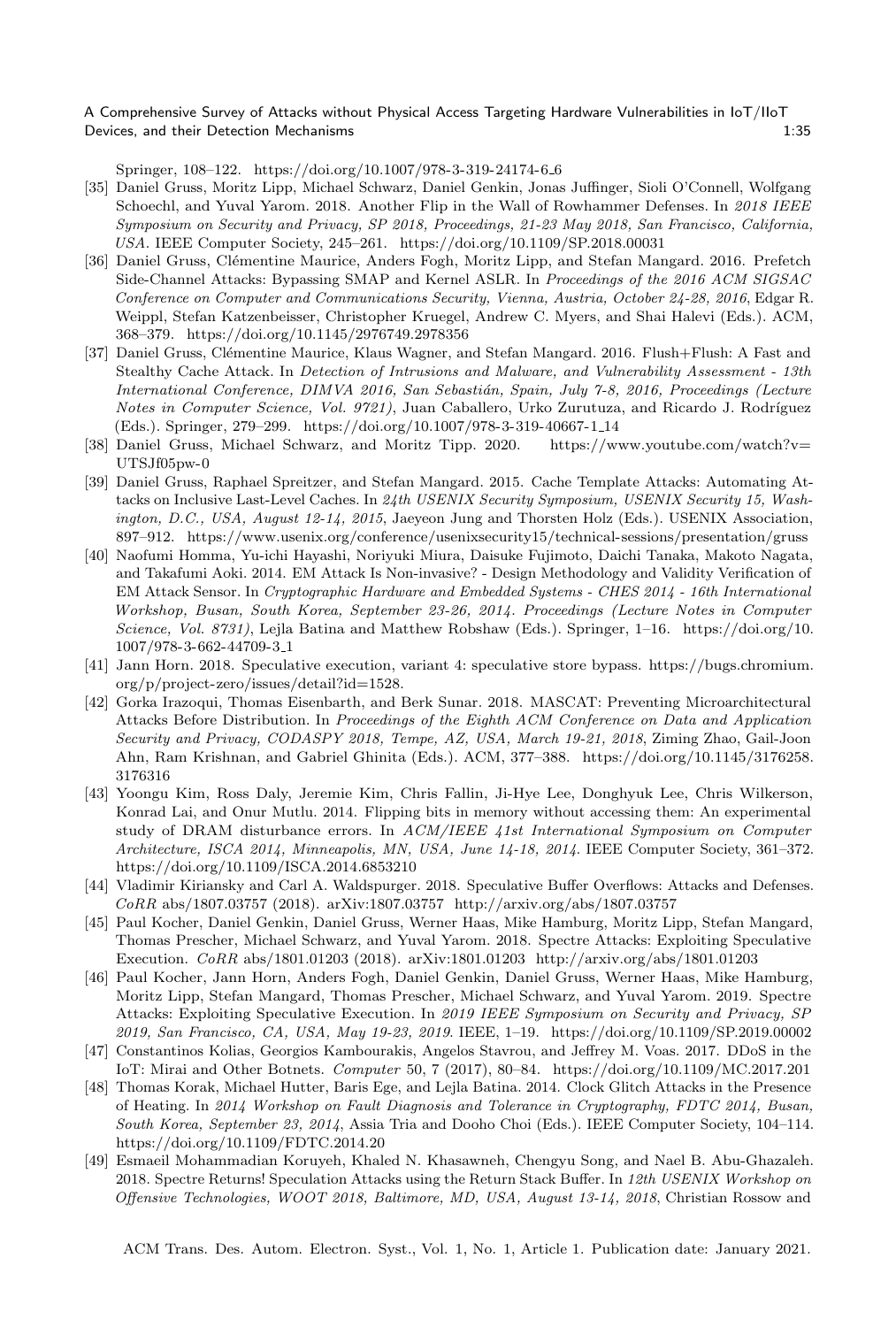#### 1:36 Nikolaos-Foivos POLYCHRONOU, Pierre-Henri THEVENON, Maxime PUYS, and Vincent BEROULLE

Yves Younan (Eds.). USENIX Association. [https://www.usenix.org/conference/woot18/presentation/](https://www.usenix.org/conference/woot18/presentation/koruyeh) [koruyeh](https://www.usenix.org/conference/woot18/presentation/koruyeh)

- [50] Deepa Krishnan and Adesh Mallya. 2020. A Survey on Security Attacks in Internet of Things and Challenges in Existing Countermeasures. In Proceedings of International Conference on Wireless Communication. Springer, 463–469.
- [51] Andrew Kwong, Daniel Genkin, Daniel Gruss, and Yuval Yarom. 2020. Rambleed: Reading bits in memory without accessing them. In 41st IEEE Symposium on Security and Privacy (S&P).
- [52] Nica Latto. 2020. What Are Meltdown and Spectre? Avast Academy Security Other threats. <https://www.avast.com/c-meltdown-spectre> Acessed 7 December 2020.
- [53] Eojin Lee, Ingab Kang, Sukhan Lee, G. Edward Suh, and Jung Ho Ahn. 2019. TWiCe: preventing row-hammering by exploiting time window counters. In Proceedings of the 46th International Symposium on Computer Architecture, ISCA 2019, Phoenix, AZ, USA, June 22-26, 2019, Srilatha Bobbie Manne, Hillery C. Hunter, and Erik R. Altman (Eds.). ACM, 385–396.<https://doi.org/10.1145/3307650.3322232>
- [54] Congmiao Li and Jean-Luc Gaudiot. 2018. Online Detection of Spectre Attacks Using Microarchitectural Traces from Performance Counters. In 30th International Symposium on Computer Architecture and High Performance Computing, SBAC-PAD 2018, Lyon, France, September 24-27, 2018. IEEE, 25–28. <https://doi.org/10.1109/CAHPC.2018.8645918>
- [55] Congmiao Li and Jean-Luc Gaudiot. 2019. Detecting Malicious Attacks Exploiting Hardware Vulnerabilities Using Performance Counters. In 43rd IEEE Annual Computer Software and Applications Conference, COMPSAC 2019, Milwaukee, WI, USA, July 15-19, 2019, Volume 1, Vladimir Getov, Jean-Luc Gaudiot, Nariyoshi Yamai, Stelvio Cimato, J. Morris Chang, Yuuichi Teranishi, Ji-Jiang Yang, Hong Va Leong, Hossain Shahriar, Michiharu Takemoto, Dave Towey, Hiroki Takakura, Atilla Elçi, Susumu Takeuchi, and Satish Puri (Eds.). IEEE, 588–597.<https://doi.org/10.1109/COMPSAC.2019.00090>
- [56] Moritz Lipp, Michael Schwarz, Daniel Gruss, Thomas Prescher, Werner Haas, Anders Fogh, Jann Horn, Stefan Mangard, Paul Kocher, Daniel Genkin, Yuval Yarom, and Mike Hamburg. 2018. Meltdown: Reading Kernel Memory from User Space. In 27th USENIX Security Symposium, USENIX Security 2018, Baltimore, MD, USA, August 15-17, 2018, William Enck and Adrienne Porter Felt (Eds.). USENIX Association, 973–990.<https://www.usenix.org/conference/usenixsecurity18/presentation/lipp>
- [57] Fangfei Liu, Yuval Yarom, Qian Ge, Gernot Heiser, and Ruby B. Lee. 2015. Last-Level Cache Side-Channel Attacks are Practical. In 2015 IEEE Symposium on Security and Privacy, SP 2015, San Jose, CA, USA, May 17-21, 2015. IEEE Computer Society, 605–622.<https://doi.org/10.1109/SP.2015.43>
- [58] Vaibhav G. Lokhande and Deepti Vidyarthi. 2019. A study of hardware architecture based attacks to bypass operating system security. Secur. Priv. 2, 4 (2019).<https://doi.org/10.1002/spy2.81>
- [59] Fabien Majéric, Benoit Gonzalvo, and Lilian Bossuet. 2018. JTAG Fault Injection Attack. IEEE Embed. Syst. Lett. 10, 3 (2018), 65–68.<https://doi.org/10.1109/LES.2017.2771206>
- [60] A. Theodore Markettos, Colin Rothwell, Brett F. Gutstein, Allison Pearce, Peter G. Neumann, Simon W. Moore, and Robert N. M. Watson. 2019. Thunderclap: Exploring Vulnerabilities in Operating System IOMMU Protection via DMA from Untrustworthy Peripherals. In 26th Annual Network and Distributed System Security Symposium, NDSS 2019, San Diego, California, USA, February 24-27, 2019. The Internet Society. [https://www.ndss-symposium.org/ndss-paper/thunderclap-exploring-vulnerabilities](https://www.ndss-symposium.org/ndss-paper/thunderclap-exploring-vulnerabilities-in-operating-system-iommu-protection-via-dma-from-untrustworthy-peripherals/)[in-operating-system-iommu-protection-via-dma-from-untrustworthy-peripherals/](https://www.ndss-symposium.org/ndss-paper/thunderclap-exploring-vulnerabilities-in-operating-system-iommu-protection-via-dma-from-untrustworthy-peripherals/)
- [61] Ramya Jayaram Masti, Devendra Rai, Aanjhan Ranganathan, Christian M¨uller, Lothar Thiele, and Srdjan Capkun. 2015. Thermal Covert Channels on Multi-core Platforms. In 24th USENIX Security Symposium, USENIX Security 15, Washington, D.C., USA, August 12-14, 2015, Jaeyeon Jung and Thorsten Holz (Eds.). USENIX Association, 865–880. [https://www.usenix.org/conference/usenixsecurity15/](https://www.usenix.org/conference/usenixsecurity15/technical-sessions/presentation/masti) [technical-sessions/presentation/masti](https://www.usenix.org/conference/usenixsecurity15/technical-sessions/presentation/masti)
- [62] Clémentine Maurice, Nicolas Le Scouarnec, Christoph Neumann, Olivier Heen, and Aurélien Francillon. 2015. Reverse Engineering Intel Last-Level Cache Complex Addressing Using Performance Counters. In Research in Attacks, Intrusions, and Defenses - 18th International Symposium, RAID 2015, Kyoto, Japan, November 2-4, 2015, Proceedings (Lecture Notes in Computer Science, Vol. 9404), Herbert Bos, Fabian Monrose, and Gregory Blanc (Eds.). Springer, 48–65. [https://doi.org/10.1007/978-3-319-26362-](https://doi.org/10.1007/978-3-319-26362-5_3) 5 [3](https://doi.org/10.1007/978-3-319-26362-5_3)
- [63] Benoît Morgan, Eric Alata, Vincent Nicomette, and Mohamed Kaâniche. 2016. Bypassing IOMMU Protection against I/O Attacks. In 2016 Seventh Latin-American Symposium on Dependable Computing, LADC 2016, Cali, Colombia, October 19-21, 2016. IEEE Computer Society, 145–150. [https://doi.org/](https://doi.org/10.1109/LADC.2016.31) [10.1109/LADC.2016.31](https://doi.org/10.1109/LADC.2016.31)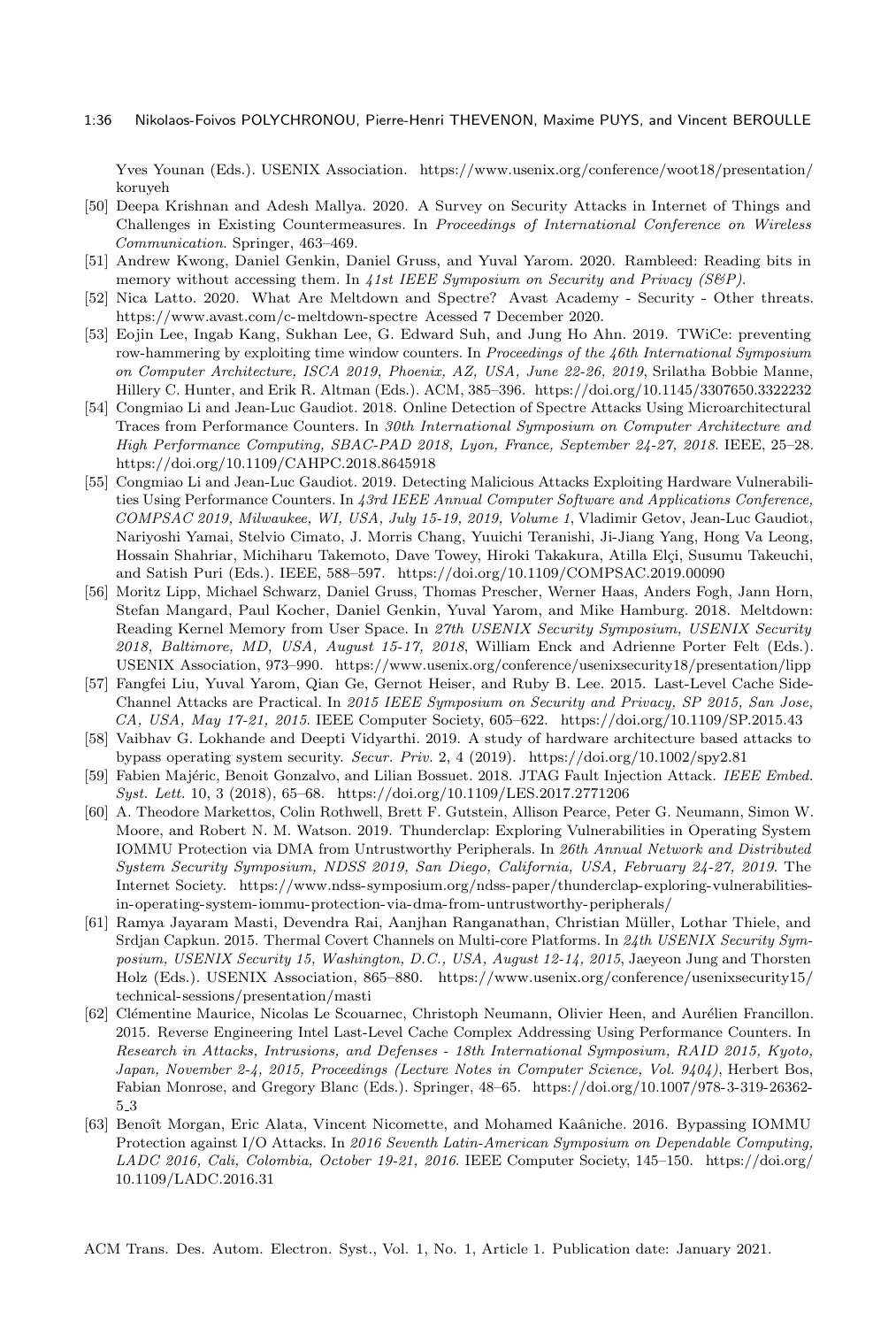- [64] Bernard Ngabonziza, Daniel Martin, Anna Bailey, Haehyun Cho, and Sarah Martin. 2016. TrustZone Explained: Architectural Features and Use Cases. In 2nd IEEE International Conference on Collaboration and Internet Computing, CIC 2016, Pittsburgh, PA, USA, November 1-3, 2016. IEEE Computer Society, 445–451.<https://doi.org/10.1109/CIC.2016.065>
- [65] Zhenyu Ning and Fengwei Zhang. 2017. Ninja: Towards Transparent Tracing and Debugging on ARM. In 26th USENIX Security Symposium, USENIX Security 2017, Vancouver, BC, Canada, August 16-18, 2017, Engin Kirda and Thomas Ristenpart (Eds.). USENIX Association, 33–49. [https:](https://www.usenix.org/conference/usenixsecurity17/technical-sessions/presentation/ning) [//www.usenix.org/conference/usenixsecurity17/technical-sessions/presentation/ning](https://www.usenix.org/conference/usenixsecurity17/technical-sessions/presentation/ning)
- [66] Zhenyu Ning and Fengwei Zhang. 2019. Hardware-Assisted Transparent Tracing and Debugging on ARM. IEEE Trans. Inf. Forensics Secur. 14, 6 (2019), 1595–1609.<https://doi.org/10.1109/TIFS.2018.2883027>
- [67] Zhenyu Ning and Fengwei Zhang. 2019. Understanding the Security of ARM Debugging Features. In 2019 IEEE Symposium on Security and Privacy, SP 2019, San Francisco, CA, USA, May 19-23, 2019. IEEE, 602–619.<https://doi.org/10.1109/SP.2019.00061>
- [68] Graz University of Technology. 2018. Meltdown and Spectre Vulnerabilities in modern computers leak passwords and sensitive data. website page.<https://meltdownattack.com/> Found in Questions and Answers - Can my antivirus detect or block this attack.
- [69] José R. García Ordaz, Marco Antonio Ramírez Salinas, Luis A. Villa Vargas, Herón Molina Lozano, and Cuauhtémoc Peredo Macías. 2012. A Reorder Buffer Design for High Performance Processors. Computación y Sistemas 16, 1 (2012).<http://cys.cic.ipn.mx/ojs/index.php/CyS/article/view/1369>
- [70] Yossef Oren, Vasileios P. Kemerlis, Simha Sethumadhavan, and Angelos D. Keromytis. 2015. The Spy in the Sandbox: Practical Cache Attacks in JavaScript and their Implications. In Proceedings of the 22nd ACM SIGSAC Conference on Computer and Communications Security, Denver, CO, USA, October 12-16, 2015, Indrajit Ray, Ninghui Li, and Christopher Kruegel (Eds.). ACM, 1406–1418. <https://doi.org/10.1145/2810103.2813708>
- [71] Yossef Oren, Vasileios P. Kemerlis, Simha Sethumadhavan, and Angelos D. Keromytis. 2015. The Spy in the Sandbox: Practical Cache Attacks in JavaScript and their Implications. In Proceedings of the 22nd ACM SIGSAC Conference on Computer and Communications Security, Denver, CO, USA, October 12-16, 2015, Indrajit Ray, Ninghui Li, and Christopher Kruegel (Eds.). ACM, 1406–1418. <https://doi.org/10.1145/2810103.2813708>
- [72] Dag Arne Osvik, Adi Shamir, and Eran Tromer. 2006. Cache Attacks and Countermeasures: The Case of AES. In Topics in Cryptology - CT-RSA 2006, The Cryptographers' Track at the RSA Conference 2006, San Jose, CA, USA, February 13-17, 2006, Proceedings (Lecture Notes in Computer Science, Vol. 3860), David Pointcheval (Ed.). Springer, 1–20. [https://doi.org/10.1007/11605805](https://doi.org/10.1007/11605805_1) 1
- [73] Mathias Payer. 2016. HexPADS: A Platform to Detect "Stealth" Attacks. In Engineering Secure Software and Systems - 8th International Symposium, ESSoS 2016, London, UK, April 6-8, 2016. Proceedings (Lecture Notes in Computer Science, Vol. 9639), Juan Caballero, Eric Bodden, and Elias Athanasopoulos (Eds.). Springer, 138–154. [https://doi.org/10.1007/978-3-319-30806-7](https://doi.org/10.1007/978-3-319-30806-7_9) 9
- [74] Colin Percival. 2005. Cache missing for fun and profit. BSDCan.
- [75] Peter Pessl, Daniel Gruss, Clémentine Maurice, Michael Schwarz, and Stefan Mangard. 2016. DRAMA: Exploiting DRAM Addressing for Cross-CPU Attacks. In 25th USENIX Security Symposium, USENIX Security 16, Austin, TX, USA, August 10-12, 2016, Thorsten Holz and Stefan Savage (Eds.). USENIX Association, 565–581. [https://www.usenix.org/conference/usenixsecurity16/technical](https://www.usenix.org/conference/usenixsecurity16/technical-sessions/presentation/pessl)[sessions/presentation/pessl](https://www.usenix.org/conference/usenixsecurity16/technical-sessions/presentation/pessl)
- [76] Sandro Pinto and Nuno Santos. 2019. Demystifying Arm TrustZone: A Comprehensive Survey. ACM Comput. Surv. 51, 6 (2019), 130:1–130:36.<https://doi.org/10.1145/3291047>
- [77] Rui Qiao and Mark Seaborn. 2016. A new approach for rowhammer attacks. In 2016 IEEE International Symposium on Hardware Oriented Security and Trust, HOST 2016, McLean, VA, USA, May 3-5, 2016, William H. Robinson, Swarup Bhunia, and Ryan Kastner (Eds.). IEEE Computer Society, 161–166. <https://doi.org/10.1109/HST.2016.7495576>
- [78] Pengfei Qiu, Dongsheng Wang, Yongqiang Lyu, and Gang Qu. 2019. VoltJockey: Breaching TrustZone by Software-Controlled Voltage Manipulation over Multi-core Frequencies. In Proceedings of the 2019 ACM SIGSAC Conference on Computer and Communications Security, CCS 2019, London, UK, November 11-15, 2019, Lorenzo Cavallaro, Johannes Kinder, XiaoFeng Wang, and Jonathan Katz (Eds.). ACM, 195–209.<https://doi.org/10.1145/3319535.3354201>
- [79] Xuanle Ren, Ronald D. Blanton, and V´ıtor Grade Tavares. 2016. A Learning-Based Approach to Secure JTAG Against Unseen Scan-Based Attacks. In IEEE Computer Society Annual Symposium on VLSI, ISVLSI 2016, Pittsburgh, PA, USA, July 11-13, 2016. IEEE Computer Society, 541–546.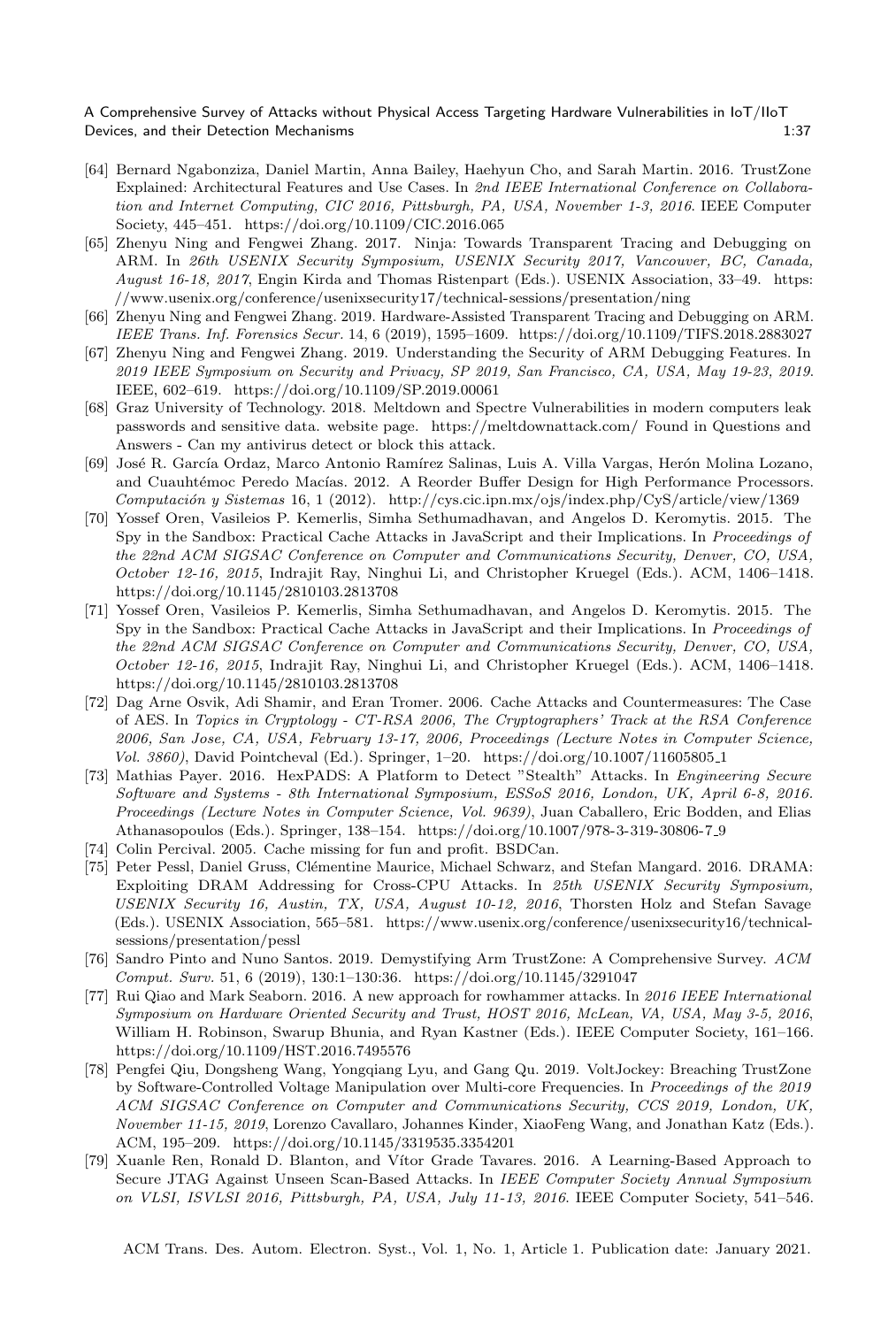#### 1:38 Nikolaos-Foivos POLYCHRONOU, Pierre-Henri THEVENON, Maxime PUYS, and Vincent BEROULLE

<https://doi.org/10.1109/ISVLSI.2016.107>

- [80] Kurt Rosenfeld and Ramesh Karri. 2010. Attacks and Defenses for JTAG. IEEE Des. Test Comput. 27, 1 (2010), 36–47.<https://doi.org/10.1109/MDT.2010.9>
- [81] Nahi Jnanena Sadrusham. 2015. Timing Constraints. [http://asic-soc.blogspot.com/2015/02/timing](http://asic-soc.blogspot.com/2015/02/timing-constraints.html)[constraints.html.](http://asic-soc.blogspot.com/2015/02/timing-constraints.html) Accessed on 26.6.2020.
- [82] Marc Schink and Johannes Obermaier. 2019. Taking a Look into Execute-Only Memory. In 13th USENIX Workshop on Offensive Technologies, WOOT 2019, Santa Clara, CA, USA, August 12-13, 2019, Alex Gantman and Clémentine Maurice (Eds.). USENIX Association. [https://www.usenix.org/](https://www.usenix.org/conference/woot19/presentation/schink) [conference/woot19/presentation/schink](https://www.usenix.org/conference/woot19/presentation/schink)
- [83] Jayasree Sengupta, Sushmita Ruj, and Sipra Das Bit. 2020. A Comprehensive Survey on Attacks, Security Issues and Blockchain Solutions for IoT and IIoT. J. Netw. Comput. Appl. 149 (2020). <https://doi.org/10.1016/j.jnca.2019.102481>
- [84] Seyed Mohammad Seyedzadeh, Alex K. Jones, and Rami G. Melhem. 2017. Counter-Based Tree Structure for Row Hammering Mitigation in DRAM. IEEE Comput. Archit. Lett. 16, 1 (2017), 18–21. <https://doi.org/10.1109/LCA.2016.2614497>
- [85] Julian Stecklina and Thomas Prescher. 2018. LazyFP: Leaking FPU Register State using Microarchitectural Side-Channels. CoRR abs/1806.07480 (2018). arXiv[:1806.07480](https://arxiv.org/abs/1806.07480)<http://arxiv.org/abs/1806.07480>
- [86] Patrick Stewin. 2013. A Primitive for Revealing Stealthy Peripheral-Based Attacks on the Computing Platform's Main Memory. In Research in Attacks, Intrusions, and Defenses - 16th International Symposium, RAID 2013, Rodney Bay, St. Lucia, October 23-25, 2013. Proceedings (Lecture Notes in Computer Science, Vol. 8145), Salvatore J. Stolfo, Angelos Stavrou, and Charles V. Wright (Eds.). Springer, 1–20. [https://doi.org/10.1007/978-3-642-41284-4](https://doi.org/10.1007/978-3-642-41284-4_1) 1
- [87] Patrick Stewin and Iurii Bystrov. 2012. Understanding DMA Malware. In Detection of Intrusions and Malware, and Vulnerability Assessment - 9th International Conference, DIMVA 2012, Heraklion, Crete, Greece, July 26-27, 2012, Revised Selected Papers (Lecture Notes in Computer Science, Vol. 7591), Ulrich Flegel, Evangelos P. Markatos, and William K. Robertson (Eds.). Springer, 21–41. [https:](https://doi.org/10.1007/978-3-642-37300-8_2) [//doi.org/10.1007/978-3-642-37300-8](https://doi.org/10.1007/978-3-642-37300-8_2) 2
- [88] Jakub Szefer. 2019. Survey of Microarchitectural Side and Covert Channels, Attacks, and Defenses. J. Hardware and Systems Security 3, 3 (2019), 219–234.<https://doi.org/10.1007/s41635-018-0046-1>
- [89] Shahin Tajik, Heiko Lohrke, Fatemeh Ganji, Jean-Pierre Seifert, and Christian Boit. 2015. Laser Fault Attack on Physically Unclonable Functions. In 2015 Workshop on Fault Diagnosis and Tolerance in Cryptography, FDTC 2015, Saint Malo, France, September 13, 2015, Naofumi Homma and Victor Lomné (Eds.). IEEE Computer Society, 85–96.<https://doi.org/10.1109/FDTC.2015.19>
- [90] Adrian Tang, Simha Sethumadhavan, and Salvatore J. Stolfo. 2017. CLKSCREW: Exposing the Perils of Security-Oblivious Energy Management. In 26th USENIX Security Symposium, USENIX Security 2017, Vancouver, BC, Canada, August 16-18, 2017, Engin Kirda and Thomas Ristenpart (Eds.). USENIX Association, 1057–1074. [https://www.usenix.org/conference/usenixsecurity17/technical](https://www.usenix.org/conference/usenixsecurity17/technical-sessions/presentation/tang)[sessions/presentation/tang](https://www.usenix.org/conference/usenixsecurity17/technical-sessions/presentation/tang)
- [91] Victor van der Veen, Yanick Fratantonio, Martina Lindorfer, Daniel Gruss, Clémentine Maurice, Giovanni Vigna, Herbert Bos, Kaveh Razavi, and Cristiano Giuffrida. 2016. Drammer: Deterministic Rowhammer Attacks on Mobile Platforms. In Proceedings of the 2016 ACM SIGSAC Conference on Computer and Communications Security, Vienna, Austria, October 24-28, 2016, Edgar R. Weippl, Stefan Katzenbeisser, Christopher Kruegel, Andrew C. Myers, and Shai Halevi (Eds.). ACM, 1675–1689. <https://doi.org/10.1145/2976749.2978406>
- [92] Thomas Willhalm, Roman Dementiev, and Patrick Fay. 2012. Intel performance counter monitor-a better way to measure cpu utilization. Dosegljivo: https://software. intel. com/en-us/articles/intelperformancecountermonitor-a-better-way-to-measure-cpu-utilization.[Dostopano: September 2014] (2012).
- [93] Yuval Yarom and Katrina Falkner. 2014. FLUSH+RELOAD: A High Resolution, Low Noise, L3 Cache Side-Channel Attack. In Proceedings of the 23rd USENIX Security Symposium, San Diego, CA, USA, August 20-22, 2014, Kevin Fu and Jaeyeon Jung (Eds.). USENIX Association, 719–732. <https://www.usenix.org/conference/usenixsecurity14/technical-sessions/presentation/yarom>
- [94] Ning Zhang, Kun Sun, Deborah Shands, Wenjing Lou, and Y. Thomas Hou. 2016. TruSpy: Cache Side-Channel Information Leakage from the Secure World on ARM Devices. IACR Cryptol. ePrint Arch. 2016 (2016), 980.<http://eprint.iacr.org/2016/980>
- [95] Zhiting Zhu, Sangman Kim, Yuri Rozhanski, Yige Hu, Emmett Witchel, and Mark Silberstein. 2017. Understanding The Security of Discrete GPUs. In Proceedings of the General Purpose GPUs, GPGPU@PPoPP, Austin, TX, USA, February 4-8, 2017. ACM, 1–11. [https://doi.org/10.1145/3038228.](https://doi.org/10.1145/3038228.3038233)